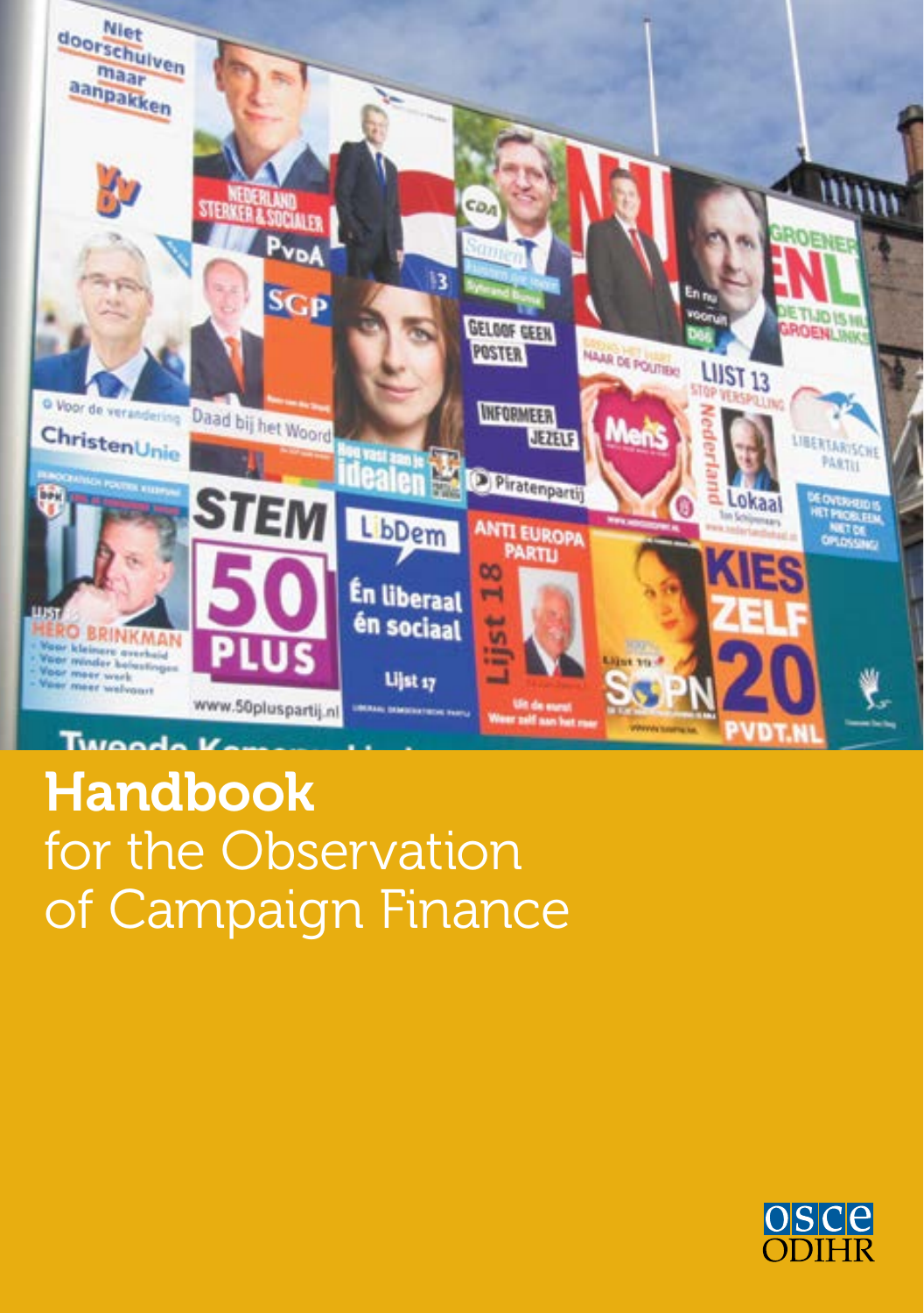Published by the OSCE's Office for Democratic Institutions and Human Rights (ODIHR) Miodowa 10 00-557 Warsaw Poland <www.osce.org/odihr>

© OSCE/ODIHR 2015

ISBN 978-92-9234-903-5

All rights reserved. The contents of this publication may be freely used and copied for educational and other non-commercial purposes, provided that any such reproduction is accompanied by an acknowledgement of ODIHR as the source.

Photo credits: Chapter 1: OSCE/Urdur Gunnarsdottir, Chapter 2: OSCE/ Jonathan Stonestreet, Chapter 3: OSCE/Curtis Budden, Chapter 4: OSCE/ Alexander Nitzsche, Chapter 5: OSCE/Holly Ruthrauff, Chapter 6: OSCE/Jens Eschenbaecher, Chapter 7: OSCE/Tamara Otiashvili, Chapter 8: Michael Forster Rothbart, Chapter 9: OSCE/Agnieszka Rembowska, Chapter 10: Central Election Commission of Lithuania

Cover photograph by OSCE/Lubomir Kopaj Designed by Nona Reuter Printed in Poland by Poligrafus Jacek Adamiak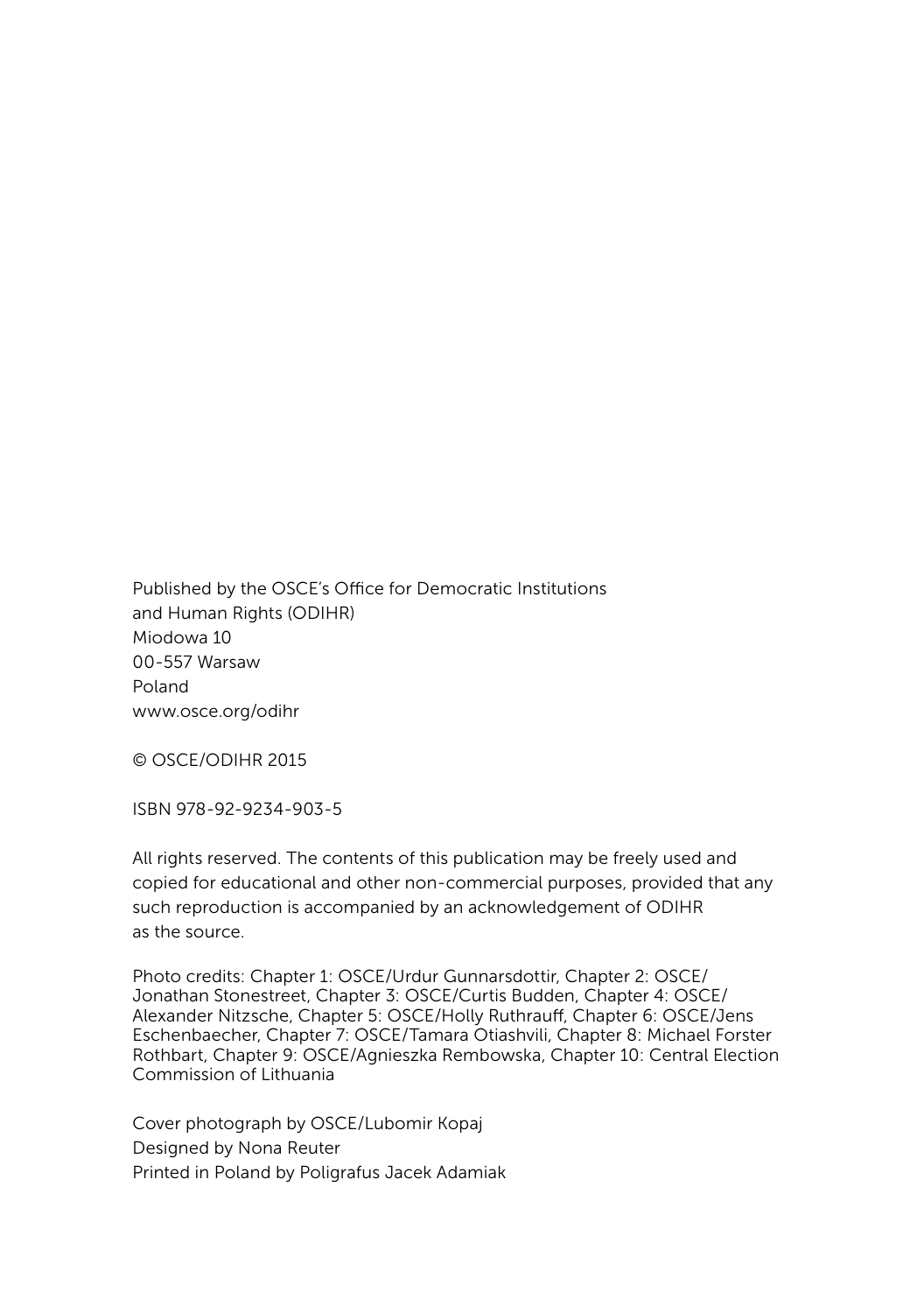# Handbook

for the Observation of Campaign Finance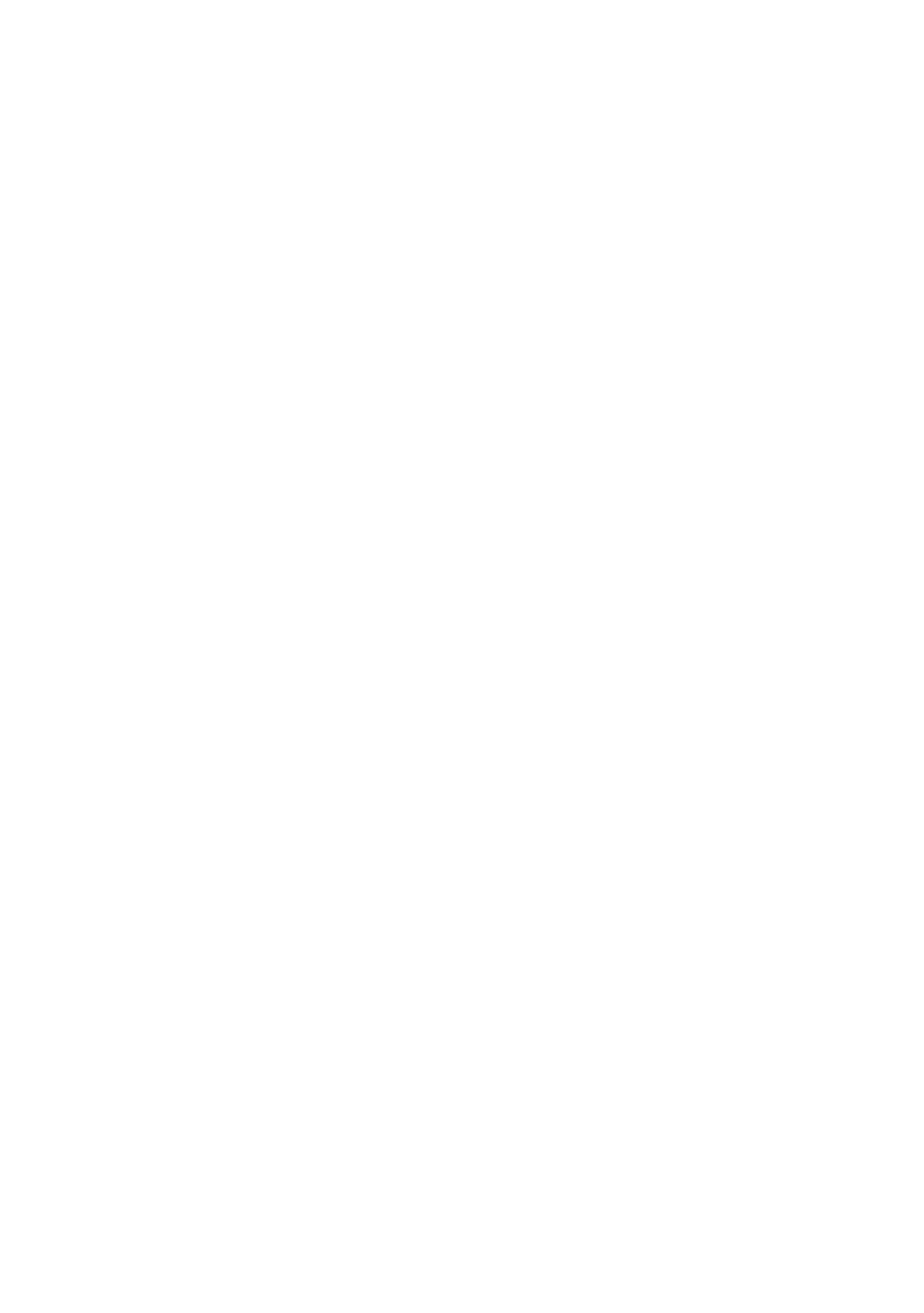# **Contents**

| Foreword                                                           | 7  |
|--------------------------------------------------------------------|----|
| 1. INTRODUCTION                                                    | 9  |
| A. About This Handbook                                             | 9  |
| B. Importance of Observing Campaign Finance                        | 11 |
| C. OSCE Commitments and other International Standards              | 11 |
| D. ODIHR's Approach to the Observation of Campaign Finance         | 14 |
| 2. GENERAL FEATURES OF CAMPAIGN FINANCE SYSTEMS                    | 17 |
| A. Political Party Financing and Campaign Financing                | 17 |
| B. Public Campaign Financing and Private Campaign Financing        | 18 |
| C. Campaign Contributions and Campaign Expenditures                | 20 |
| D. Campaign Finance Reporting and Disclosure                       | 20 |
| E. Oversight and Monitoring                                        | 21 |
| F. Sanctions and Appeals                                           | 22 |
| G. Abuse of State Resources                                        | 22 |
| H. Vote Buying                                                     | 23 |
| 3. THE LEGAL FRAMEWORK FOR CAMPAIGN FINANCE                        | 25 |
| A. Assessing Campaign Finance Legislation                          | 25 |
| B. The Structure of the Legal Framework                            | 26 |
| C. Campaign Finance Legislation v. Instructions                    | 28 |
| D. Balancing Campaign Finance Legislation and Fundamental Freedoms | 28 |
| E. Points of Inquiry                                               | 30 |
| 4. CONTRIBUTION AND EXPENDITURE LIMITS                             | 31 |
| A. Public Campaign Finance Contributions                           | 32 |
| <b>B. Private Campaign Finance Contributions</b>                   | 33 |
| C. Provisions on Loans                                             | 34 |
| D. Campaign Finance Expenditures                                   | 35 |
| E. Campaign Finance Expenditures on Election Day                   | 37 |
| <b>F. Provisions on Third Parties</b>                              | 37 |
| G. Points of Inquiry                                               | 37 |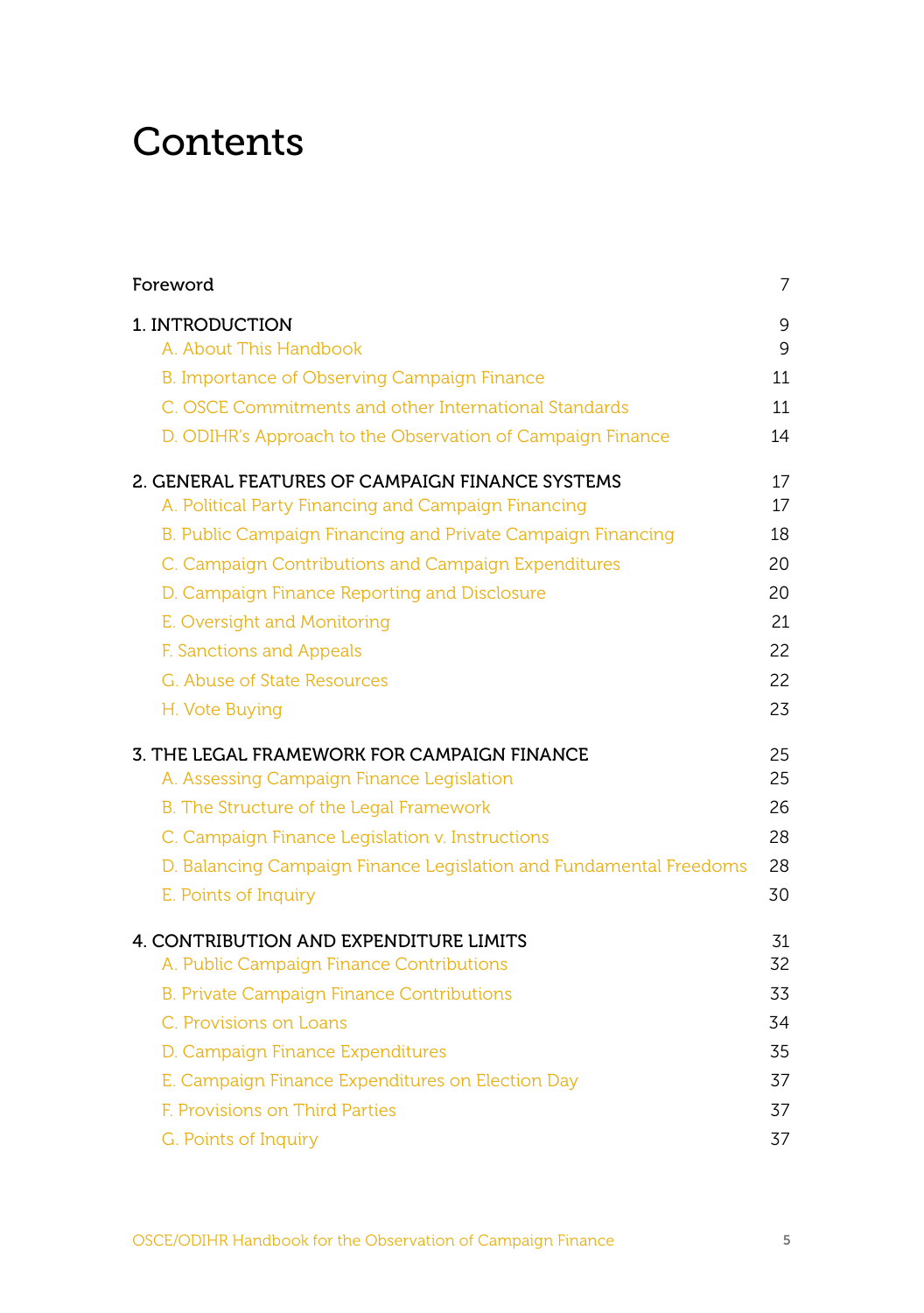| 5. REPORTING AND DISCLOSURE                                    | 39       |
|----------------------------------------------------------------|----------|
| A. Reporting Requirements                                      | 40       |
| <b>B. Disclosure Requirements</b>                              | 41       |
| C. Points of Inquiry                                           | 43       |
| <b>6. OVERSIGHT AND MONITORING</b>                             | 45       |
| A. Institutional Oversight                                     | 46       |
| <b>B.</b> Institutional Responsibilities                       | 47       |
| C. Civil Society Monitoring                                    | 49       |
| D. International Monitoring                                    | 49       |
| E. Points of Inquiry                                           | 50       |
| 7. SANCTIONS AND APPEALS                                       | 51       |
| A. Effective, Proportionate and Dissuasive Sanctions           | 52       |
| <b>B. Imposing Sanctions</b>                                   | 53       |
| C. Statutes of Limitations for Breaches of Legislation         | 54       |
| D. Appeals                                                     | 54       |
| E. Points of Inquiry                                           | 54       |
| 8. WOMEN, NATIONAL                                             |          |
| MINORITIES AND PERSONS WITH DISABILITIES<br>A. Women           | 57<br>57 |
| <b>B. National Minorities and Persons with Disabilities</b>    | 58       |
| C. The Role of Political Parties                               | 59       |
|                                                                | 60       |
| D. Points of Inquiry                                           |          |
| 9. REPORTING: MAKING ASSESSMENTS AND RECOMMENDATIONS           | 61       |
| 10. FOLLOW-UP                                                  | 63       |
| Figure 1: Election Observation Cycle                           | 64       |
| Points of Inquiry:                                             | 65       |
| <b>ANNEXES</b>                                                 | 67       |
| A) Glossary of Terms                                           | 68       |
| B) Selected OSCE Commitments and other International Standards | 70       |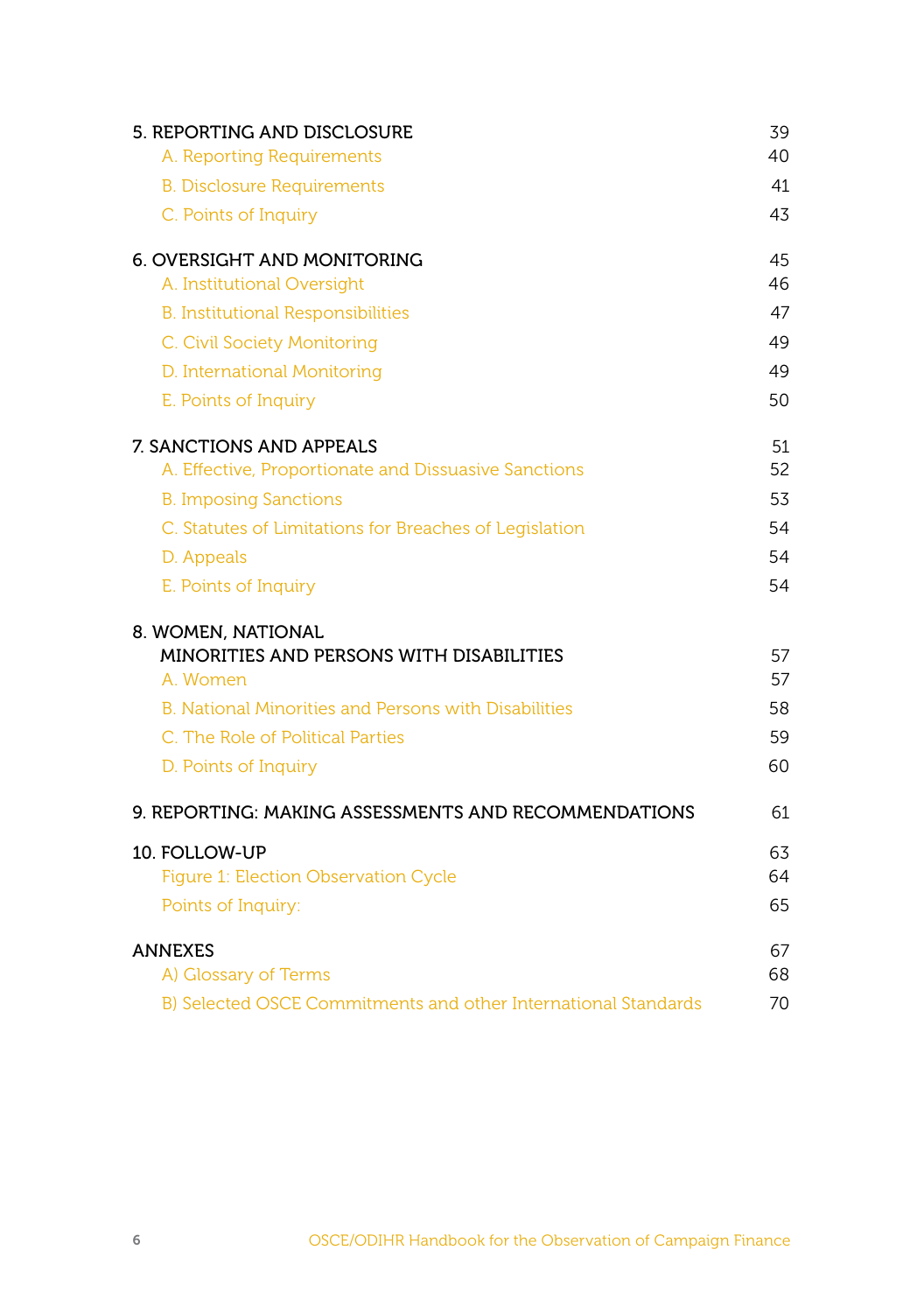# <span id="page-6-0"></span>Foreword

Campaign finance issues have a significant impact on the quality of elections. Without adequate financing, candidates and parties have little chance of campaigning effectively or conveying their messages to voters. At the same time, state authorities and citizens have a legitimate interest in ensuring that the campaign finance system is equitable, transparent and limits the potential for corruption. So, campaign finance regulations must balance two needs: on the one hand, the need to respect freedom of expression and, on the other, the need to ensure a fair electoral process.

To achieve this balance, OSCE participating States have addressed the regulation of campaign finance in different ways. How they have chosen to go about it depends on their specific circumstances and depends on their approaches to the role of public and private funding in political life. In most countries, campaign finance regulations are evolving to meet new challenges, including growing demands for more transparency and more accountability.

As campaign finance has attracted increased attention from voters, regulators and electoral contestants, it has also become a key component of ODIHR's election observation methodology. For some time now, we have been deploying increased numbers of campaign finance experts on observation activities, providing dedicated sections on campaign finance within our observation reports, and including in those reports more recommendations on how to improve campaign finance.

This handbook provides guidance to election observers on how to approach campaign finance within the overall observation of an election. It combines explanations of technical aspects of campaign finance with practical advice for observers on how to approach the topic. We have developed this handbook as part of ODIHR's continued efforts to improve our methodology and to increase professionalism in the observation of certain specialized aspects of elections.

It is our hope that the use of this handbook will enhance the quality of observation and the quality of the recommendations made on campaign finance and, that in so doing, it will assist states throughout the OSCE region in their efforts to improve campaign finance rules and practice.

> *Mr. Michael Georg Link ODIHR Director*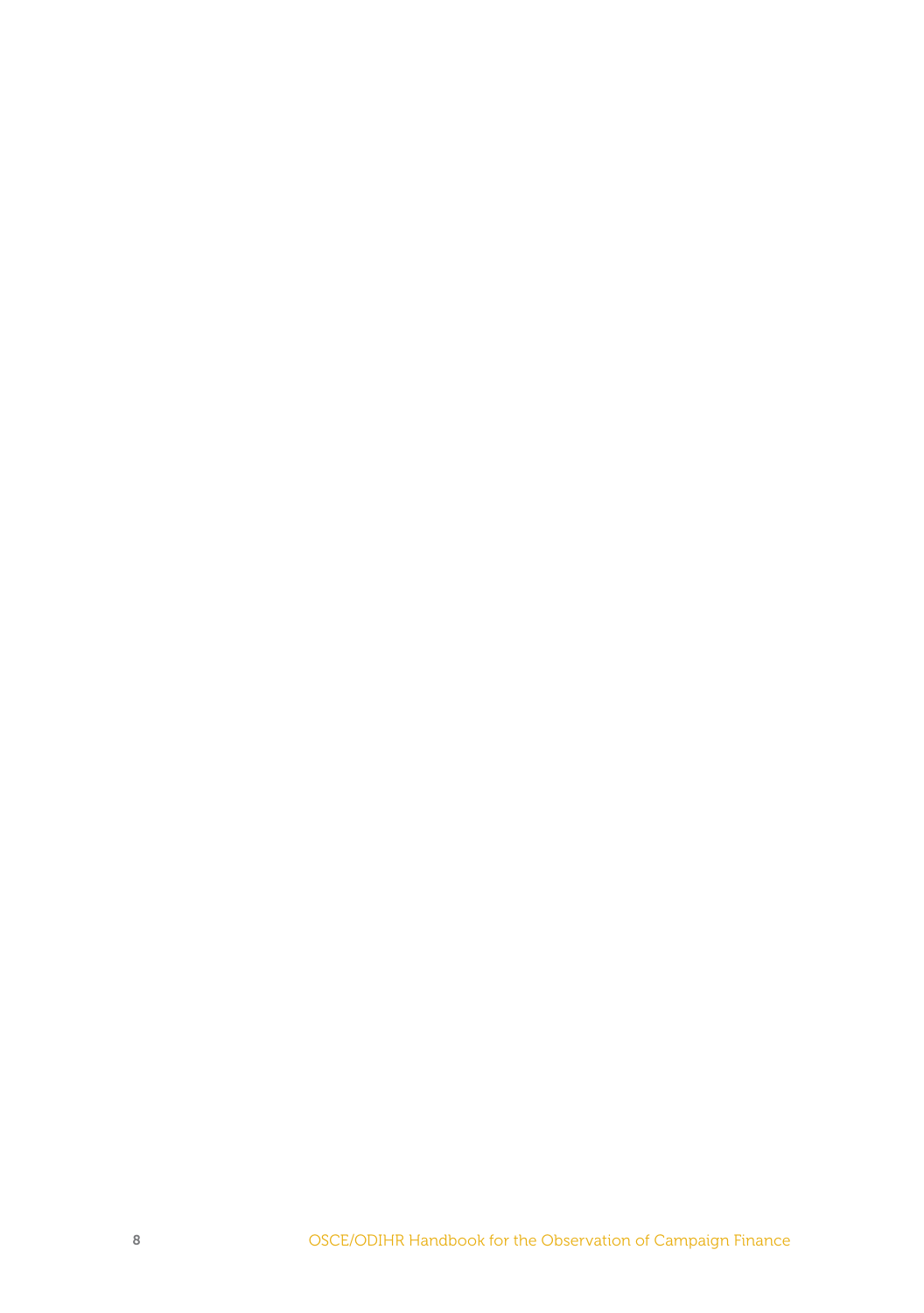<span id="page-8-0"></span>

# 1. INTRODUCTION

#### A. About This Handbook

The purpose of this handbook is to provide better guidance to ODIHR election observation missions and teams on how to approach campaign finance as part of the overall observation of an election. While ODIHR has included campaign finance in its general observation methodology, this handbook aims to establish a more systematic and comprehensive approach to observing this important part of the election process.<sup>1</sup> It has been developed on the basis of extra-budgetary contributions as part of ODIHR's continued effort to improve its methodology and to increase professionalism in the observation of certain specialized aspects of elections.

This handbook applies to all types of ODIHR observation activities (Election Observation Missions, Limited Election Observation Missions, Election

<sup>1</sup> This handbook complements and should be read in conjunction with the *OSCE/ODIHR Election Observation Handbook* and other publications issued by ODIHR, including: the *Guidelines for Reviewing a Legal Framework for Elections*, the *Handbook for Long-Term Election Observers*, the *Handbook for Monitoring Women's Participation in Elections* and the *Handbook on Observing and Promoting the Participation of National Minorities in Electoral Process.* All are available at [http://www.osce.org/odihr/](http://www.osce.org/odihr/elections/75352) [elections/75352](http://www.osce.org/odihr/elections/75352).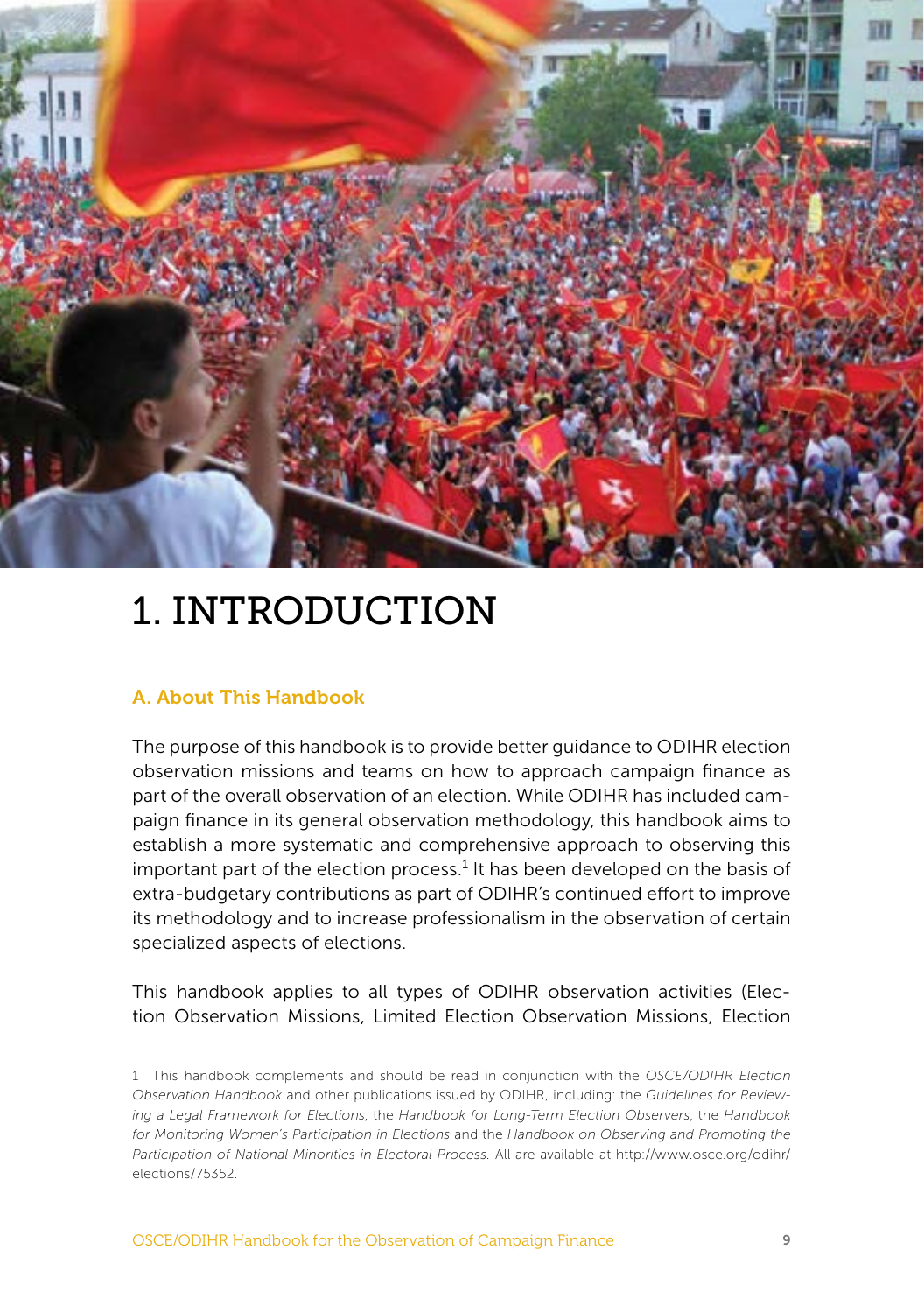Assessment Missions, and Election Expert Teams). While regulations may vary according to the type of election or referendum, the principles and approach to the observation of campaign finance remain the same.

The handbook is aimed primarily at campaign-finance, political and legal analysts, but other core team analysts, as well as long-term observers (LTOs) and short-term observers (STOs) will also benefit from it. ODIHR expects that other international and citizen observer groups interested in improving campaign finance rules and practice will also use this handbook.

The handbook focuses on the following topics:

- An introduction to campaign finance, including: an outline of why the observation of campaign finance is important; the relevant OSCE commitments and other international standards; and ODIHR's approach to observing campaign finance (Section 1);
- An explanation of the general features of campaign finance systems (Section 2);
- How to review the legal framework related to campaign finance (Section 3);
- How to assess the contribution and expenditure limits of campaign finance (Section 4);
- How to assess the reporting and disclosure of campaign finance (Section 5);
- How to assess the oversight and monitoring of campaign finance (Section 6);
- How to assess the sanctions and appeals systems related to campaign finance (Section 7);
- How campaign finance rules affect the participation in elections of women, national minorities and persons with disabilities (Section 8),
- How to assess and present recommendations on campaign finance (Section 9);
- How to assist participating States in following up on recommendations (Section 10).

The handbook combines explanations of technical aspects related to campaign finance with practical advice for election observers on how to approach the topic. Checklists are provided at the end of each section to highlight key points of inquiry that observers may find useful in their work.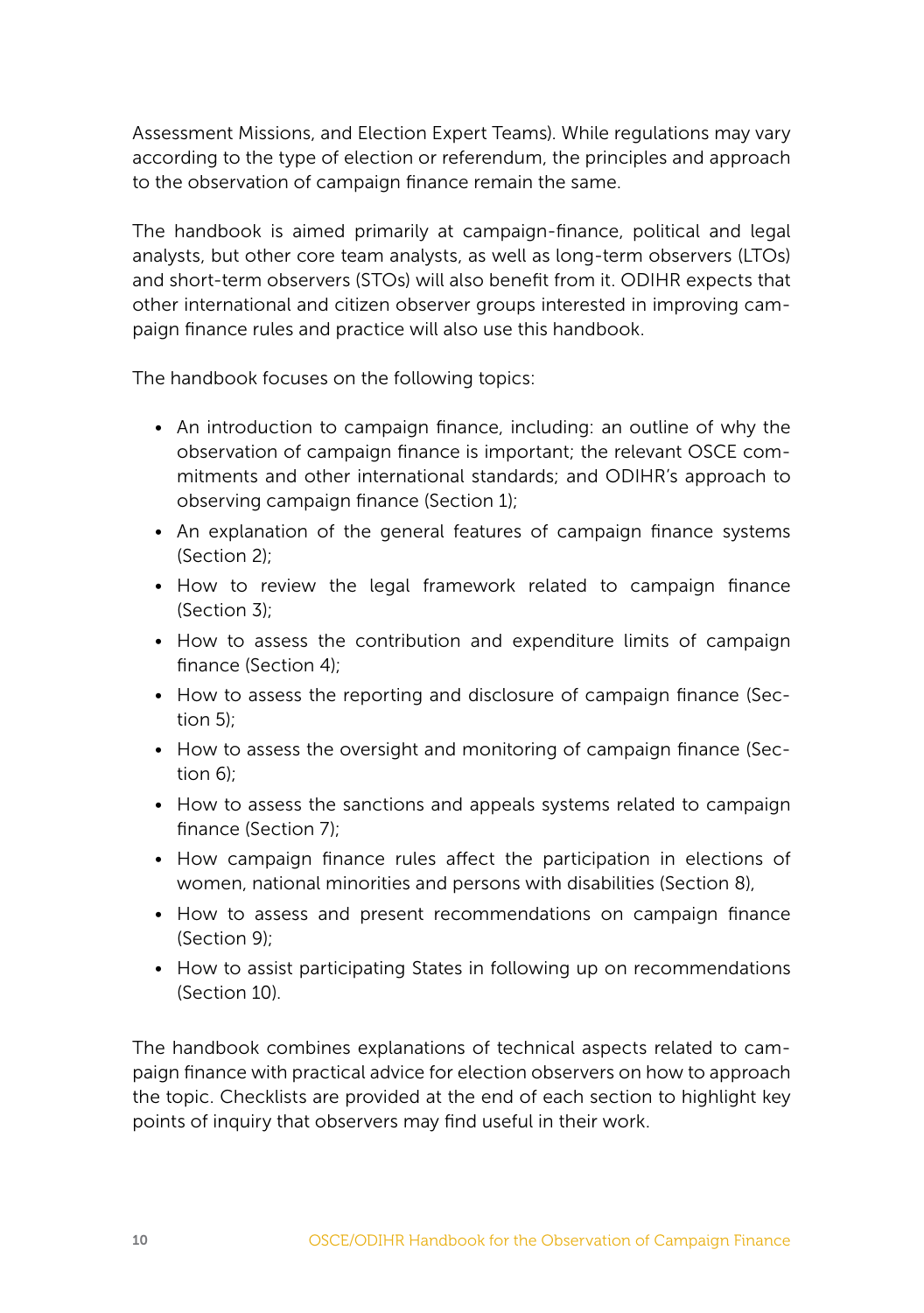### <span id="page-10-0"></span>B. Importance of Observing Campaign Finance

Campaign finance issues have a significant impact on the quality of elections. Adequate financing for candidates and parties is vital to enable them to convey their messages to voters. At the same time, state authorities and citizens have a legitimate interest in ensuring that the campaign finance system is equitable and transparent, and limits the potential for corruption of the democratic process. Campaign finance regulations must, therefore, balance the need to respect freedom of expression and the need to ensure a fair electoral process. In order to achieve this balance, OSCE participating States have addressed the regulation of campaign finance in various ways, according to their specific circumstances and approaches to the role of public and private funding in political life. In most OSCE participating States, the regulation of campaign finance is evolving to meet new challenges, including demands for greater transparency and accountability. It is, however, misleading to assume that there is one ideal model to oversee campaign finance, and different regulatory frameworks are used throughout the OSCE region.

As campaign finance has attracted increased attention from regulators and electoral contestants, it has also become a regular component of ODIHR's election observation methodology. Given the increasing sensitivity about campaign finance among voters, candidates, parties, election administrators and the media, this provides an opportune moment to set out a more comprehensive and standardized methodology for observing this aspect of the electoral process.

# C. OSCE Commitments and other International Standards

Campaign finance, like all aspects of the electoral process, should be assessed against OSCE commitments and other international standards for democratic elections, and against good electoral practice and national legislation. Existing commitments and standards for OSCE participating States in the area of campaign finance include those outlined in the 1990 OSCE Copenhagen Document, as well as those provided by the United Nations (UN), the Council of Europe and the Commonwealth of Independent States (CIS). More detailed extracts of the international instruments, as referenced below, are provided in Annex B.

The principles of equal treatment and transparency in campaigns are referenced in the 1990 OSCE Copenhagen Document, and both are part of the framework for an effective campaign finance system. Paragraphs 7.7 and 7.6 of the 1990 OSCE Copenhagen Document require participating States to "permit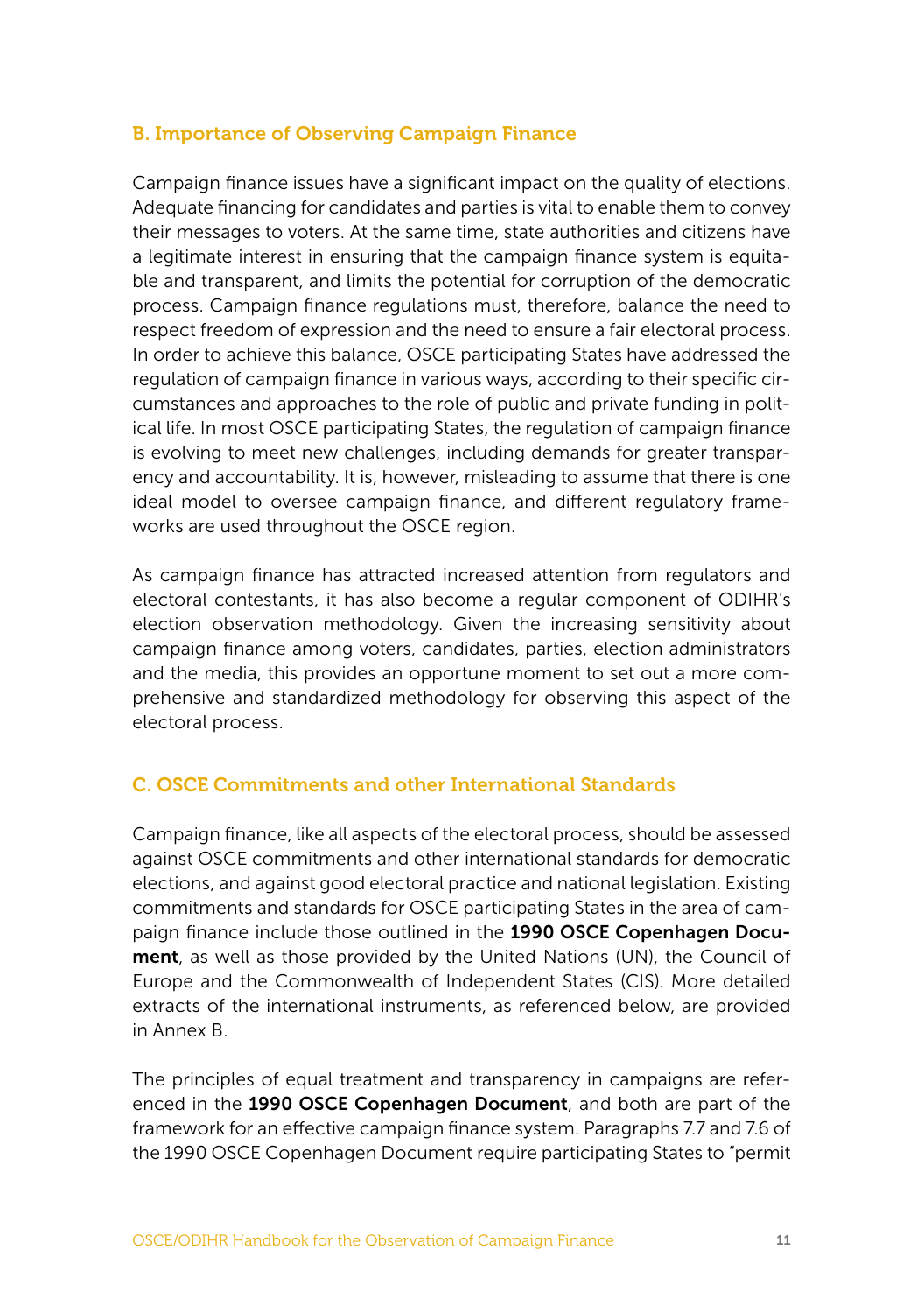political campaigning to be conducted in a free and fair atmosphere", with "legal guarantees that allow [candidates and parties] to compete on a basis of equal treatment before the law and by the authorities".

Paragraph 5.4 of the 1990 OSCE Copenhagen Document provides related protection against the abuse of state resources by providing for "a clear separation between the State and political parties; in particular, political parties will not be merged with the State". Paragraph 5.10 is instructive with respect to possible campaign finance sanctions, providing that "everyone will have an effective means of redress against administrative decisions".

The fair implementation of campaign finance regulations and their effective oversight are provided for in paragraph 24 of the 1990 OSCE Copenhagen Document, which states that participating States should ensure that any restrictions on fundamental freedoms "are not abused and are not applied in an arbitrary manner, but in such a way that the effective exercise of these rights is ensured".

The 2003 UN Convention against Corruption (UNCAC) highlights the need for transparency, stating in Article 7.3 that "each State Party shall also consider taking appropriate legislative and administrative measures…to enhance transparency in the funding of candidatures for elected public office". Paragraph 19 of the 1996 UN Human Rights Committee General Comment No. 25 to Article 25 of the International Covenant on Civil and Political Rights (ICCPR) provides for reasonable limitations on campaign expenditures "where this is necessary to ensure that the free choice of voters is not undermined or the democratic process distorted by disproportionate expenditure on behalf of any candidate or party".

In addition, the 2006 UN Convention on the Rights of Persons with Disabilities, the 1979 Convention on the Elimination of All Forms of Discrimination against Women, and the 1965 Convention on the Elimination of All Forms of Racial Discrimination, all provide for special measures to encourage more balanced participation of these social groups. Some level of public campaign financing may contribute to this goal.

Reference is also found in Recommendation Rec(2003)4 of the Council of Europe's Committee of Ministers on common rules against corruption in the funding of political parties and electoral campaigns. It recommends that "the governments of member states adopt, in their national legal systems, rules against corruption in the funding of political parties and electoral campaigns," with specific mention of requirements relating to expenditure limits, disclosure, reporting, independent monitoring and supervision. It adds that political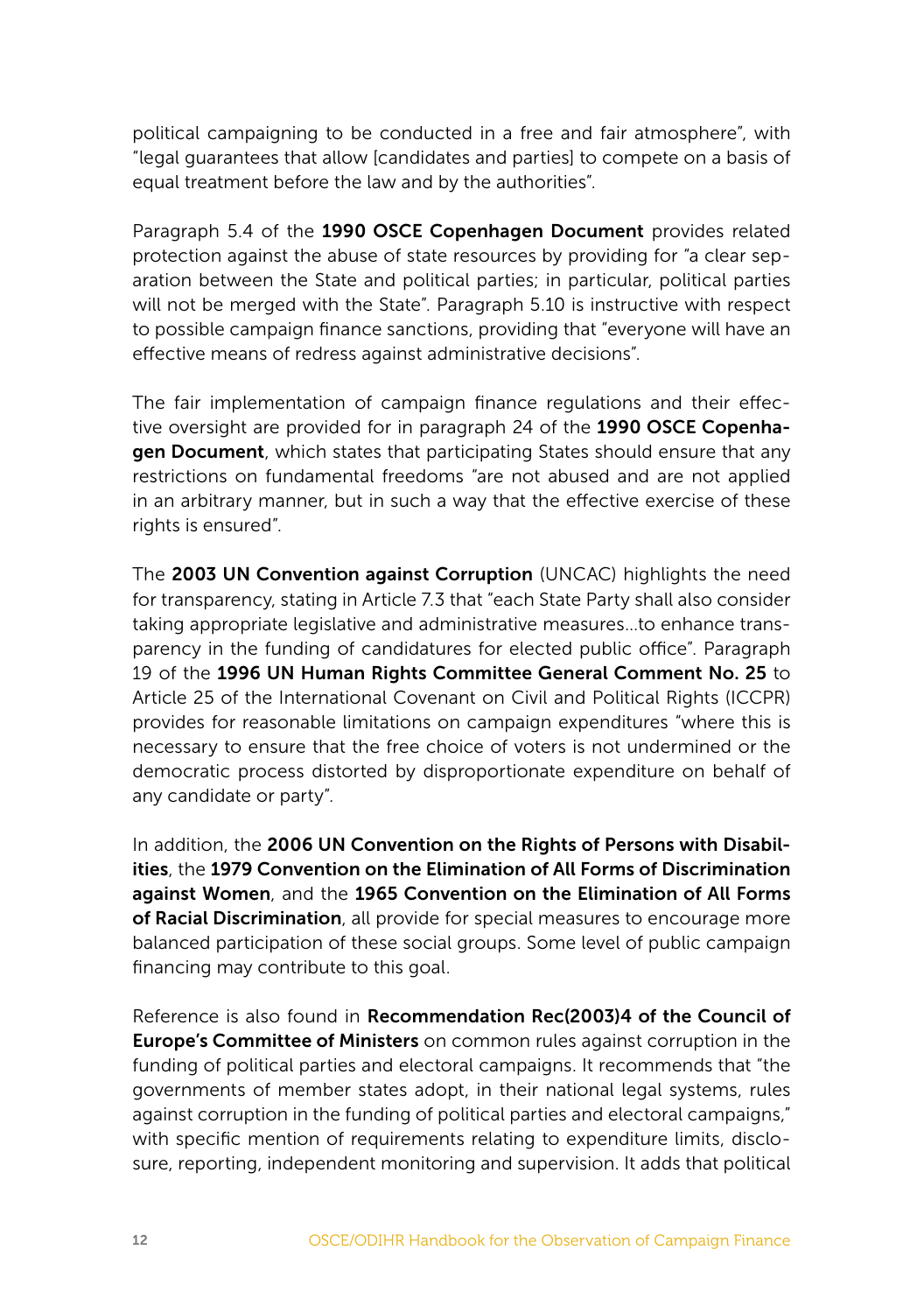parties should be subject to "effective, proportionate and dissuasive sanctions" for violations of political financing laws.

Further, the Parliamentary Assembly of the Council of Europe Recommendation 1516(2001) provides that "in order to maintain and increase the confidence of citizens in their political systems, Council of Europe member states must adopt rules governing the financing of political parties and electoral campaigns".

The 2002 Convention on the Standards of Democratic Elections, Electoral Rights and Freedoms in the Member States of the CIS (CIS Convention), in Article 10, provides for "fair and open financing of elections, and election campaigns of candidates, political parties". Article 12 includes guidance on reporting, supervision, and sanctions related to campaign finance.

There is also a large body of good practice on campaign finance. The 2002 Council of Europe's Venice Commission Code of Good Practice in Electoral Matters (Code of Good Practice) further stresses the need for transparency, equality of opportunity, and effective oversight, in sections I.2.3 and II.3. Additional and extensive good practices are outlined in the 2010 Venice Commission and ODIHR Guidelines on Political Party Regulation, as well as the collective reports of the Council of Europe's Group of States against Corruption (GRECO) that include assessments of party and campaign financing in the 49 GRECO members, all of which are OSCE participating States. Collectively, these reports and good practice have elaborated on specific procedures in regard to transparency, equal opportunities, accountability, prevention of conflicts of interest, reporting, oversight, sanctions, and measures that can be taken to enhance the participation of underrepresented groups (such as women and national minorities) through public campaign financing.

The judgments of the **European Court of Human Rights** (ECtHR) have played an increasing role in the implementation of campaign finance regulations. Some provisions of the European Convention of Human Rights (ECHR) have been interpreted in the context of campaign finance, including in relation to freedoms of expression and association. Campaign finance cases have also been ruled upon by a number of domestic courts, including, notably, the Supreme Court of the United States of America.

To meet these commitments and standards, campaign finance oversight bodies will benefit from having certain tools in place to help them perform their role effectively, consistent with good regulatory practice. As discussed in Section 6, these tools could include regulatory powers, published policies, adequate staffing and written internal procedures. The use of such tools helps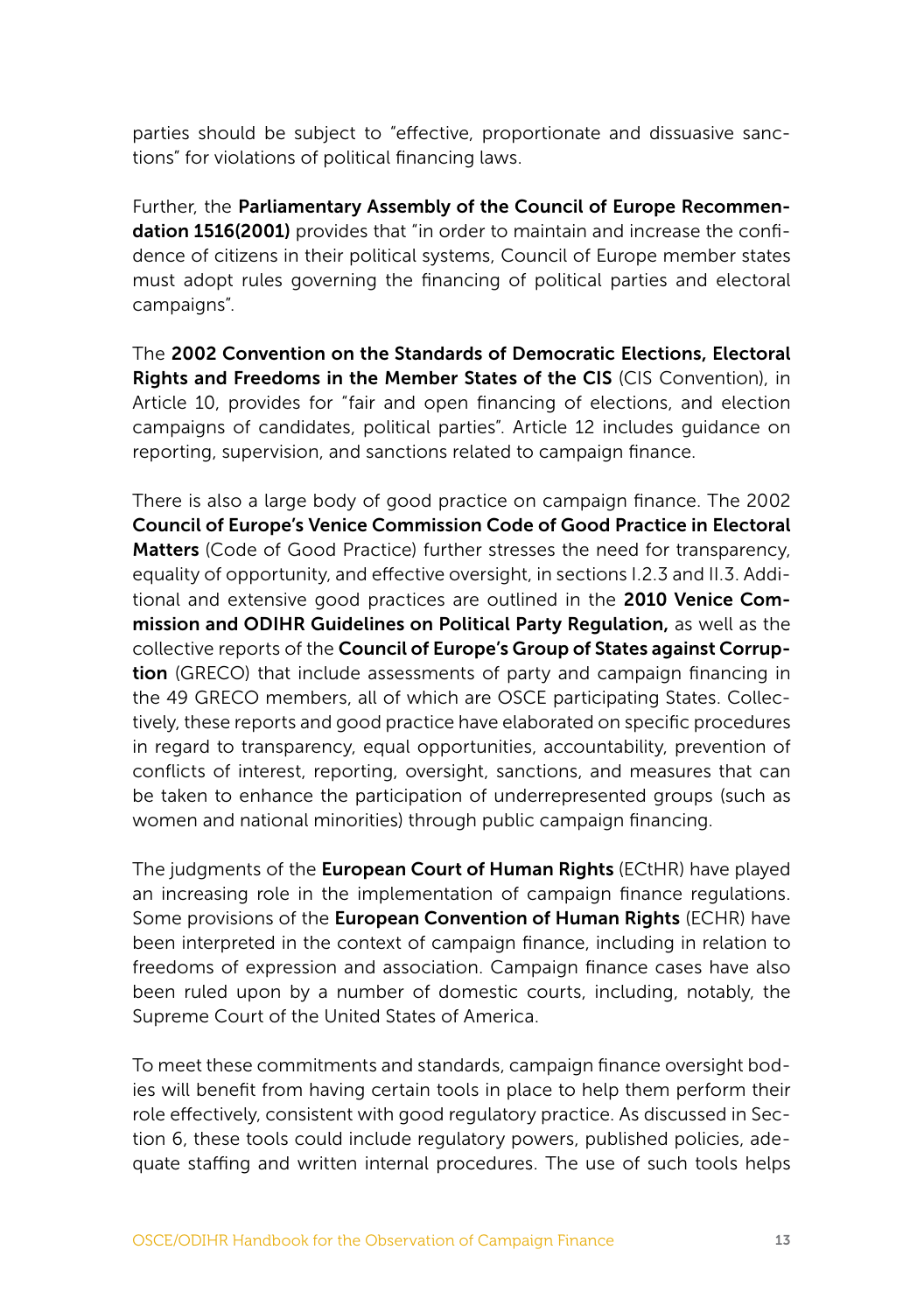<span id="page-13-0"></span>demonstrate that an oversight body is operating in accordance with good regulatory practice, that is to say consistent, impartial and proportional decision-making, as well as transparent and accountable actions.

#### D. ODIHR's Approach to the Observation of Campaign Finance

ODIHR observes campaign finance in a manner similar to how it observes other electoral components. ODIHR observers look at the legal framework and the procedures related to campaign finance; however, they are not in a position to audit or determine the level of accuracy of campaign finance contributions, spending or reports.

The full range of campaign finance activities does not entirely coincide with the period of an ODIHR election observation activity. Some procedures are conducted well in advance, while other key components occur after the observation period ends. A particular concern is that final campaign finance reports are often submitted several months after election day, at a point when the ODIHR mission has usually withdrawn. Nevertheless, core team members, as well as LTOs and STOs, can still collect sufficient information to make a well-informed assessment.

Certain core team members have specific roles to play in assessing campaign finance. In a situation where particular finance-related issues arise, ODIHR may deploy a dedicated Campaign Finance Analyst to provide more comprehensive analysis of the process. The Campaign Finance Analyst is tasked with:

- Reviewing laws, regulations, and procedures related to campaign finance and determining whether the legal framework is in line with OSCE commitments and other international standards;
- Meeting with the appropriate officials responsible for oversight of the rules to determine how they undertake and fulfil their remit;
- Meeting with candidates and parties to discuss their level of confidence in the campaign finance system and hear any concerns they might have. The views of political parties and candidates often provide a good indication of whether campaign finance laws are appropriate for the circumstances of a particular state;
- Meeting with civil society organizations and media that are active in political and campaign finance monitoring and considering their views on the effectiveness of the campaign finance system. Civil society and media may provide an alternative and impartial view of regulations and the oversight body;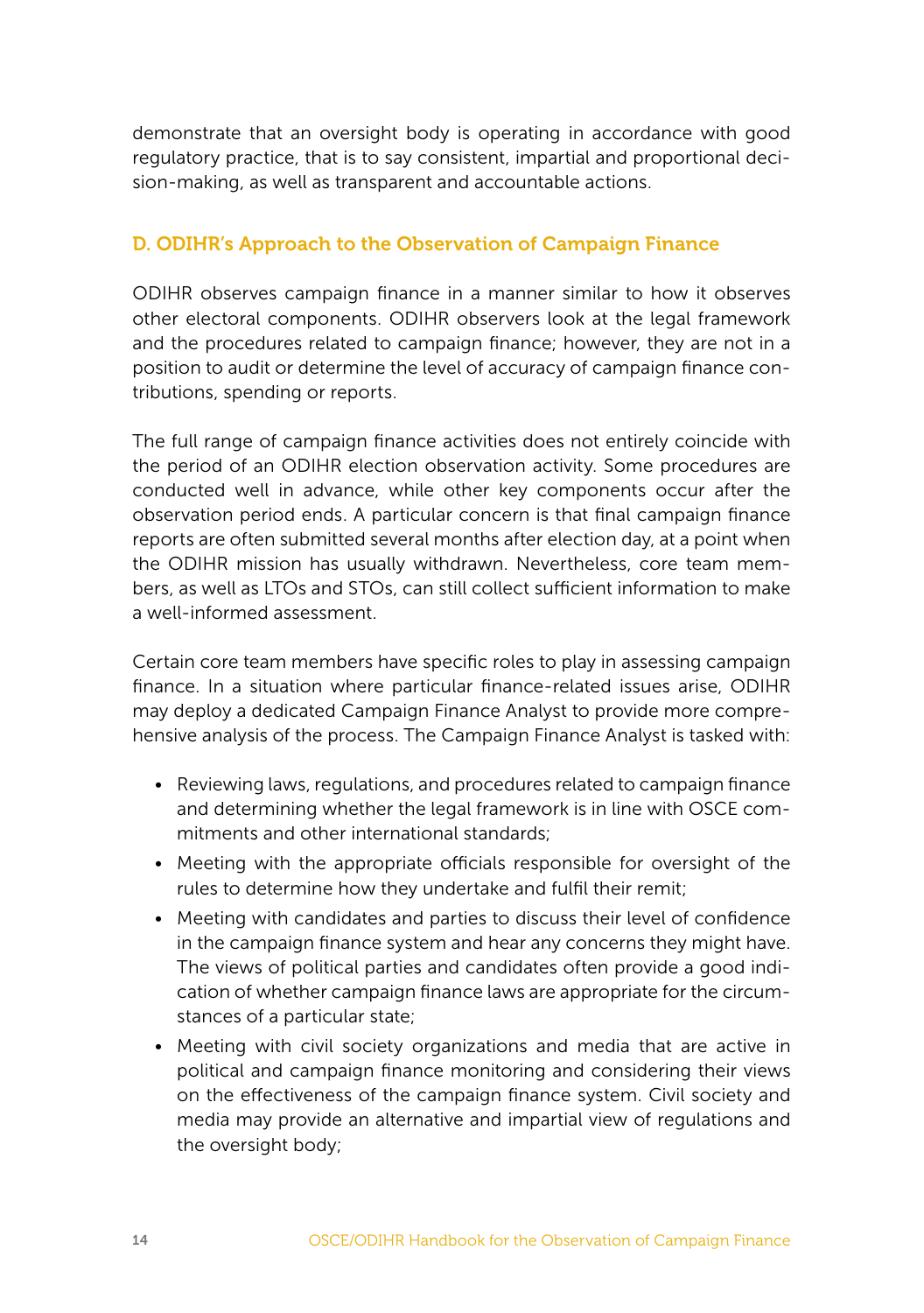- Assessing whether women, national minorities or persons with disabilities face any legal, administrative or practical obstacles in enjoying equal treatment and access to campaign financing; and
- Providing clear and implementable recommendations with a view to enhancing campaign finance legislation and practice in a given country, and supporting efforts to bring elections closer into line with OSCE commitments and other international standards.

If a Campaign Finance Analyst is not deployed, these tasks will typically be taken on by the Legal Analyst or Political Analyst, with the support of other core team analysts.

LTOs assess campaign finance processes in their areas of observation. To this end, they meet with appropriate officials, political parties and candidates at the local level. LTOs should be alert to indications that candidates may be spending more than the legal limits, not complying with disclosure requirements or using funds inappropriately or illegally.

STOs may also be able to observe certain aspects that may have a indirect impact on campaign finance, such as potential vote buying on election day and the abuse of state resources during the final stages of the campaign.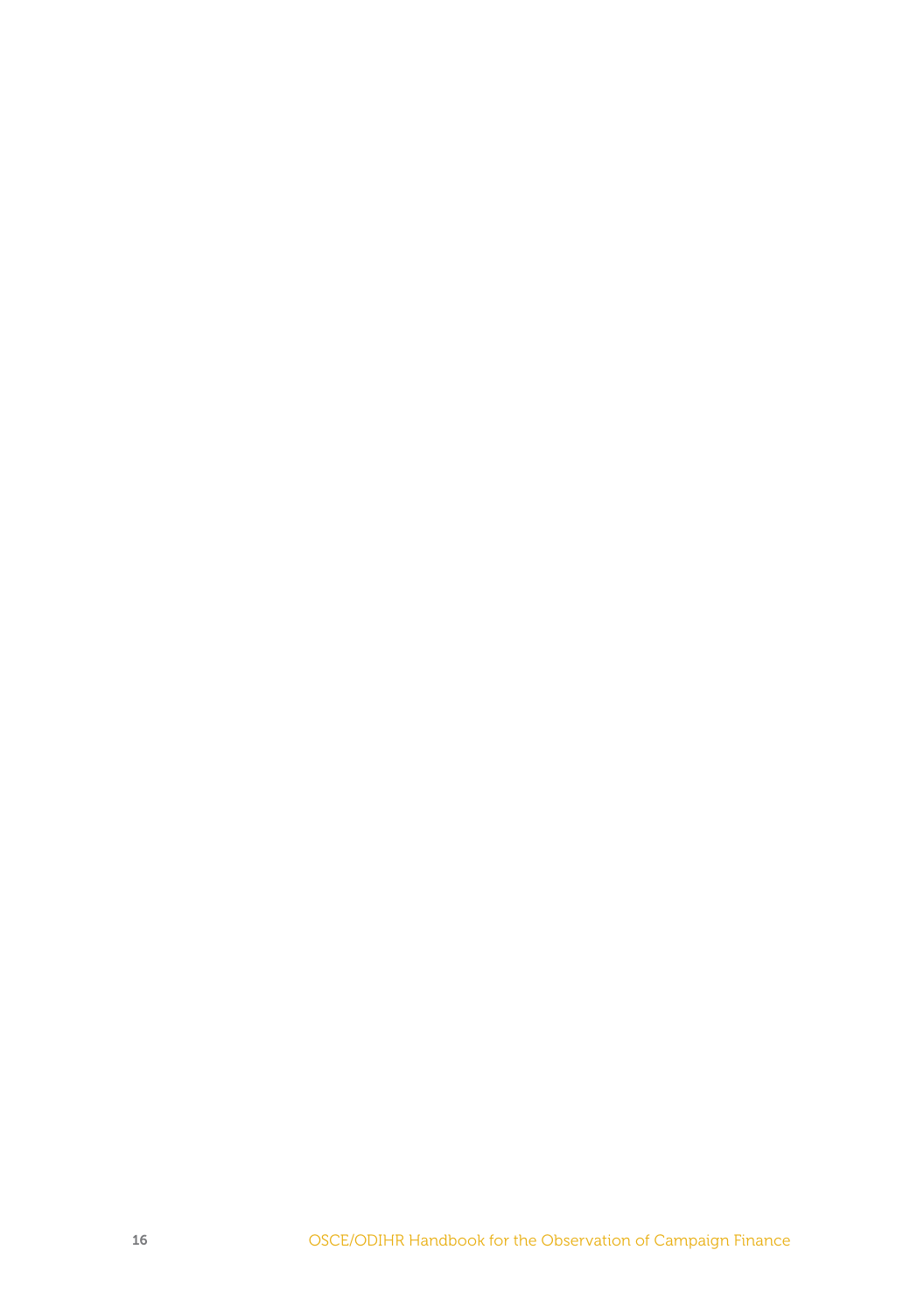<span id="page-16-0"></span>

# 2. GENERAL FEATURES OF CAMPAIGN FINANCE SYSTEMS

Campaign finance is one specific element of broader political finance. While many stages of an electoral process involve money, it is beyond the scope of this handbook to cover all of them. This section explains the key features of campaign finance systems, as well as their connection to associated issues of abuse of state resources and vote buying. It is important that the main features of a campaign finance system be identified at an early stage, as systems vary considerably among OSCE participating States.

# A. Political Party Financing and Campaign Financing

Political parties need appropriate funding to fulfil their core functions, both during and between elections. While an election observation activity focuses primarily on campaign financing, it is imperative to understand the broader framework in place for political finance, encompassing both campaign finance and political party finance. Legislation may not distinguish clearly between routine political party financing and campaign financing, requiring a careful consideration of both issues.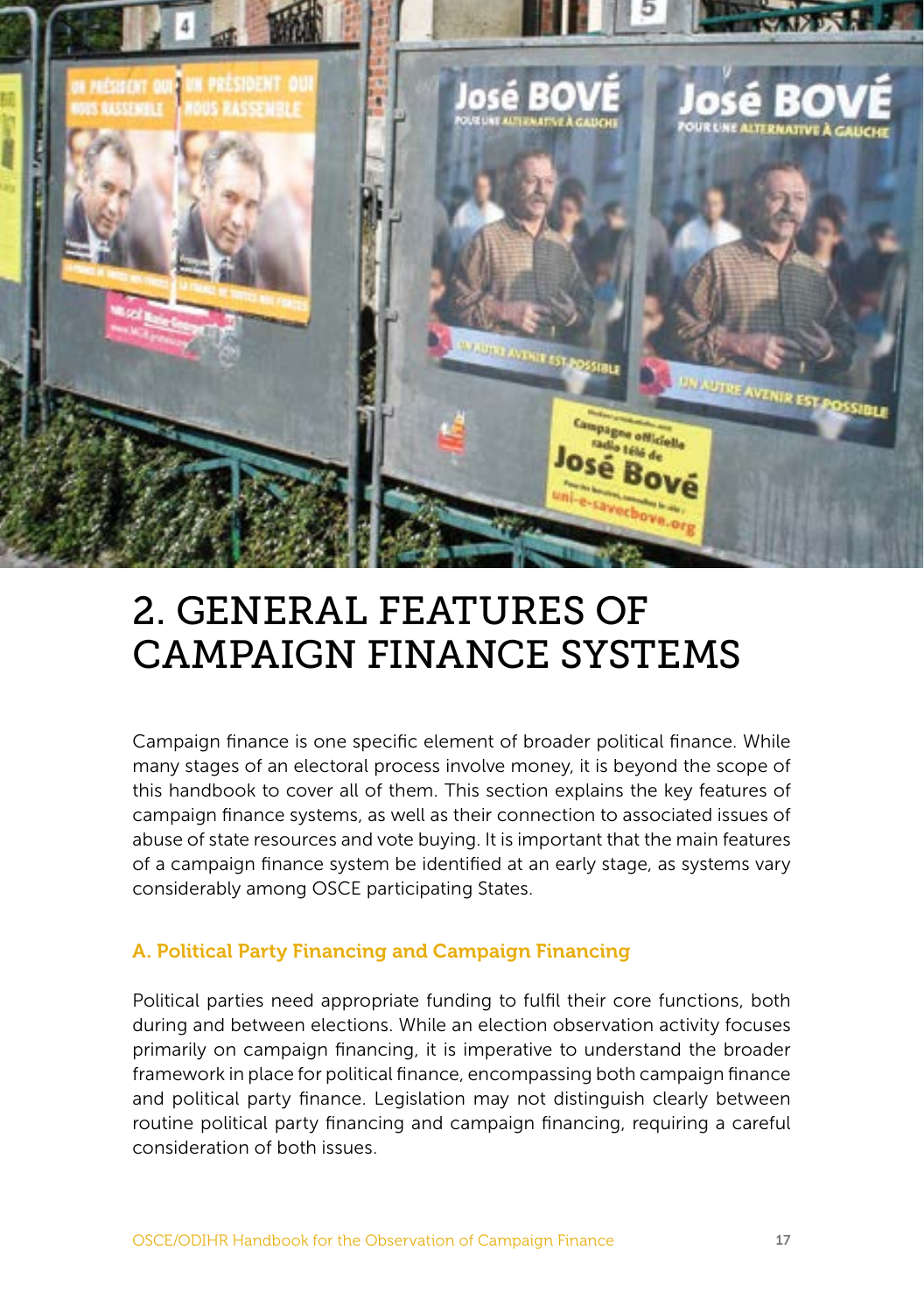<span id="page-17-0"></span>Political party financing encompasses monetary and in-kind contributions to and expenses incurred by political parties in their routine activities. Such activities could include, for example, party administration, such as salaries, renting of permanent offices, training of party members, intra-party meetings, policy development and citizen outreach.

Campaign financing refers to all contributions and expenses, monetary and in-kind, made to and incurred by political parties and candidates for electoral purposes. Such activities could include, for example, renting temporary offices and hiring staff, paying for campaign-related communications and transport, holding electoral rallies, conducting door-to-door campaigning, production of campaign materials and campaign advertising in mass media.

To ensure a transparent and fair campaign finance system, both routine political party financing and campaign financing must be considered in the legislation. Many issues, such as limits on the permitted sources of funding, may apply to both types of financing, while others, such as spending restrictions, may apply only during the election period. The timelines and level of detail of reporting on the two types of financing may also differ. The timeframe during which candidates and other electoral stakeholders have to abide by campaign finance regulations should be clearly defined by law.

#### B. Public Campaign Financing and Private Campaign Financing

Possible sources of funding can generally be divided into private funding – by individuals or legal entities – and public funding – by the state. Both allow for direct and in-kind contributions. Most OSCE participating States

#### Legal Entities

Legal entities include corporations, trade unions, non-governmental organizations, enterprises with government contracts, political parties and foundations.

use a mixed campaign finance system that allows for both public and private financing.

Public campaign financing includes both direct and indirect funding and may be provided to political parties or directly to candidates. Direct public campaign financing comprises monetary subsidies allocated by the state to candidates/parties. Indirect public financing means that candidates/parties are granted access to some services free of charge or at a reduced rate, such as access to public media, use of state property for the purpose of campaigning, printing of electoral materials or use of state postal services.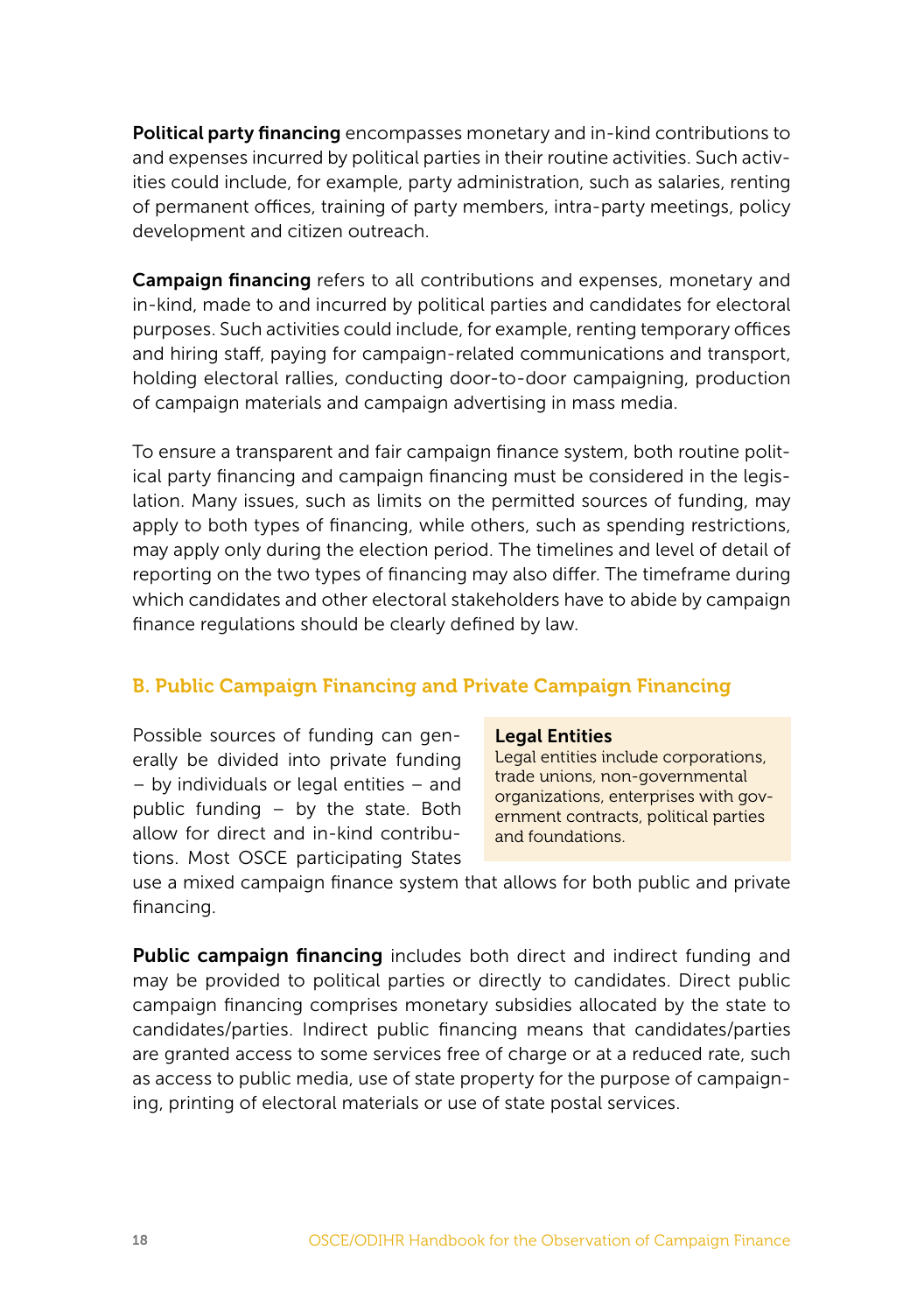Public campaign financing in the OSCE region, when used, is typically based on criteria such as parliamentary representation, winning a certain share of votes or the number of candidates presented by the party in an election. Such criteria can be applied either before or after an election.

Public campaign financing may:

- Increase the capacity of political parties and candidates to reach the electorate, thereby allowing voters to make more informed choices;
- Level the playing field between political parties and candidates with different levels of financial resources;
- Reduce political corruption by limiting the dependence of politicians on influential donors; and/or
- Influence the behavior of political parties, for example by requiring financial transparency in order to receive funds, or conditioning public financing on the participation of women or national minorities.

Private campaign financing includes financial and in-kind contributions from individuals and legal entities made directly to political parties and candidates for the purpose of an electoral campaign.

Fundraising activities represent the main tool for accessing private campaign finance, whatever the sources of private contributions. In addition, political parties may make donations to candidates, who may also make use of their personal resources. Parties and candidates may also take out loans to finance campaign activities.

Private campaign financing may:

- Engage voters and encourage citizen participation in elections;
- Demonstrate a party's or candidate's support among the public;
- Provide a form of free expression of political opinions;
- Reduce the role or interference of government in campaigning;
- Reduce the possibility of political corruption by limiting politicians' dependence on the state; and
- Reduce dependence on public financing that could produce overly bureaucratic parties governed from the top, without a connection to supporters on the ground.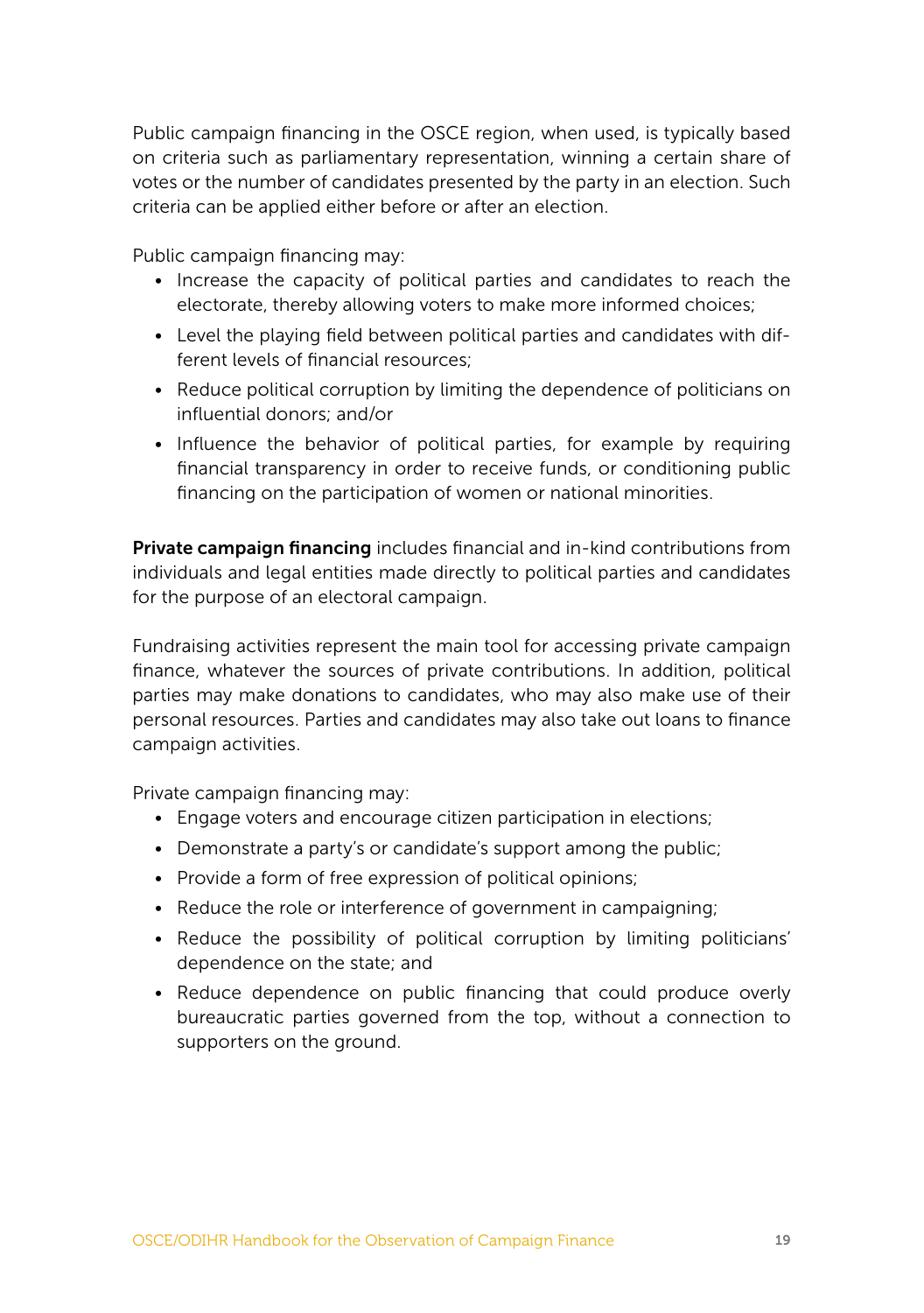# <span id="page-19-0"></span>C. Campaign Contributions and Campaign Expenditures

Definitions of campaign contributions and expenditures are fundamental to any campaign finance system.

Campaign contributions generally include any monetary donations, gifts having a pecuniary value and in-kind donations, given by an individual or a legal entity, made with the knowledge and consent of a candidate or a political party, for electoral purposes. Campaign contributions also refer to direct or indirect campaign funds disbursed by the state.

Monetary campaign contributions can be made by cash, bank transfer, credit card and check. In-kind contributions may be defined as all gifts, services or property provided free of charge or accounted for at a price below market value. Some states' legislation allows parties and candidates to take out loans to finance their campaign.

Campaign expenditures generally include any expenditure, monetary or in-kind, incurred by or on behalf a candidate or a party during an electoral campaign for electoral purposes.

Third-party financing refers to campaign expenditures made independently of any candidate or party with the aim of promoting or opposing a candidate or party, either directly or indirectly. Third-party financing is sometimes referred to as "non-party campaigning" or "independent speech".

It is a widespread practice across the OSCE region to place limitations on campaign finance contributions and expenditures, regarding their amount (quantitative restrictions) and/or their source or purpose (qualitative restrictions).

#### D. Campaign Finance Reporting and Disclosure

Reporting and disclosure of campaign finance are important measures to ensure accountability and transparency. The reporting of information to the oversight body enables the regulator to monitor compliance with the rules. Public disclosure requirements help inform the public of where political parties and candidates derive their financial support from, promoting transparency and accountability in the campaign finance system.

Campaign finance reporting is the key policy instrument for ensuring that electoral contestants comply with campaign finance legislation in a systematic and comprehensive manner. Such legislation will generally prescribe the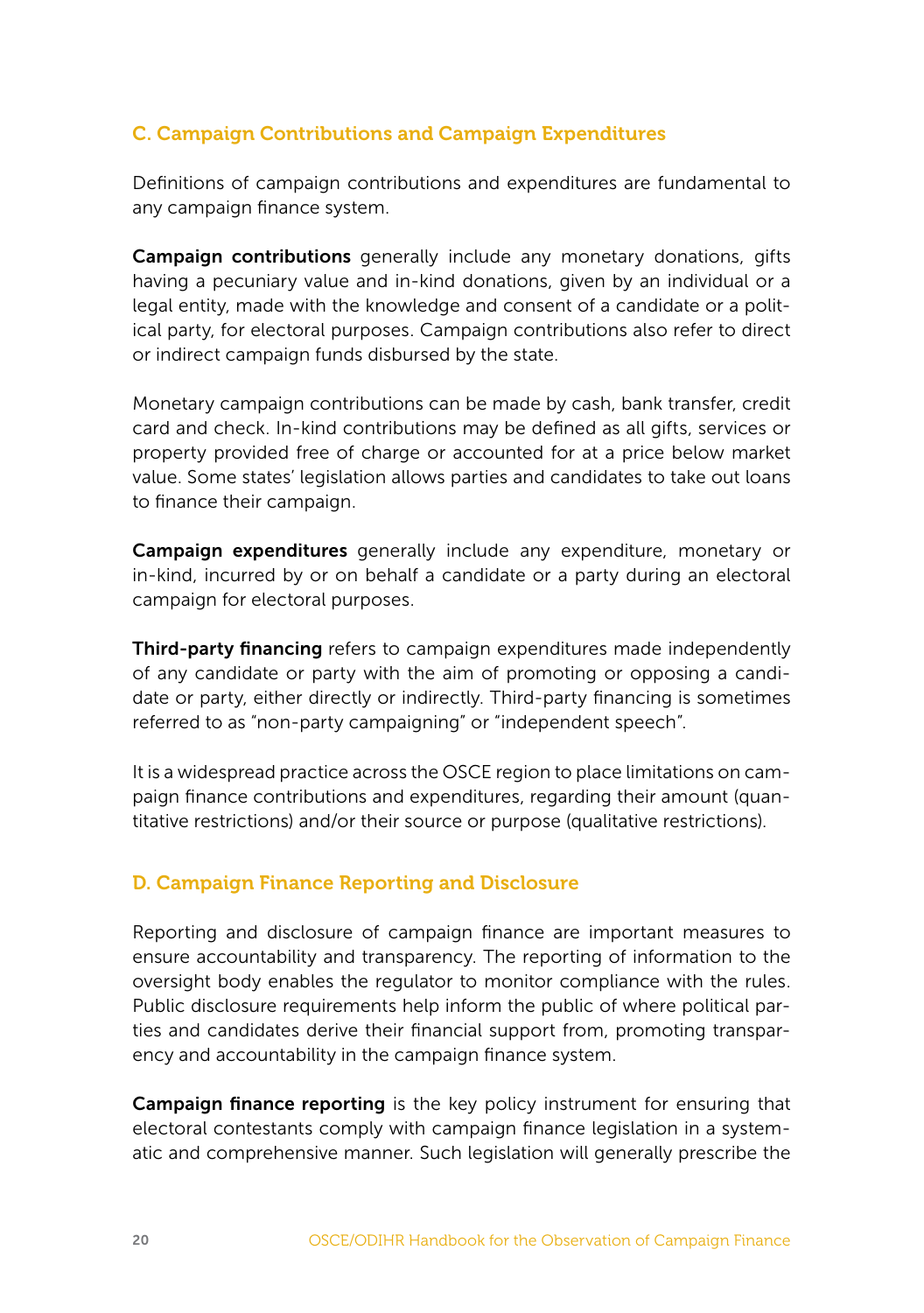<span id="page-20-0"></span>information political parties and candidates must submit about their campaign contributions and expenditures, and when and how those reports must be submitted. This information helps the oversight body to assess whether the parties and candidates have complied with the law.

Campaign finance disclosure is essential to providing transparency and accountability. Disclosure requirements vary across states, but may oblige electoral contestants to publicly disclose their assets and liabilities at the time of registration, as well as the identity of donors and the dates and the amounts contributed and expended during a campaign. In some states, the oversight body publishes the information, while in others the political contestants must publish it themselves. While promoting transparency, disclosure requirements should ensure that the required privacy and data-protection safeguards have been respected.

#### E. Oversight and Monitoring

Oversight and monitoring of compliance with campaign finance rules are important mechanisms for enhancing the transparency and effective implementation of regulations.

States often provide for an independent oversight body that monitors the implementation of campaign finance regulations, including the publication of reports. The regulatory authority's degree of independence may vary among states, which can affect public confidence in campaign finance scrutiny and effectiveness. Legislative safeguards may be incorporated into the rules governing the selection, composition and mandate of the authority, so as to avoid partisan influence or government pressure. To increase effectiveness, an oversight body may also have the right to issue directions and guidance, investigate alleged breaches of the rules and either impose or seek sanctions for violations.

While formal campaign finance oversight is to be carried out by an official regulator, monitoring of compliance with the regulations can also be undertaken by media, civil society organizations and international observers, which can play an important role in enhancing transparency of campaign finance and create safeguards against potential abuses. Also, international bodies such as GRECO can play an important role in setting out good practice as regards transparency, as well as monitoring states' compliance with campaign finance commitments and standards.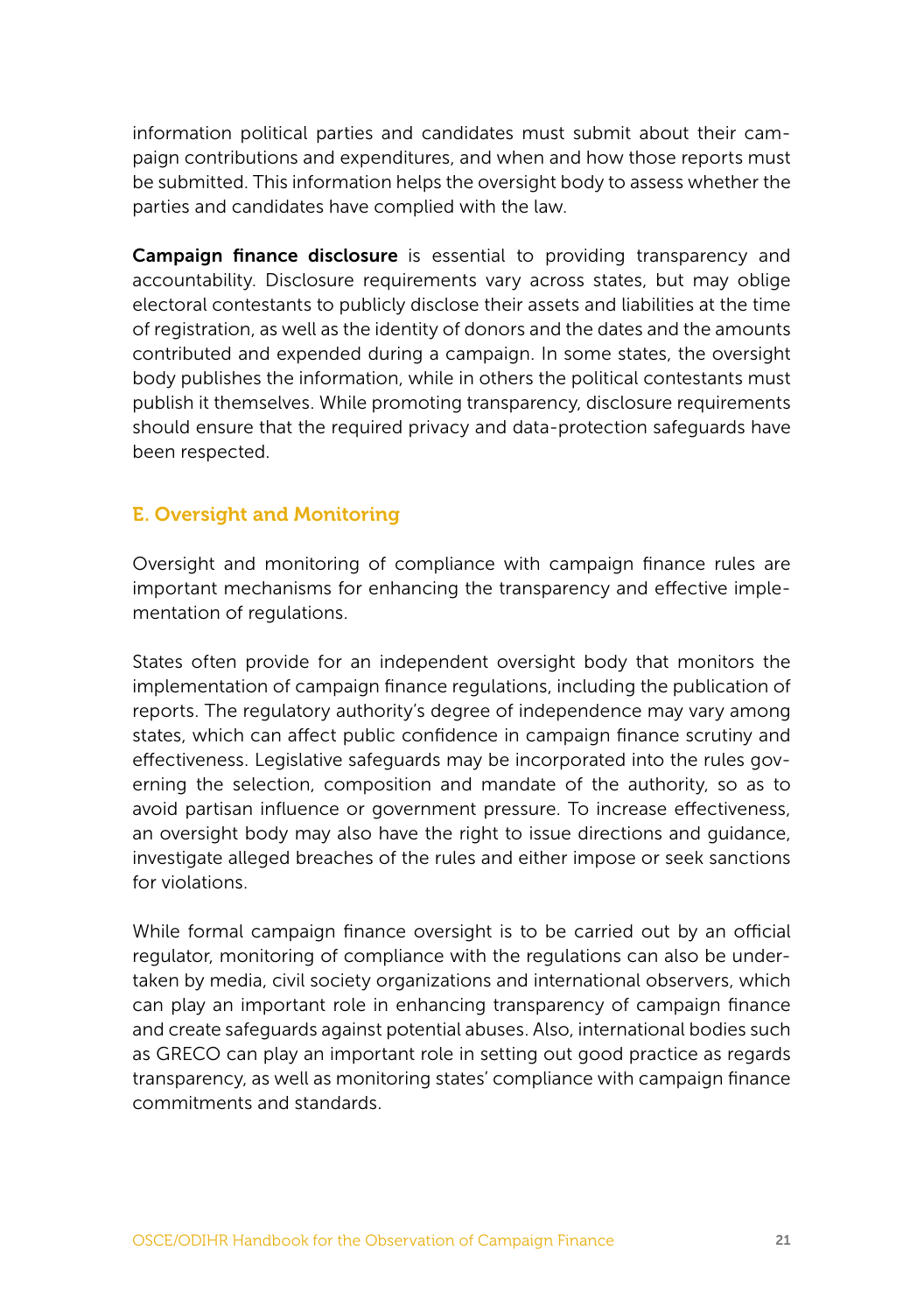#### <span id="page-21-0"></span>F. Sanctions and Appeals

Sanctions should be imposed on electoral contestants who violate campaign finance regulations. Sanctions should eliminate any benefit obtained from failing to comply with the law, punish those who fail to comply and deter future non-compliance. Sanctions must at all times be objective, enforceable, effective and proportionate to their specific purpose. A range of sanctions may be applied, including warnings, administrative fines, partial or total loss of public funds and, in the case of significant violations, criminal prosecution.

Recourse to judicial appeal should be provided whenever sanctions are imposed. While an oversight body may be authorized to determine a sanction, there should be an opportunity to appeal to an appropriate judicial body.

#### G. Abuse of State Resources

Paragraph 5.4 of the 1990 OSCE Copenhagen Document provides that participating States will maintain "a clear separation between the State and political parties; in particular, political parties will not be merged with the State". The abuse of state resources can be defined as undue advantage obtained by certain parties or candidates, through use of their official positions or connections to governmental institutions, in order to influence the outcome of elections. The abuse of state resources is difficult to address through formal regulations alone and also requires vigilance and monitoring by civil society and the media. While the abuse of state resources may be considered through the prism of campaign finance, ODIHR generally assesses this issue as part of its observation of the election campaign.

To allow for the effective regulation of the use of state resources, legislation should clearly define what use is permitted and what is prohibited. As the state and its institutions are involved in administering elections, providing public finance and regulating the campaign, there should be a strong requirement for equal treatment, impartiality and fairness of the system for all parties and candidates. Common problems that may be observed include the use of government offices or vehicles for campaigning and the campaigning of public sector employees during work hours. Rules to prevent abuses include requirements that public employees campaign outside of working hours or step down from office to campaign. Any permissible use of state resources should be treated as a type of campaign finance contribution and be reported accordingly.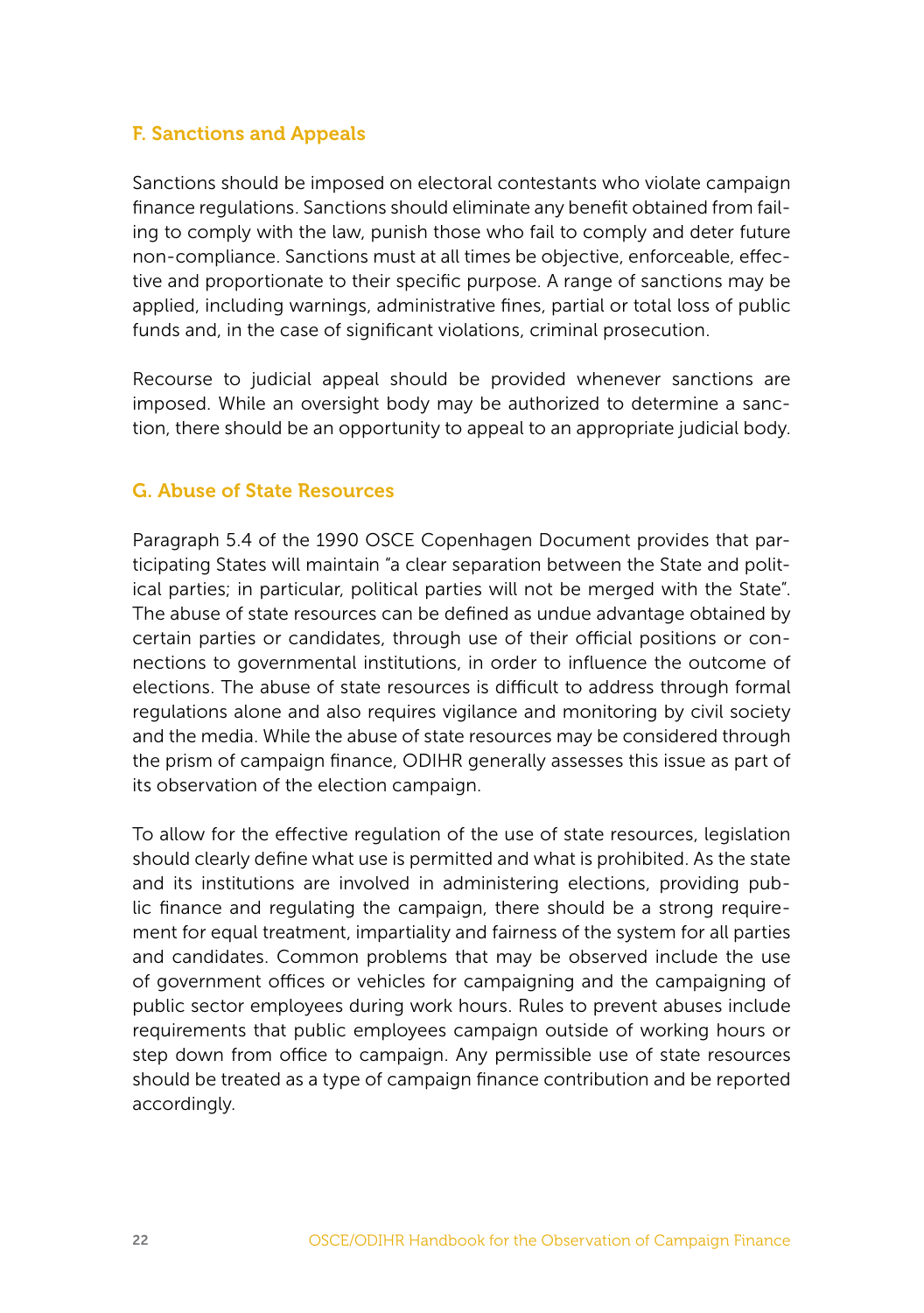<span id="page-22-0"></span>In some countries, the abuse of state resources has been accompanied by pressure on public employees, including required attendance at campaign rallies or financial contributions to the ruling parties. These activities should be prohibited by law and prevented in practice as abuses of state resources.

#### H. Vote Buying

Vote buying can be defined as a form of electoral malpractice that is intended to increase the number of votes that a particular candidate or political party receives in an election by providing money or other benefits to constituents in exchange for their vote. It is often targeted at the more vulnerable sections of society, including women and national minorities. Since an element of pressure is often attached to vote buying and both parties involved in the exchange are interested in keeping the transaction secret, it can be difficult to obtain and verify first-hand accounts or to establish concrete evidence of the practice.

A broader definition of vote buying may also include clientelism, patronage and high-value gifts to voters or groups of voters to persuade them to vote for a particular candidate or party. This type of vote buying can be more difficult to define and observe, but it is prohibited in many OSCE participating States. There is an increased understanding in states' national legislation that any form of gifts to voters, beyond low-value campaign materials, can be considered vote buying. Any low-value campaign materials that are given to voters and allowed by law (for example, pens or key rings) should be treated as campaign expenditures and be reported on accordingly.

Although such practices can have an impact on the overall transparency and accountability necessary for an effective campaign finance system, ODIHR generally addresses vote buying separately, as a distinct form of electoral manipulation based on voter intimidation and coercion.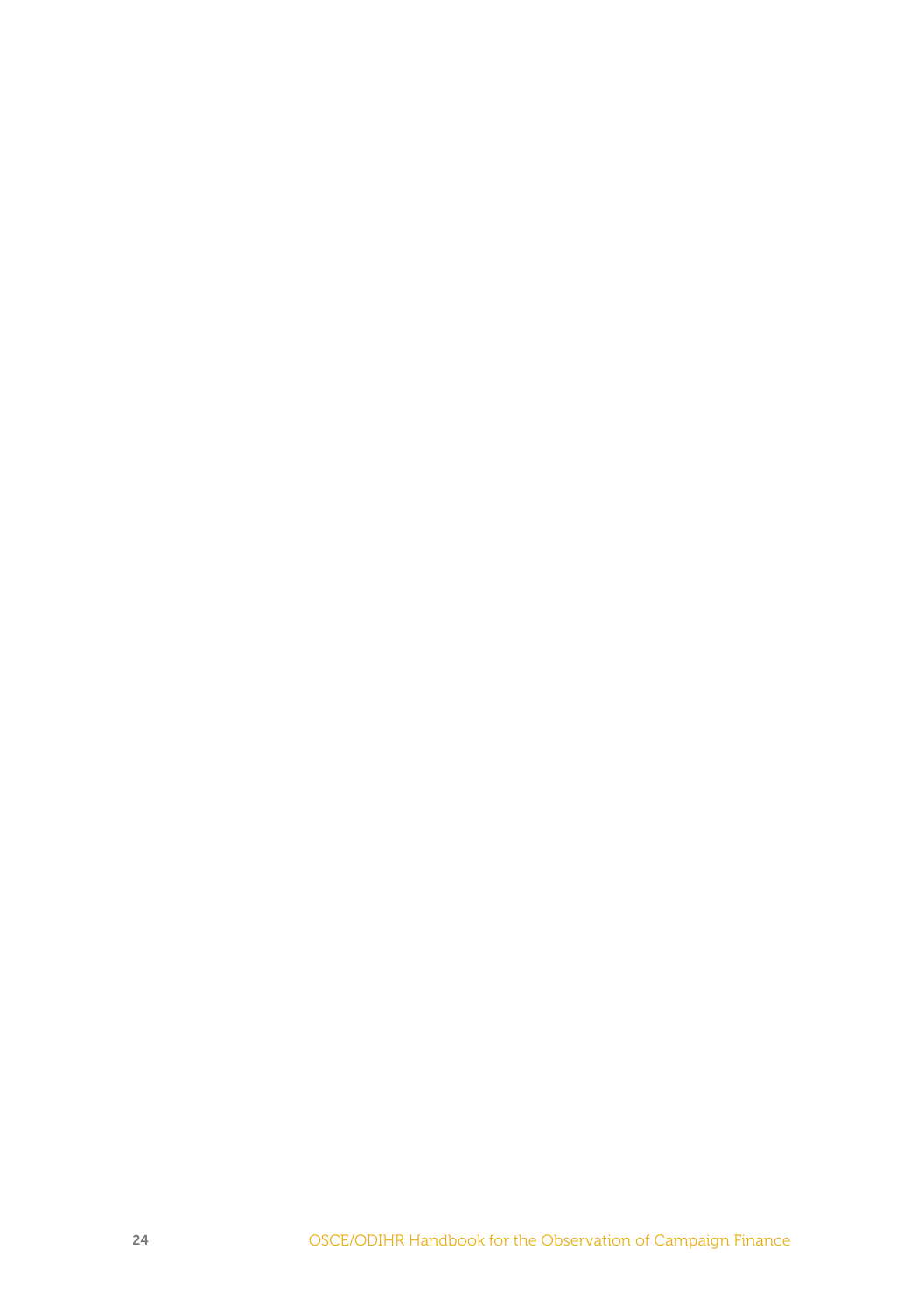<span id="page-24-0"></span>

# 3. THE LEGAL FRAMEWORK FOR CAMPAIGN FINANCE

Campaign finance is a developing legal area, and in recent years many states have introduced or substantially reformed their legislation. A variety of campaign finance systems exist throughout the OSCE region, ranging from loose sets of legislation to tightly regulated legal frameworks. Campaign finance rules comprise regulations on contributions, expenditures, disclosure requirements, adjudication and enforcement. This section provides general guidance for how the legal framework should be assessed, with specific components of campaign finance addressed in more detail in the following sections.

#### A. Assessing Campaign Finance Legislation

A key role of observers is to assess the extent to which OSCE commitments and other international standards for democratic elections are reflected in campaign finance legislation and its implementation a given election. This requires careful examination of constitutional requirements, laws and election regulations. Previous court challenges to campaign finance regulations and the resulting jurisprudence should also be considered.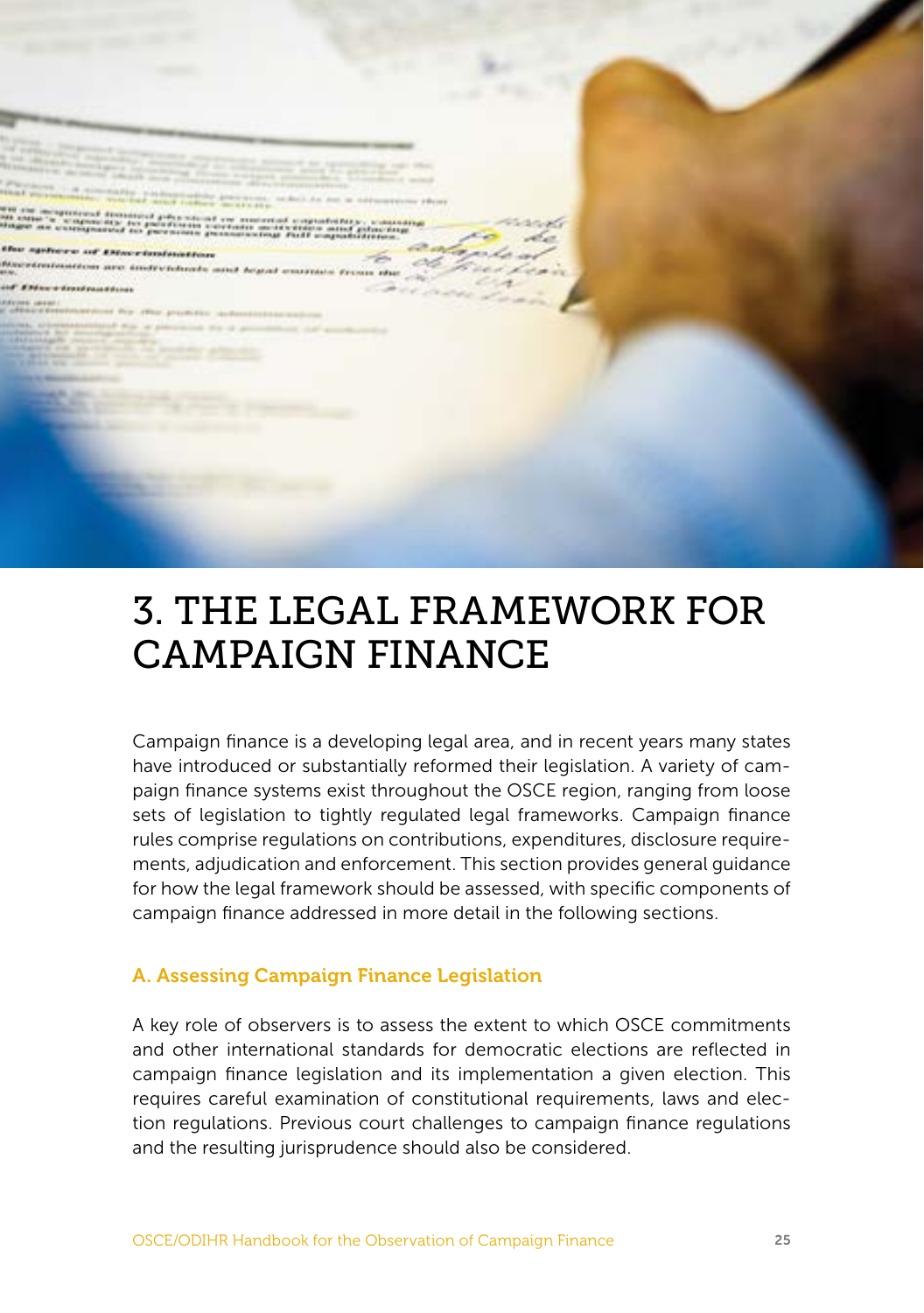<span id="page-25-0"></span>The Campaign Finance Analyst should assess all sources of legal provisions regulating or otherwise affecting campaign finance. Issues not addressed in the primary campaign finance law may, in some cases, be covered by other elements of the legal framework, such as the constitution, political party law, data protection law or administrative law. The analyst may need to consider instructions issued by the regulatory body or electoral commission. When preparing an assessment, the analyst should also consider which international instruments the country has signed and ratified, referring to them as needed.

The analyst should also consider previous assessments of the country's campaign finance law, as well as the broader legal framework. Such analysis may be found in past OSCE/ODIHR election observation reports, legal opinions issued jointly by the OSCE/ODIHR and the Council of Europe's Venice Commission, and the reports of GRECO and citizen observer groups. Additionally, campaign finance reports filed by electoral contestants in past elections may be consulted.

In addition, the analyst should be mindful that the assessment should constructively suggest corrections, improvements and good practices that could be incorporated into legislation, even if the assessment finds serious shortcomings.

Lastly, it should be kept in mind that even, where the legal framework provides a thorough technical foundation for the administration of campaign finance rules, the system will only be effective if it is well implemented. This requires that the oversight body and other public bodies involved have adequate resources and operate in good faith, with the political will to impartially uphold the letter and the spirit of the law.

#### B. The Structure of the Legal Framework

States use various legislative approaches for regulating campaign finance. Provisions on campaign finance may be elaborated in the constitution, either explicitly or through relevant constitutional case law. There may be a specific law on campaign finance or a law on broader political finance that incorporates campaign finance and political party funding. In other states, provisions on campaign finance are included in the electoral legislation, while party funding provisions are incorporated in legislation on political parties. There could be additional provisions in criminal legislation, such as the penal code, as well as legislation governing anti-corruption measures, auditing, media, gender equality or taxes.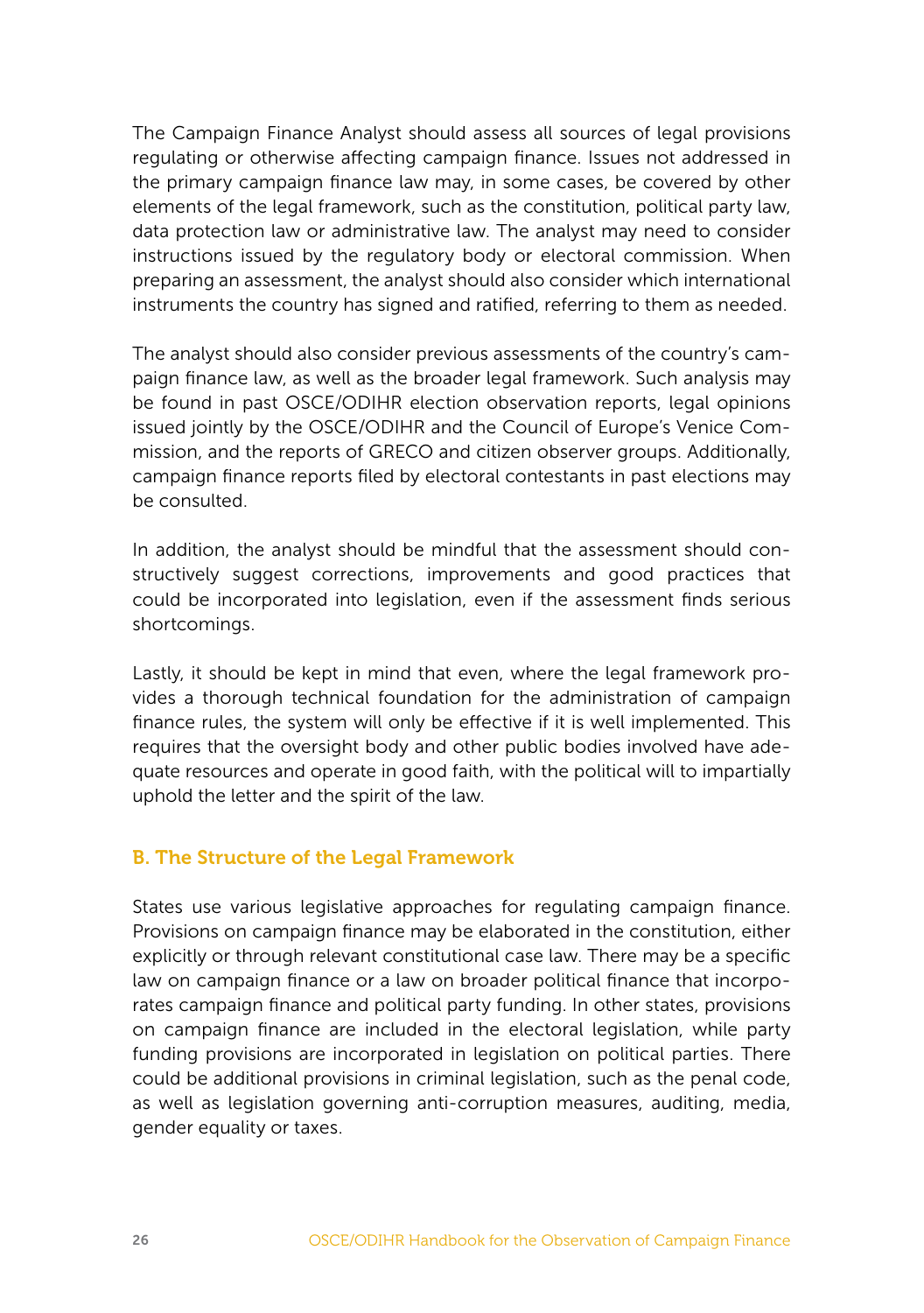Although a participating State has the flexibility to determine the structure of the legal framework for campaign finance, the primary instruments should be written, as opposed to being based on custom or a collection of administrative policies. Written law provides the benefit of equity, certainty, visibility and transparency. It enhances the consistent application of law and makes the matter subject to judicial interpretation and review, as well as open to recourse by citizens.

In general, the legal framework for campaign finance – like all electoral legislation – should respect certain principles: $2$ 

- The rules governing campaign finance legislation should be as clear and precise as possible, including the key terminology. Interpretation of the regulations should not be a matter of subjective opinion.
- Relationships between the campaign finance oversight body and other electoral authorities and government bodies, as well as between national and local stakeholders, should be clearly defined. The oversight body's mandate and areas of responsibility should be clearly delineated to avoid conflicts of interest or overlapping jurisdiction.
- The legislation should be enacted sufficiently in advance of elections to give voters and all participants in the process – including authorities, contestants and media – enough time to become informed of the rules. The late adoption of campaign finance legislation can undermine trust in the process and reduce the opportunity for contestants and other stakeholders to become familiar with and prepare for implementation of the rules.
- Campaign finance rules should ensure equality of opportunity for parties and candidates alike. Special measures may be incorporated to encourage more balanced participation of underrepresented groups, such as women, national minorities or persons with disabilities.
- It is important that campaign finance and electoral law be well aligned, avoiding gaps, ambiguities and contradictory provisions.
- The law should clearly establish timeframes for which campaign finance regulations are applicable, including dates for reporting and disclosure, and statutes of limitations for violations.
- Campaign finance rules should be adopted in an inclusive manner and be published and made available to the public in a timely and accessible manner.

<sup>2</sup> For more detailed information on assessing electoral legislation, see the *OSCE/ODIHR Guidelines for Reviewing a Legal Framework for Elections* available at: <http://www.osce.org/odihr/elections/104573>.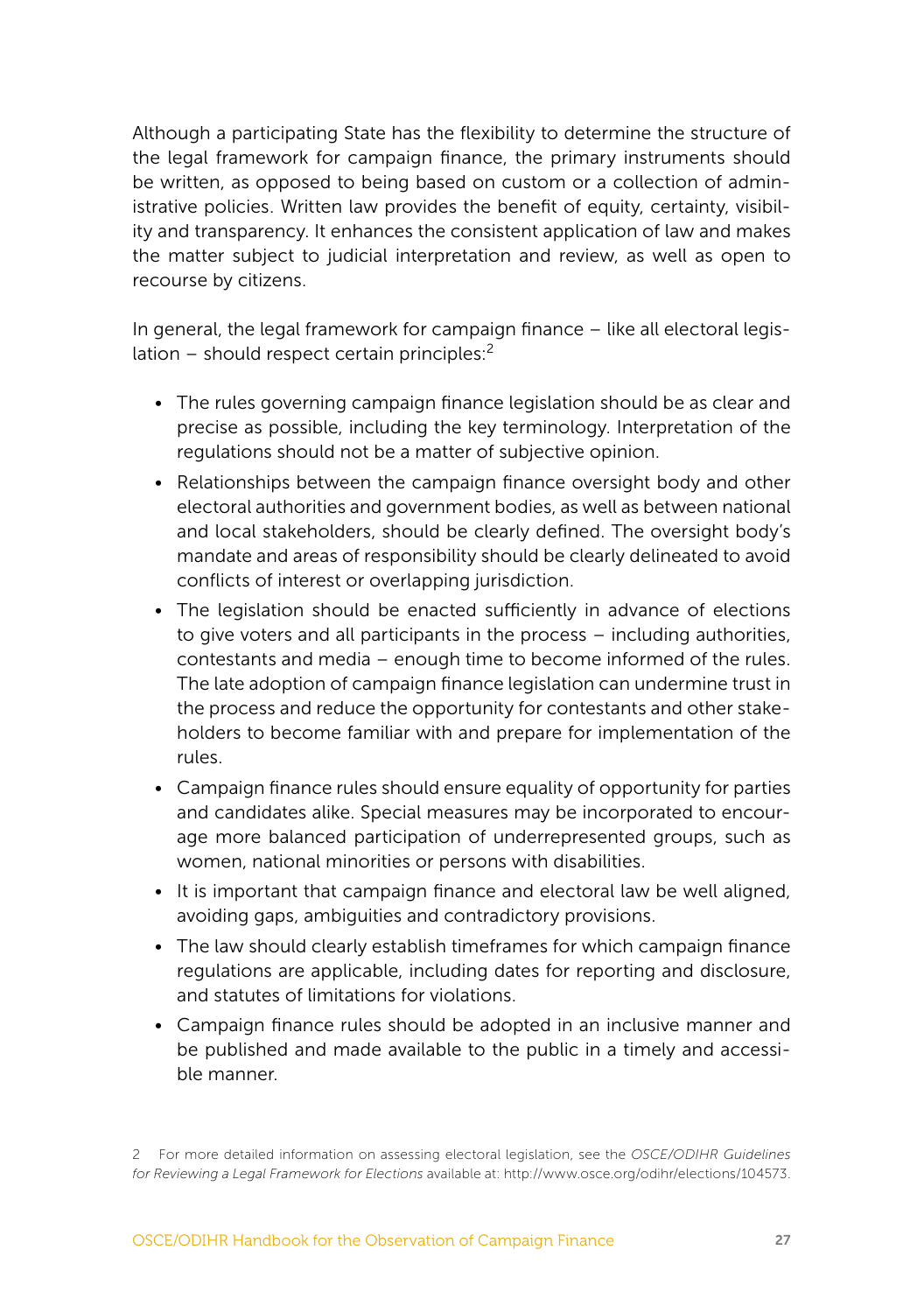<span id="page-27-0"></span>• Campaign finance legislation should be in line with OSCE commitments and other international standards for democratic elections.

### C. Campaign Finance Legislation v. Instructions

In a democratic system, the legal framework for elections is adopted by the legislative branch. There are limits, however, to the number of procedural regulations that can be included in a law. Most campaign finance laws, therefore, allow for a regulatory body to further clarify issues. The exact mechanism for providing clarification may vary but, generally, the oversight body will issue some form of instructions, directions, or orders. This may include detailed instructions on how to complete reports, the provision of detailed reporting templates, or confirmation of the financial amounts applicable for a given election. The law should require that such instructions be directly based on provisions in the campaign finance legal framework.

The role of instructions in campaign finance should be clearly understood. Effective campaign finance legislation should create a balance that gives the regulatory bodies the necessary flexibility to respond to specific needs without acting as a 'substitute legislator' or undermining the principle of legislative control.

Certain principles should be respected when instructions are issued by a regulatory body:

- Substantive fundamental rights, such as transparency, may not be restricted by an instruction.
- Legislation should clearly define the scope of a regulatory authority's mandate to issue instructions.
- The law should clearly state that instructions must not be contrary to or inconsistent with campaign finance or broader legislation.
- Electoral contestants and other stakeholders should be provided with the possibility to file complaints and appeals arising from the adoption and implementation of instructions.

#### D. Balancing Campaign Finance Legislation and Fundamental Freedoms

Campaign finance legislation should be designed to respect the fundamental freedoms of expression and association. The ECtHR, as well as the highest national courts of some participating States, have found instances of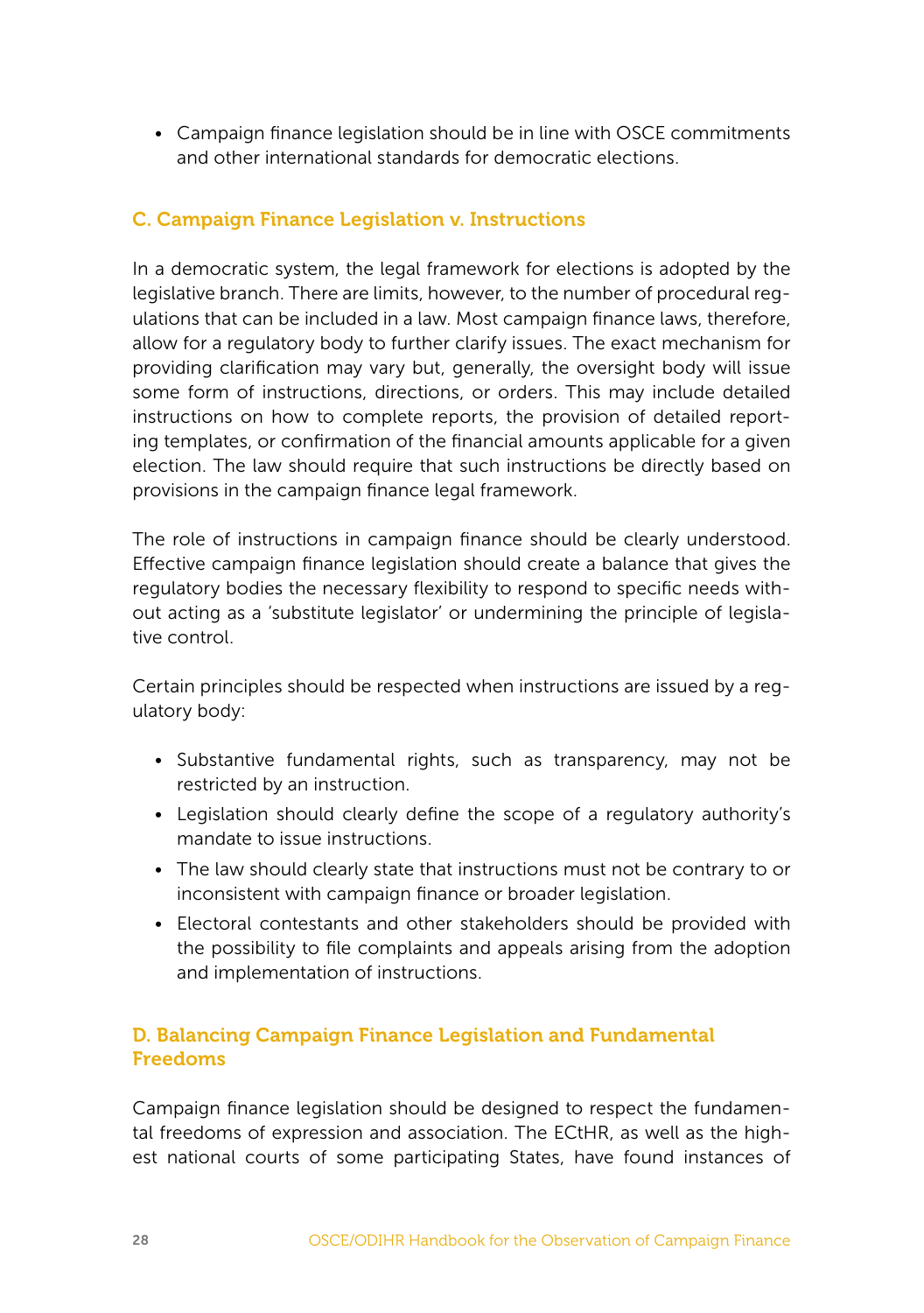violations of these basic human rights in states' campaign finance legislation. Since freedoms of expression and association are of fundamental importance for a democracy, the legislation should be carefully scrutinized in this respect.

Legislative provisions inevitably have some impact on freedoms of expression or association. Such provisions may include: contribution and expenditure ceilings, limiting public funding only to parties represented in the legislature, limited campaign timeframes, prohibition of paid political advertising in broadcast media, limitations on a voter's individual campaigning or limits on thirdparty spending. The key question is whether such limitations are justifiable.

The outcomes of judicial decisions across the OSCE region indicate significant differences between jurisdictions. The Supreme Court of the United States, for example, has struck down a number of legislative provisions, beginning with its decision in 1976 that campaign expenditure limits were unconstitutional, through its 2014 decision that struck down the aggregate limit on the amount individuals may contribute to electoral contestants. In 2010, the Court overruled earlier decisions and invalidated a ban on independent corporate campaign expenditures.<sup>3</sup> In contrast, the ECtHR has given greater weight to the state's need to protect the democratic debate and electoral process when balancing regulatory objectives against the goal of preserving the right to freedom of expression. For example, in 1998 the ECtHR considered a case against the United Kingdom on whether a limit of £5 on third-party campaign expenditures violated the right of freedom of expression under Article 10 of the ECHR. The Court ultimately concluded that the limit was set too low, but recognized the state's legitimate purpose in restricting such expenditures.<sup>4</sup>

Limits on paid political broadcast advertising have also been considered by the ECtHR. On several occasions, the ECtHR has ruled that a ban on paid political advertising constituted a breach of Article 10 of the ECHR that may violate freedom of expression of small political parties, since they receive minimal coverage in the media and paid advertising might be the only way for them to obtain coverage.<sup>5</sup> However, in a case involving a different legislative framework, the ECtHR concluded that a ban on political advertising constituted a permissible attempt to "protect the democratic process from distortion by powerful financial groups with advantageous access to influential media".<sup>6</sup>

3 See United States Supreme Court decisions in *Buckley v. Valeo* (1976), *McCutcheon v. FEC* (2014) and *Citizens United v. FEC* (2010).

4 See *Bowman v. United Kingdom*, judgment, ECtHR, (1998).

5 See *TV Vest & Rogaland Pensjonistparti v. Norway*, judgment, ECtHR (2008), and *VgT v. Switzerland,*  judgment, ECtHR, (2009).

6 See *Animal Defenders International v. United Kingdom,* judgment, ECtHR, (2013).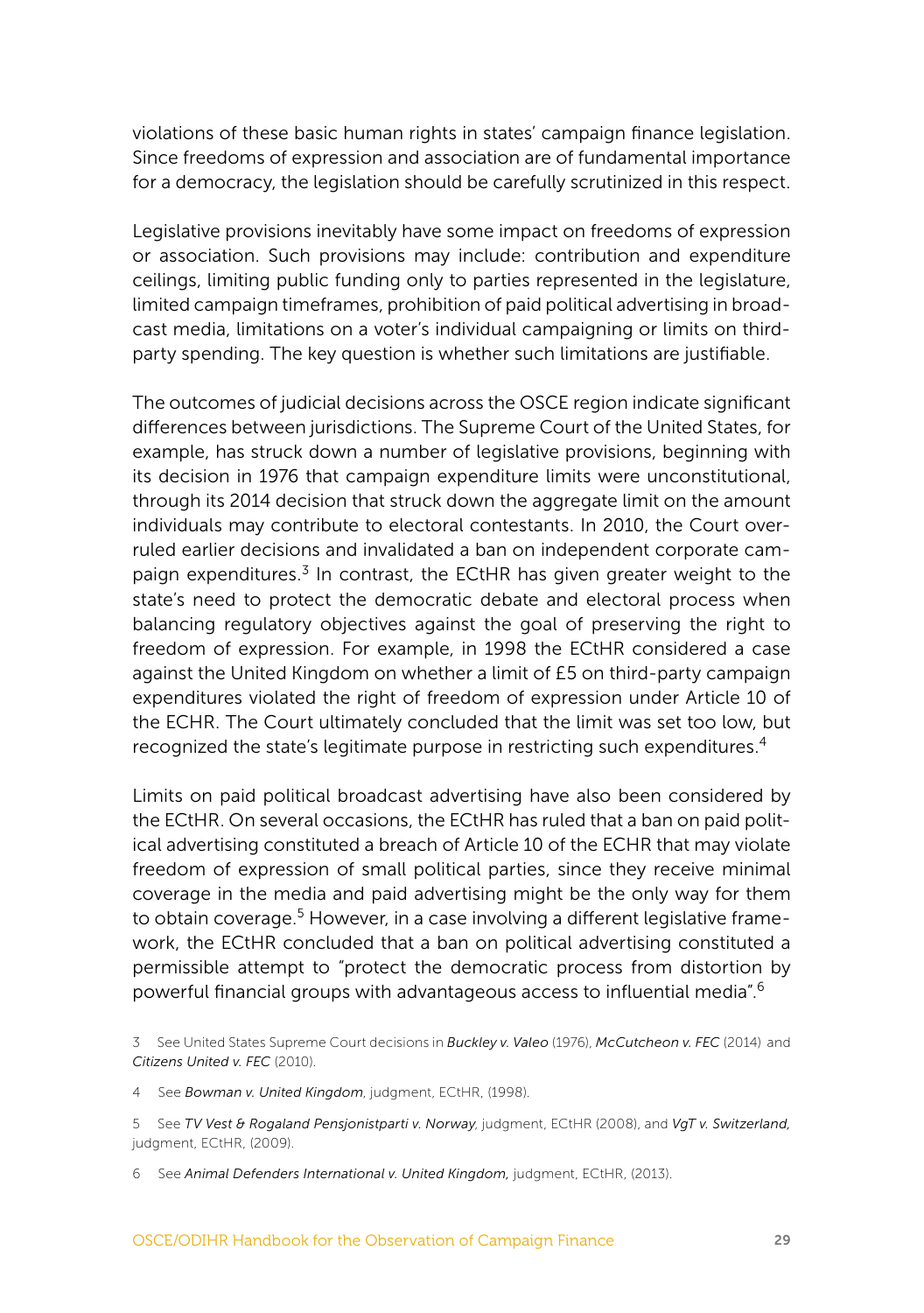<span id="page-29-0"></span>These decisions illustrate how important the broader legislative context is to the ultimate outcome in such cases. The key consideration in this respect is whether political parties and candidates are able to convey their messages to voters and whether voters have adequate access to political information. The Campaign Finance Analyst should carefully assess, in consultation with the Legal, Media and Political Analysts, the effect of any prohibitions and limitations, and the extent to which they comply with OSCE commitments and other international standards.

# E. Points of Inquiry

- What legislation regulates campaign finance? Is this supplemented by instructions from the campaign finance oversight body or election administration?
- Was legislation governing campaign finance recently amended? If so, was the legislation adopted far enough in advance of the elections to allow proper preparation by all involved? Was the process inclusive and public?
- Are the laws and regulations made available to the public in a timely and accessible manner?
- Are the objectives and principles of the legislation clear?
- Are the roles and responsibilities of the oversight body, contestants and other electoral stakeholders clearly defined in the law?
- Does the campaign finance legal framework define the key components of political party and campaign financing?
- Are other key terms related to campaign finance defined in the legal framework?
- Have there been any important court cases related to campaign finance, either at the national or the international level? If so, what issues were challenged, and what was the outcome?
- Have other organizations, such as GRECO, assessed the campaign finance legislation and issued recommendations? Were these recommendation considered and followed?
- Do candidates and parties regard the laws and regulations as appropriate and fair?
- Do electoral contestants feel that party and campaign funding regulations leave them sufficient scope to express their views to voters?
- Do citizen observers and other groups consider the legislative framework to be adequate, or have they identified weaknesses that need to be addressed?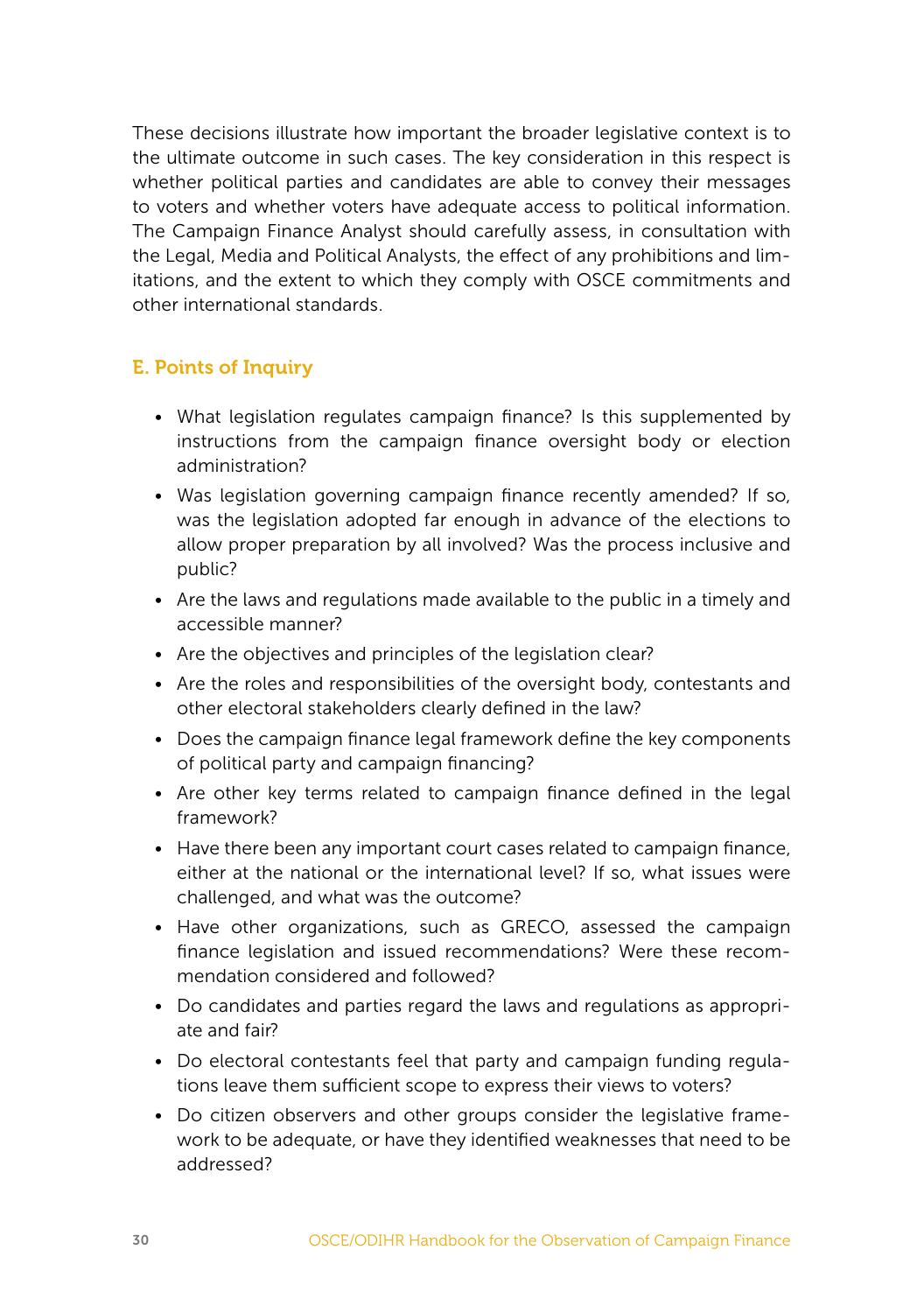<span id="page-30-0"></span>

# 4. CONTRIBUTION AND EXPENDITURE LIMITS

A wide variety of campaign finance systems exist across the OSCE region, ranging from those that rely primarily on private financing to those based predominantly on public funds, but most systems are a mixture of both. In all cases, some degree of limitations on contributions and expenditures are a standard feature of the campaign finance system. In some instances these limitations may not be specifically defined for campaign finance, but rather be features of broader political finance legislation.

Limitations on contributions can be means to minimize the possibility of corruption or the purchasing of political influence. Limitations on expenditures may be imposed to ensure equality of opportunities among the various political forces. Such limitations may be defined by the monetary amount (quantitative restrictions) or by their type (qualitative restrictions).

Contribution and expenditure limits depend on the type of election, the circumstances and approaches of a country and the costs involved in reaching the electorate through the media and other campaign methods. Limits should be clearly defined in the law and be realistic to ensure that all electoral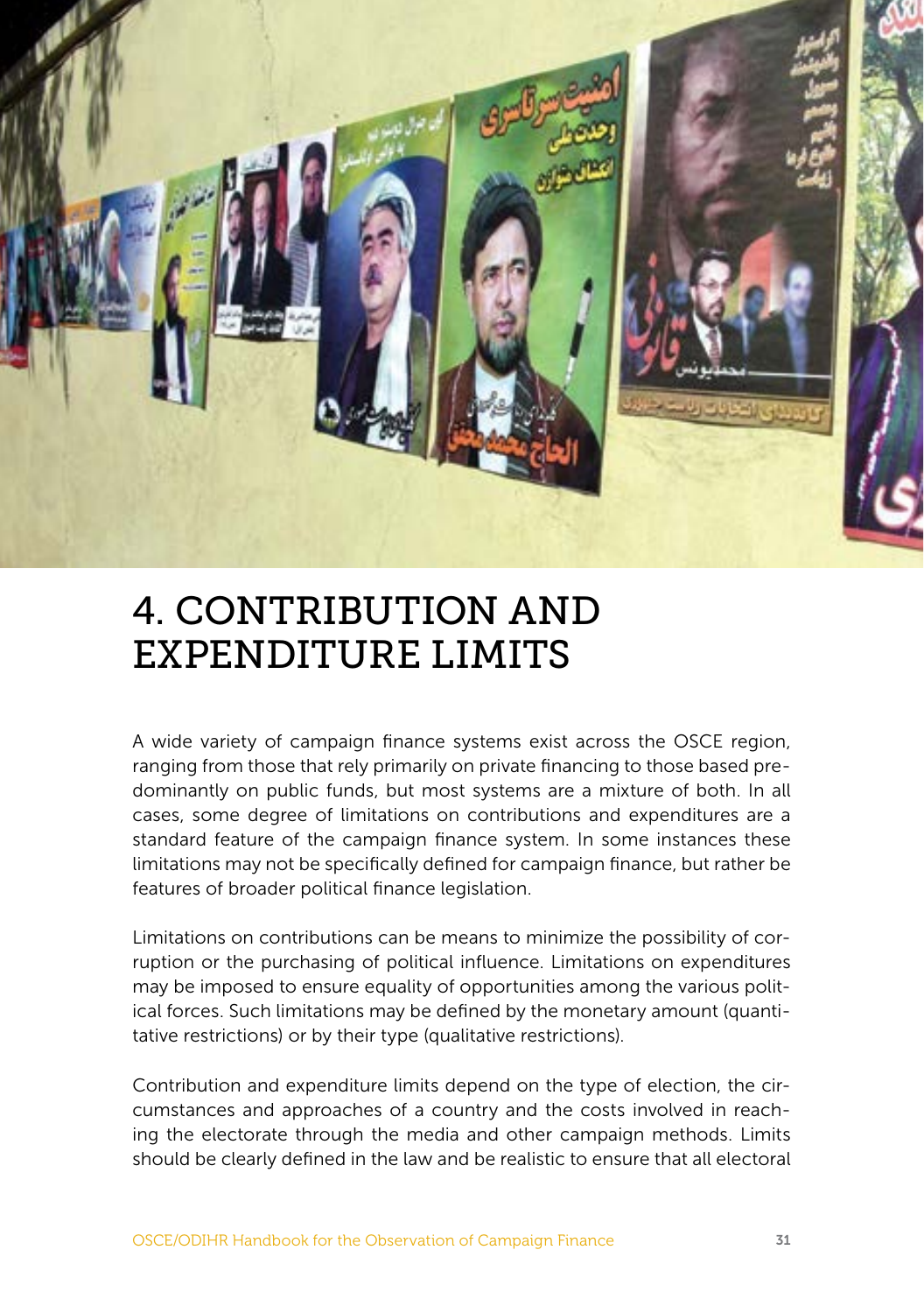<span id="page-31-0"></span>contestants are able to run an effective campaign, recognizing the cost of modern elections. It is good practice for limits to be indexed against inflation, rather than set as absolute amounts. The limits should be enforced fairly and impartially.

#### Quantitative and Qualitative Limitations

*Quantitative limitations* are defined in monetary terms and may include limitations on the amount that individuals or legal entities may donate. Alternatively, they may constitute a limit on how much a candidate or party may spend during an election campaign.

*Qualitative limitations* are defined by the type of transaction. This may be a source of contributions, for example foreign, state, or anonymous donations. Alternatively, it may refer to limitations on the type of expenditure, for example paid political advertising.

# A. Public Campaign Finance Contributions

Public campaign financing is often seen as a means to level the playing field between electoral contestants, to promote political pluralism, and to avoid undue reliance on wealthy donors. When used, direct public campaign financing of political parties and, in some cases, candidates should be provided equitably and based on objective criteria.

The system for allocating direct public campaign financing should also be considered. Some systems allocate money prior to an election, based on the results of the previous election or proof of a minimum level of support. Others provide payment after the election, based on the final results. Generally, a pre-election disbursement of funds, or at least of some percentage of financing, best ensures the ability of parties to compete on the basis of equal opportunity.

It is in the interest of political pluralism to condition the provision of direct public financing on attaining a lower threshold of support than the electoral threshold for the allocation of mandates in parliament. When public financing is provided, it is typically allocated to at least the parties represented in the current parliament. However, to promote political pluralism, financing can also be provided to non-parliamentary parties, including new parties and independent candidates who demonstrate a minimum level of support. In any case, it is important that the mode of allocation of public subsidies be set forth in relevant legislation and known by political stakeholders in advance.

Public funding can also take the form of indirect support, such as allocation of free air time and print space in public media, use of locations to display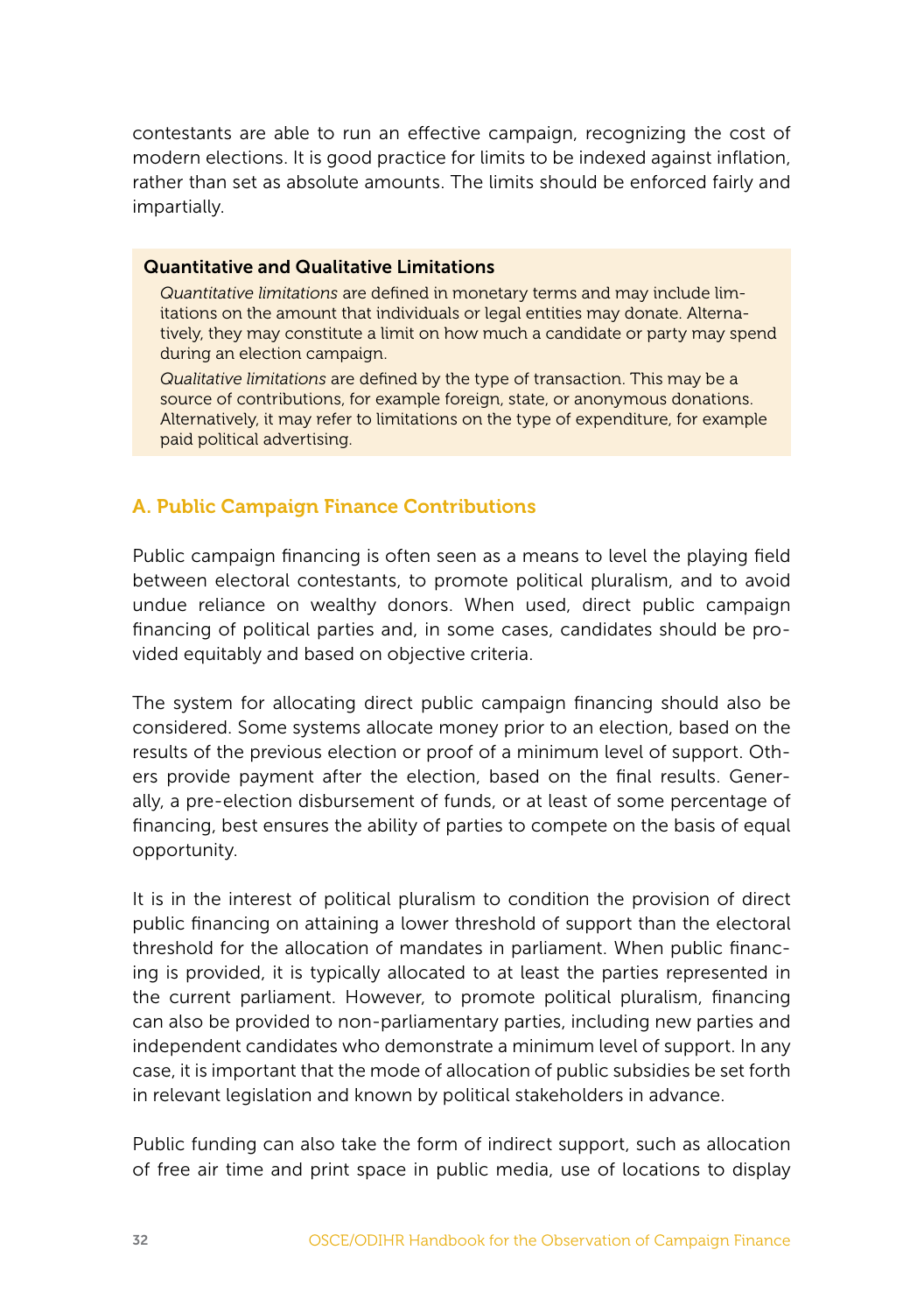<span id="page-32-0"></span>electoral materials, postage on mailings to voters, use of public meeting halls, subsidized transportation for campaign activities or forms of tax relief.

State resources should not be diverted or misused for campaign purposes. All state resources used for campaign purposes, such as media, buildings and event venues, must be made available to all electoral contestants on the basis of equal treatment, and disclosed or reported accordingly. It should be noted that the abuse of state resources is contrary to OSCE commitments and other international standards (see *Section 2.G. Abuse of State Resources*). While there is a natural and unavoidable incumbency advantage, legislation must take care to not perpetuate or enhance such advantages. Incumbent candidates and parties should not use state funds or resources, which effectively come from all taxpaying citizens, to their own advantage.

In this respect, LTOs can play an important role in observing possible abuse of state resources in the regions and meeting with local stakeholders to be informed of their views on the issue. In particular, citizen observer organizations are often well informed about possible abuse of state resources and may constitute a good source of information for forming an overall assessment.

### B. Private Campaign Finance Contributions

Private campaign finance contributions are widely considered to be a form of political participation. Private financing is important because it may enable small and new parties and independent candidates to enter the political arena and to compete in elections. Private donations may also be an important source of finance for those parties/candidates that do not qualify for public campaign funding.

However, some OSCE participating States have established limits on private campaign financing of political parties and candidates in order to promote fair competition during elections and lessen incentives for corruption and undue influence in politics. Such limitations may take the form of a ceiling on the amount a donor may contribute to a candidate or political party, or a limit on the aggregate amount that a candidate or party may accept.

Regulations may limit the overall monetary contribution an individual or a legal entity may make to a candidate/party (quantitative restrictions). Additionally, regulations may prohibit contributions from certain sources, such as foreign persons or organizations, legal entities, state bodies or public enterprises, or anonymous donations (qualitative restrictions). If anonymous donations are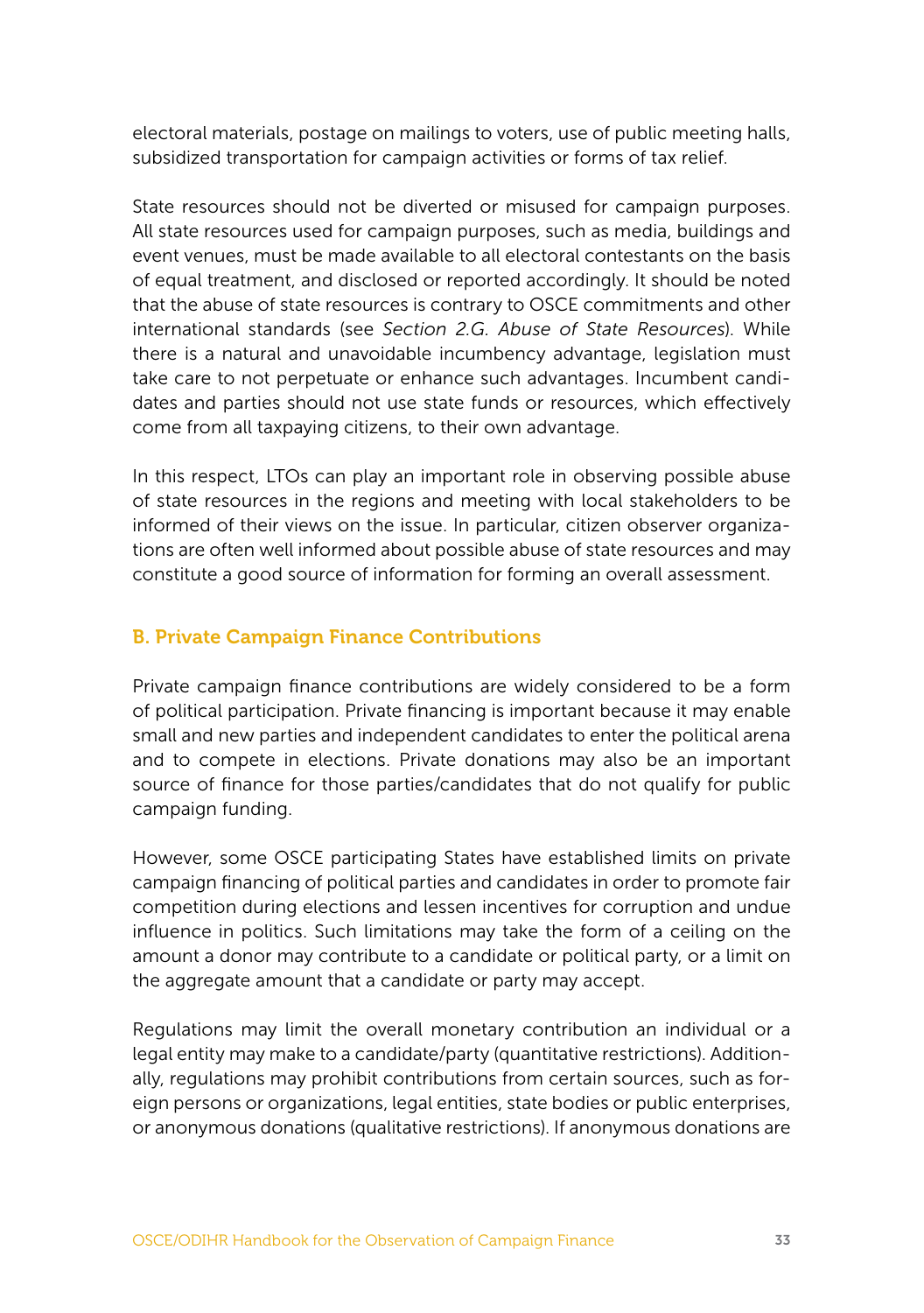<span id="page-33-0"></span>permitted, it becomes very difficult to enforce other types of limitations or prohibitions on contributions.

The precise nature of any prohibited source of contribution should be clearly identified in the law, and rules should be established for handling contributions from illegal or unidentifiable sources. This may include returning a donation, transferring it to the state budget or allocating it to a humanitarian organization of the party's choice.

Legislation should regulate in-kind contributions, such as subsidized advertising and printing, office and equipment rental. Good practice is followed if legislation defines how in-kind contributions are valued, for example based on market prices. Additionally, if an individual or legal entity forgives an outstanding debt for goods or services, this should be considered an in-kind contribution, subject to the limitations that apply to contributions and, where applicable, counting towards expenditure limits.

Legislation can also regulate whether candidates and parties are entitled to spend their own private funds, and set a limit. In some states this issue is not addressed, while in others private funds are subject to the same rules that govern other donations.

It should again be underlined that any limitation on private campaign financing must be reasonable and proportionate to an individual's right to freedom of association and expression.

# C. Provisions on Loans

The legal framework should clarify the rules governing loans extended to political parties and candidates to finance their campaigns. While some states prohibit parties and candidates from taking out loans to cover election expenses, others permit borrowing from financial institutions, legal entities or private individuals. This is often the case in states where candidates are allowed to spend as much of their own money as they wish. In such instances, loans may be permitted as a means to level the playing field for candidates, regardless of their financial resources.

If this option is permitted, legislation should provide certain rules and limitations, including: permissible lenders, the maximum value of loans, the maximum repayment period and the terms of repayment, including interest. In some participating States, the law requires that all such loans be made on a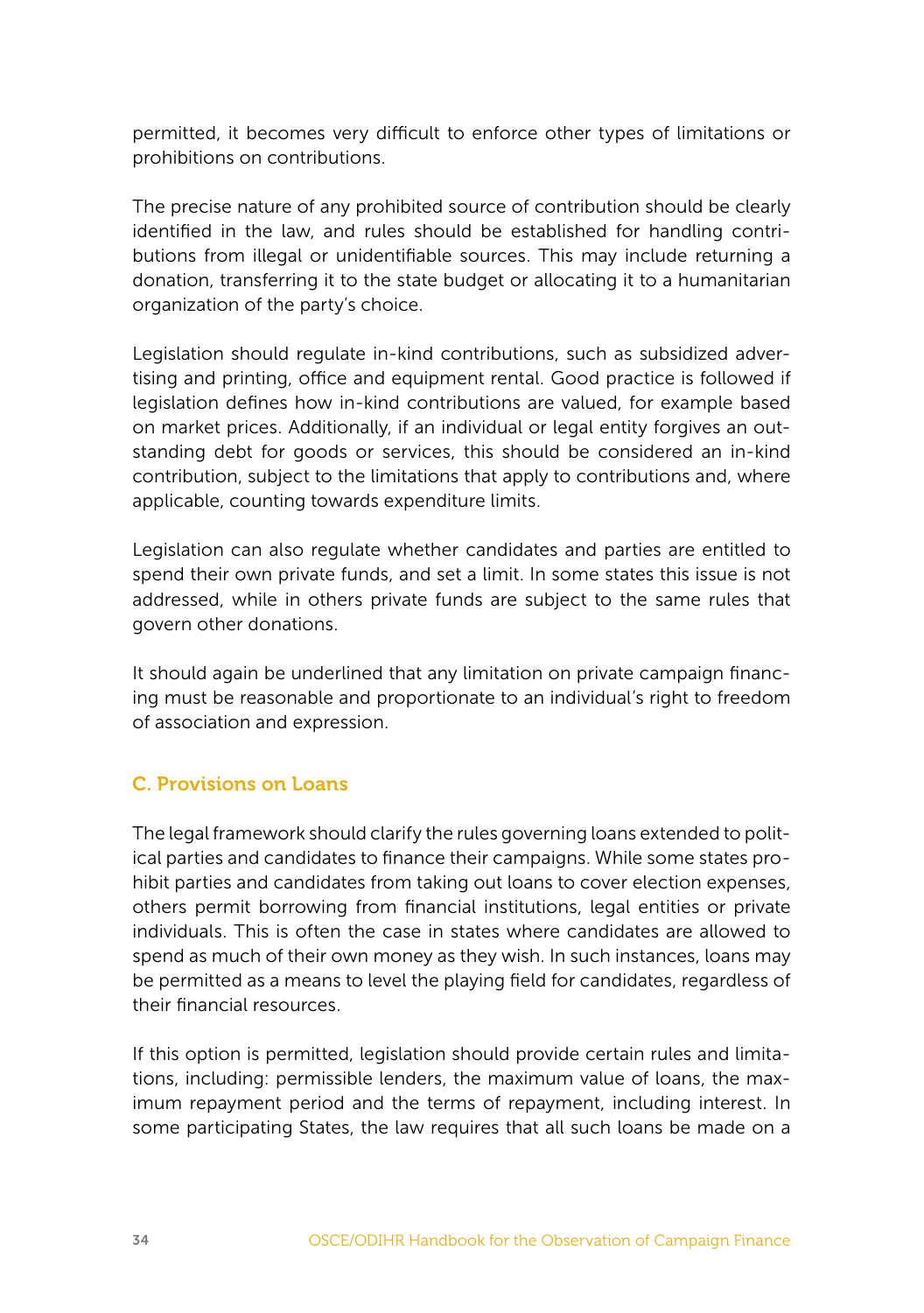<span id="page-34-0"></span>commercial basis. The legislation should also explicitly extend disclosure and reporting rules to the receipt and repayment of loans.

It is good practice to permit only bank loans and credit-card debts, and not loans from other corporations or from individuals. Indeed, any debtor-creditor relationship involving legal entities and individuals bears the risk of creating dependency and having legislators or other office-holders dependent on their creditors. In this way, donors might use loans rather than donations to exert pressure on political parties and officeholders. Moreover, if loans are not treated as donations under the rules, then donors may use loans to circumvent contribution limitations and other requirements. For example, donors may avoid contribution ceilings by giving a loan instead of a donation to a candidate or party, and then not requiring the loan to be repaid.

### D. Campaign Finance Expenditures

Several OSCE participating States have imposed limitations on campaign expenditures in order to promote a level playing field for candidates and to ensure that the free choice of voters is not undermined by disproportionate expenditure on behalf of any candidate or political party.

In this respect, a state may determine maximum campaign finance spending limits in elections. However, the aim of such restrictions must be balanced with the equally legitimate need to protect other rights, such as freedoms of association and expression. Electoral contestants must be permitted to expend sufficient resources to convey their political message.

The maximum spending limit usually consists of an absolute sum or a relative sum, determined by factors such as the voting population in a particular constituency and the costs of campaign materials and services. Whichever system is adopted, such limits should be clearly defined in the law and, ideally, be indexed for inflation to ensure that they stay relevant for subsequent elections. Limitations should also apply to all electoral contestants, including third parties, to prevent them being used as vehicles to circumvent spending limits (see *sub-section F*).

In states with expenditure ceilings, it is imperative that the law clearly define what constitutes a campaign expenditure. This enables candidates and parties to classify their expenses in reports and ensure that their expenditures are in compliance with the spending limits. In-kind contributions should count towards the expenditure ceiling according to their market value; otherwise these ceilings may be circumvented. In this respect, the legislation or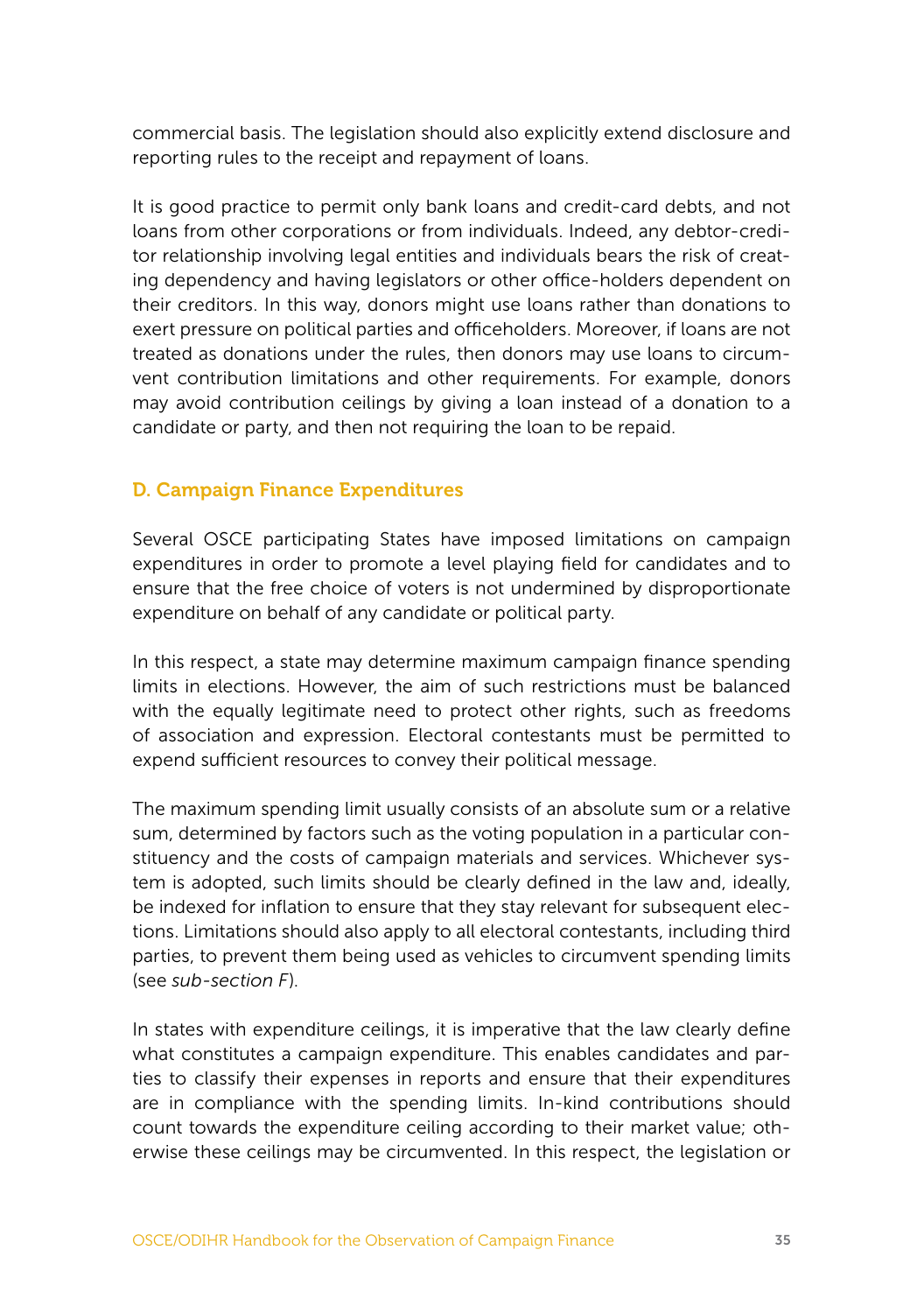instructions issued by the oversight body should provide clear and objective methods for calculating the market value of in-kind contributions.

It is also necessary that the law define the time period during which electoral contestants have to abide by regulations governing campaign finance expenditures. Often this will coincide with the official campaign period.

A party or candidate might attempt to circumvent campaign finance requirements by conducting campaign activities during a 'pre-electoral' period or outside the official campaign period. A clear distinction is required between what is accounted for as political spending, such as informing voters about the programme of a political party outside an electoral period, and what falls under campaign spending. Contributions and expenditures ahead of the official campaign or 'pre-electoral' period – which may be covered by broader political finance regulations – should be subject to proper review and, if necessary, sanctions.

It is important that legislation does not unduly prohibit spending and political expression before the official start of the campaign, since the free exchange of ideas, especially political ideas, should always be allowed. However, it is possible to set certain specific limitations, provided that these are reasonable and proportionate to the objective of a fair electoral campaign. This may include prohibitions on leafleting or direct calls to voters that ask them to vote for a specific party before a given date.

In addition, certain types of campaign expenditures may be prohibited. For example, some states may impose limitations or bans on paid political advertising in broadcast media. Such prohibitions are usually historically based and intended to focus attention on the substance of campaigns and reduce campaign costs. Any such prohibition should be non-discriminatory and should not unduly limit the ability of parties and candidates to make their views known to voters, nor unduly limit the ability of voters to learn about the views of election contestants. This is especially important if there is limited access to state media for political contestants (see *Section 3.D*). When paid political advertisements are allowed, electoral contestants should be guaranteed equal access and treatment with respect to purchasing advertising. When limitations on paid advertising exist, candidates and political parties should be given the opportunity to reach out to the electorate through free and equal access to broadcast media.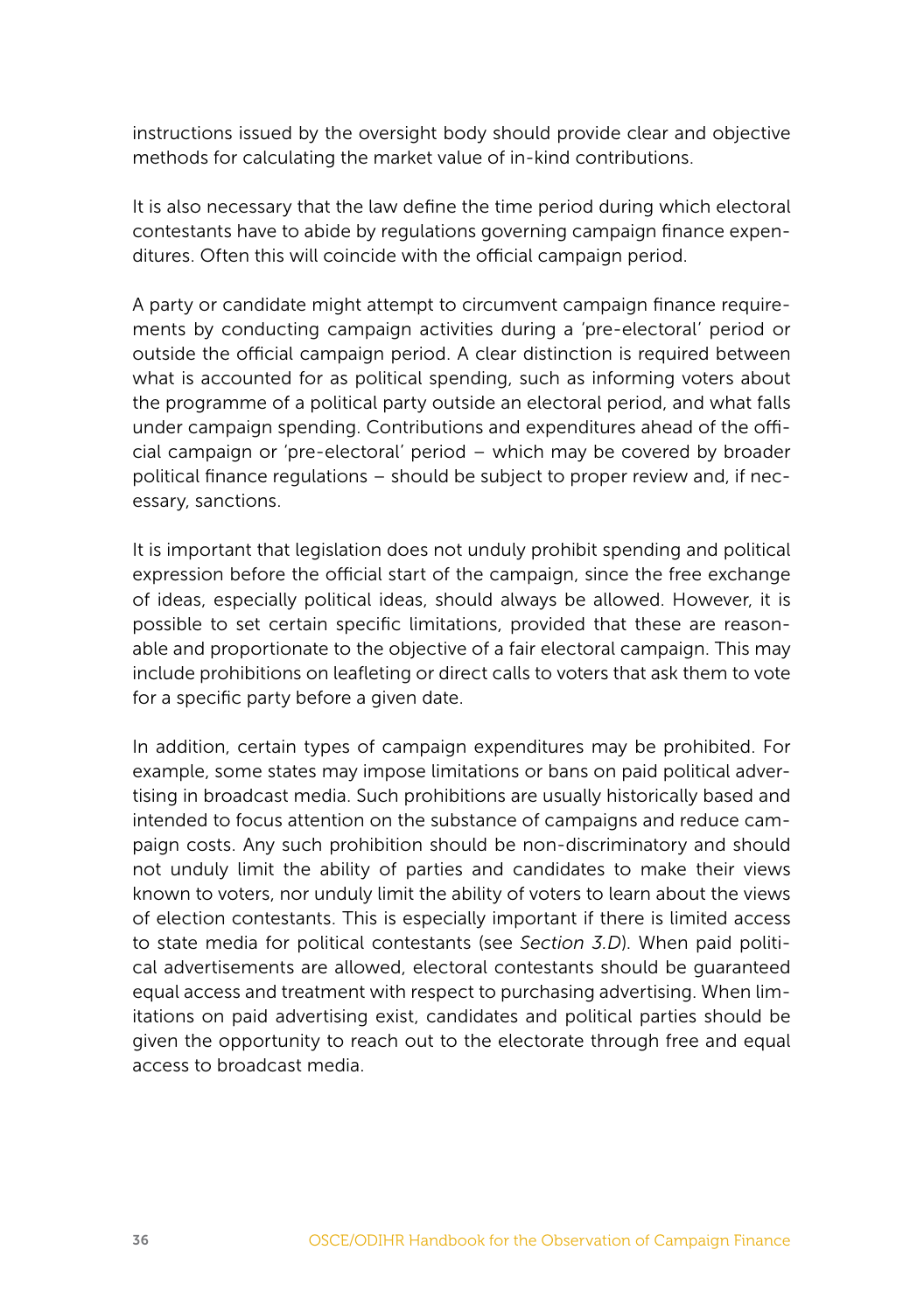### E. Campaign Finance Expenditures on Election Day

Candidates and parties often have substantial expenditures on election day, even though in many participating States the official campaign period ends 24 hours earlier. If the campaign officially ends before election day, certain expenses incurred on polling day, such as advertisements or rallies. LTOs and STOs can observe and describe such expenditures. The Campaign Finance Analyst should assess whether these expenses must be reported as campaign expenditures under the laws of a particular state and, if so, whether they are actually reported.

#### F. Provisions on Third Parties

Legislation in some states covers campaigning, fundraising and spending by individuals and organizations that are not legally tied to any candidate or party but campaign for or against candidates or parties, or on specific issues. Instead of giving donations, these persons and entities, usually known as "third parties" or "non-party campaigners", spread information to the public directly. Third parties should be free to fundraise and express views on political issues as a means of free expression, and their activity should not be unconditionally prohibited. However, it is important that some form of regulation be extended to third parties that are involved in the campaign, to ensure transparency and accountability.

Financing and spending by third parties is often less transparent than that of political parties and candidates. When third parties spend considerable amounts of funds on an election campaign, this may raise concern about the applicability and efficacy of spending limits, and reporting and disclosure requirements for those entities. Indeed, depending on legislation, third parties can be used as a way to circumvent contribution and spending limits, especially when limits do not apply to expenses incurred by those entities.

#### G. Points of Inquiry

- What are the sources of funding available to political parties and candidates?
- Does the campaign finance system provide for public and/or private campaign financing?
- Does the law provide definitions of campaign contributions and campaign expenditures? If applicable, does the legislation clearly define what counts towards the contribution and expenditure ceilings?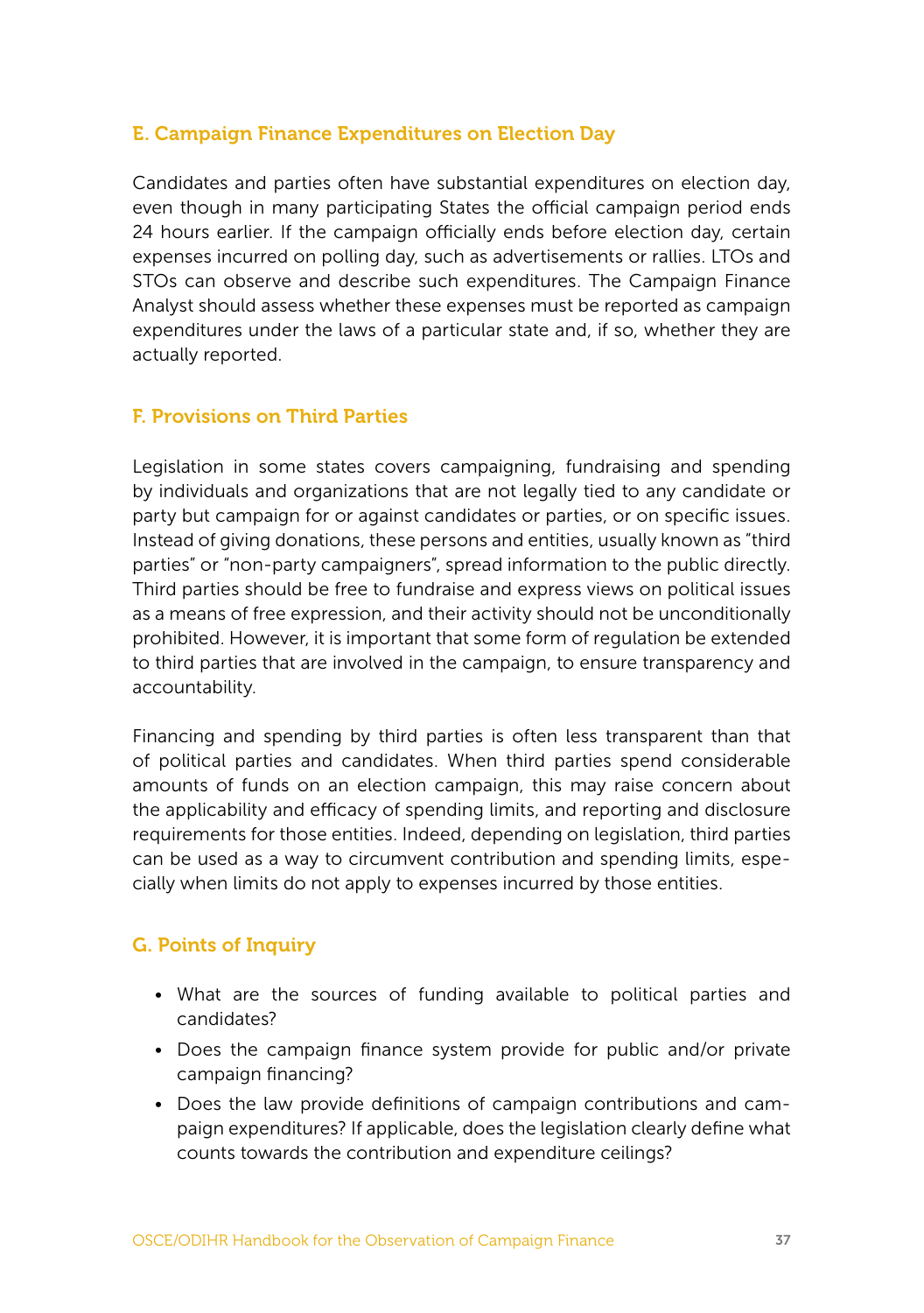- If public financing is provided, how is the amount calculated? On what criteria does an electoral contestant qualify? Is such funding provided before or after the election?
- Does the law provide for indirect public financing? Is it provided on an equitable basis to all electoral contestants?
- Are there limitations on the amount of contributions (individual or aggregate amounts) and/or limitations on the sources of contributions (e.g., anonymous donations, donations from foreign sources or state-owned entities)? If so, are these restrictions reasonable?
- Does the legislation provide rules and limitations on the use of candidates' and parties' own resources in financing their campaigns?
- Are candidates and parties permitted to take out loans to fund electoral campaigns? If so, does the legislation provide rules and limitations on their use?
- Do political parties and candidates believe rules governing campaign contributions (public/private) enable them to conduct effective campaign operations?
- Is there a limit on the amount a political party/candidate can spend? If so, what is the limit? Do parties/candidates consider the limits on expenditures to be appropriate?
- Are there any limitations on the type of expenditure, for example paid political advertising? Do parties/candidates consider such limitations to be appropriate?
- Are third parties defined in the law? Is third-party campaign financing regulated?
- Is the length of the official campaign period defined in the law? If so, do political parties and candidates regard this as too long or too short?
- Does legislation effectively cover the pre-electoral period? If so, are there provisions governing political and/or campaign financing during this timeframe?
- Does legislation regulate expenses incurred on election day?
- Does legislation contain explicit provisions to prevent circumvention of the rules?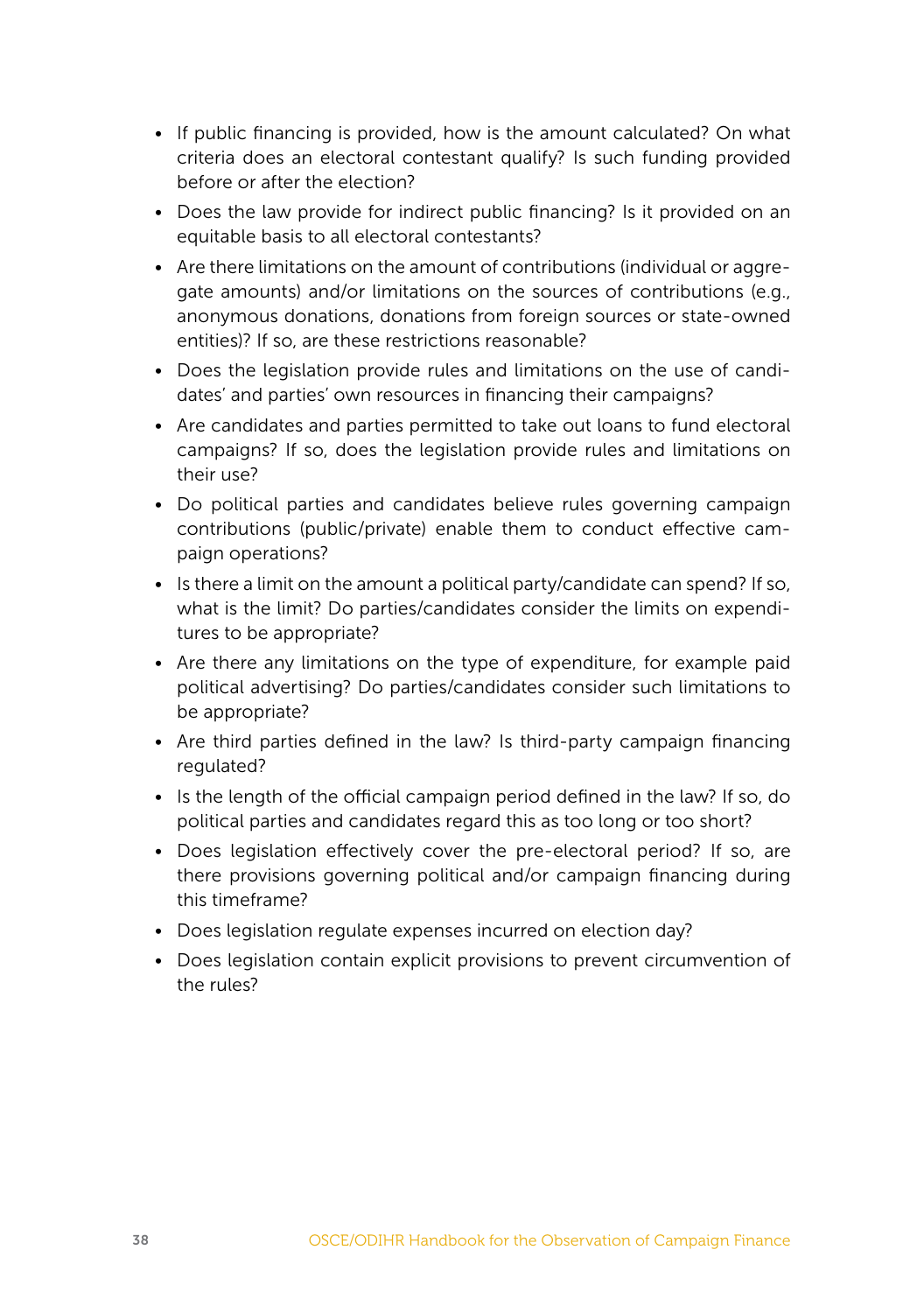

# 5. REPORTING AND DISCLOSURE

Reporting and disclosure requirements can promote accountability, transparency and public confidence in the integrity of an electoral process. For campaign finance laws or regulations to be meaningful, it is essential for them to require disclosure through clear, detailed and periodic reporting on contributions and expenditures.

Timely and transparent reporting and disclosure are important elements for effective institutional oversight and establishing public confidence. However, it is important to avoid regulations that could place undue burdens on parties, candidates and oversight bodies. If reporting obligations are too onerous, they could be construed as undue administrative hurdles that limit competition.

The frequency and content of reporting varies across the OSCE region. In some states, parties and candidates are required to report on their assets and liabilities at the start of the campaign. In other states, parties and candidates have to report regularly on income and expenditure during the campaign and after the elections.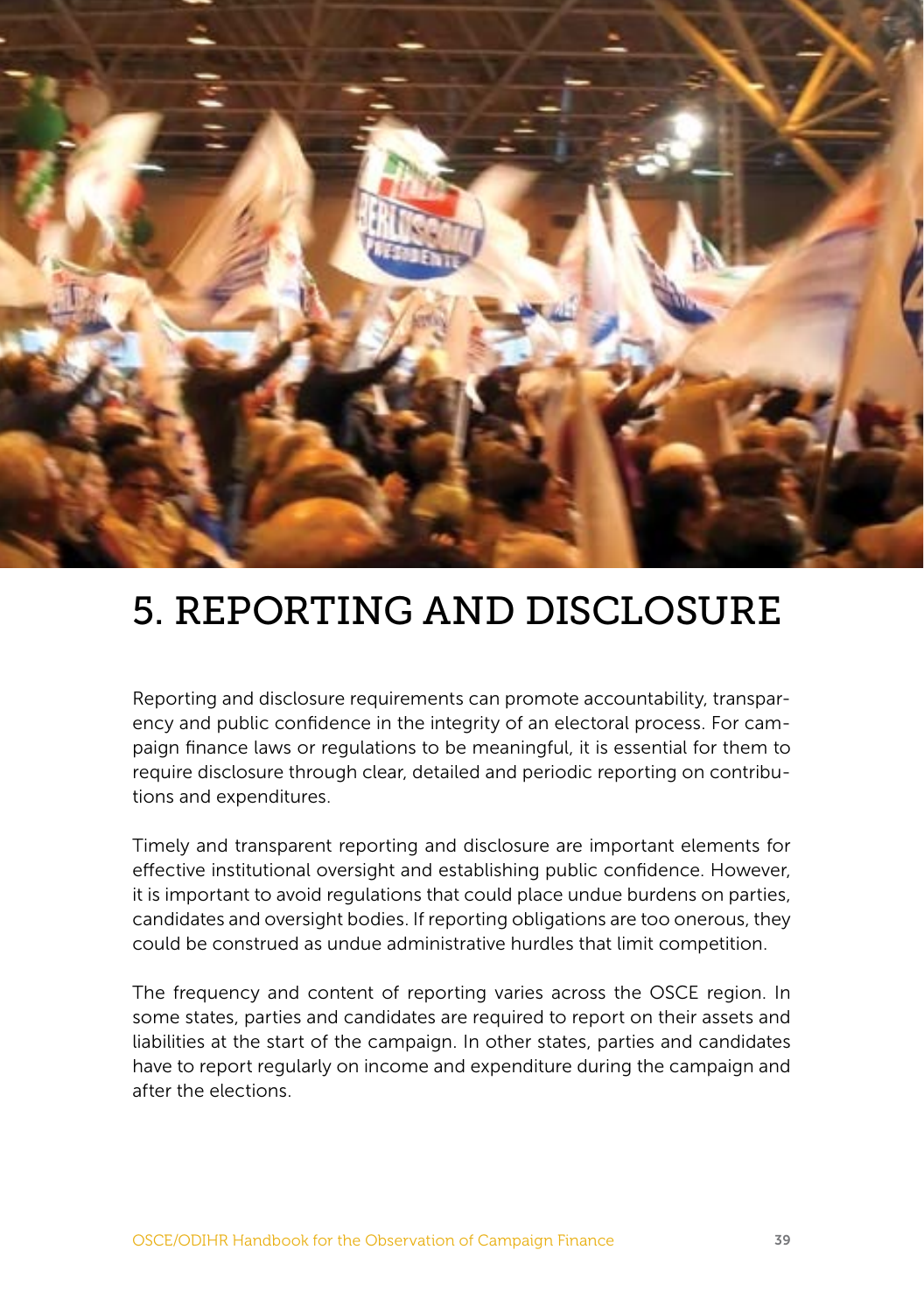Timely disclosure can also inform voters and enable them to assess the relative level and type of financial support for candidates and political parties before deciding for whom to vote.

#### A. Reporting Requirements

Reporting rules are crucial for ensuring that political parties, candidates and third parties comply with campaign finance legislation. States should require parties and candidates to maintain records and report on all direct and in-kind contributions, as well as all campaign expenditures during a campaign period. Such requirements assist regulatory bodies in overseeing whether rules are being followed and provide a paper trail that can assist further investigations. For campaign contributions, it is good practice to report on the date, source, amount and type. For expenditures, it is good practice to report on the date, purpose, amount and recipient.

The law should set out precisely what reporting is required, the timeframe and the method of public disclosure. It is good practice to require the following reports:

- Initial reports before the campaign begins, to ensure that accounts are properly opened (if applicable). Such reports should include the party or candidate's bank account information and the name and function of the persons accountable for the party or candidate's campaign finances;
- Interim reports during the campaign period, to provide an opportunity for oversight bodies to address any potential problems encountered before election day;
- Final reports after the election and certification of results, to provide a complete and comprehensive account of all campaign financing. The deadline for submitting the final report to the oversight body should be precisely defined in the law. It is critical that the timeframe be sufficient to allow those with reporting obligations time to assemble the information, yet not too long, to allow the oversight body to undertake a thorough and expedient auditing and, where necessary, initiate proportionate and timely sanctions.

Reports should clearly distinguish between the party as a whole, individual candidates and, where applicable, lists of candidates. They should contain enough detail to be useful and understandable to the general public. It is good practice for authorities to introduce a standard template and guidance for reporting, which enables timely analysis and meaningful comparison between different parties and candidates. Reports should clearly distinguish between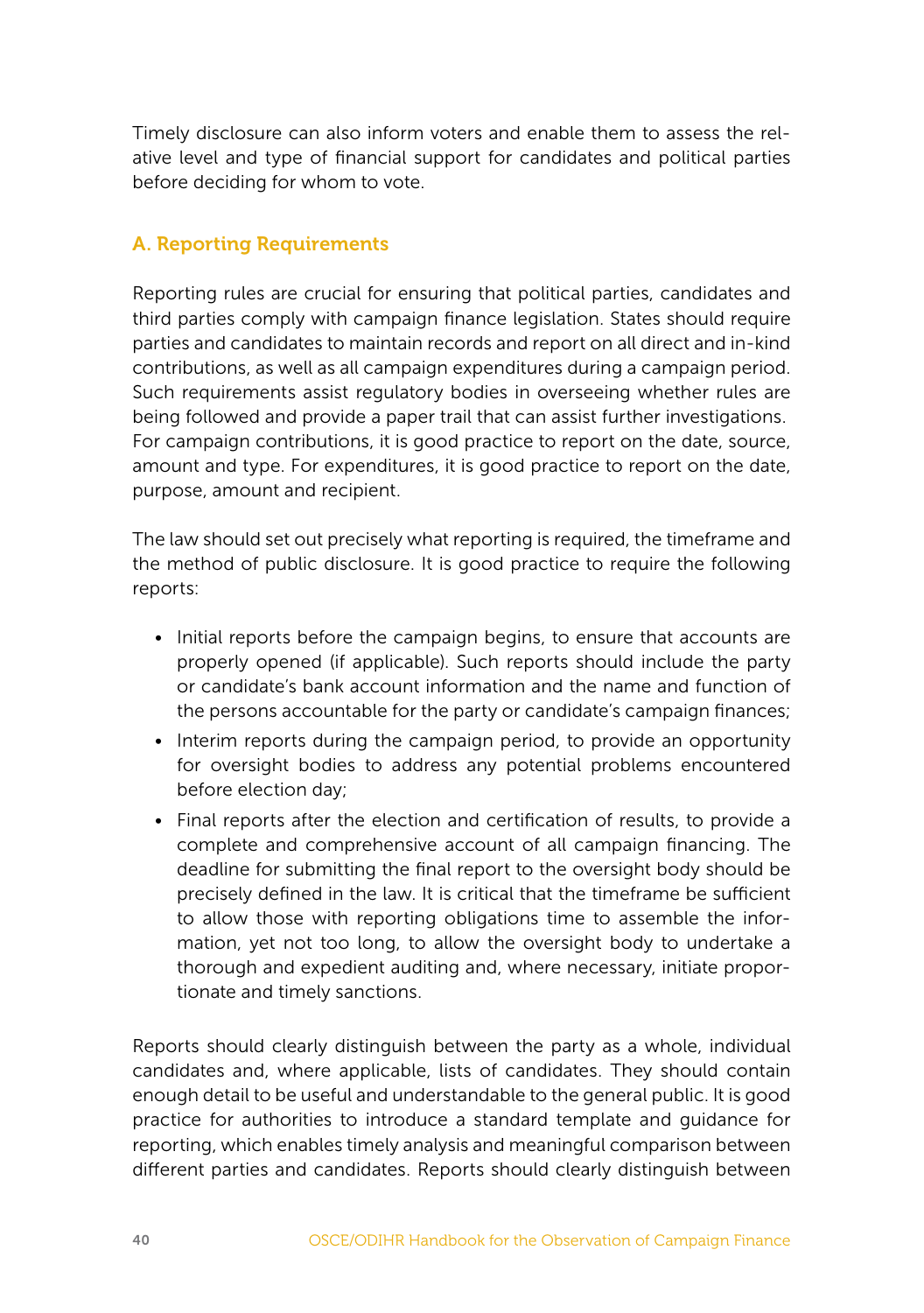contributions and expenditures. Further, reporting formats should include the itemization of all contributions and expenditures into standardized categories as defined by the regulations. Itemized reporting should include the date and amount of each transaction, as well as copies of proof of the transaction (for example, receipts, checks, bank transfers and loan agreements).

Political parties and candidates should appoint a financial agent who is responsible for controlling campaign finances. The agent should keep accurate and detailed records for every transaction. It is good practice to keep a book of accounts for all contributions received and all expenditures made.

Many states take a proportional approach to reporting requirements. It is not uncommon for states to establish a threshold to exclude reporting of very small transactions, on the grounds that the administrative burden outweighs the benefit derived. Similarly, thresholds may apply so that only donations above a certain amount are subject to immediate pre-election reporting. Other examples of differing requirements include lower thresholds for reporting donations to local party branches, subjecting financial reports above a certain level to pre-submission audits or imposing auditing requirements only on parties that receive public funding. When such exceptions are provided, it is important that the thresholds be carefully considered so that they do not undermine the overall integrity of the campaign finance system.

#### B. Disclosure Requirements

Disclosure implies the need for transparency towards the public regarding political finance, thereby promoting accountability of political stakeholders. Disclosure rules should clearly define who is subject to these requirements, what has to be disclosed and when. This information should be made public by the candidate or party and/or the oversight body, preferably on the Internet and in a user-friendly format.

Disclosure rules differ from one country to another throughout the OSCE region. When considering disclosure requirements, the need to provide transparency should, at times, be balanced against donors' wishes to preserve the privacy of their political preferences, particularly if disclosure may result in serious political repercussions. In many states, information relating to the donor's name and address, as well as the amount of the donation, is made public. In others, disclosure of donors' identities is required above a certain monetary threshold. In yet other states, the identity of certain categories of donors is not made public, as it has been deemed that this disclosure may put such persons at physical risk.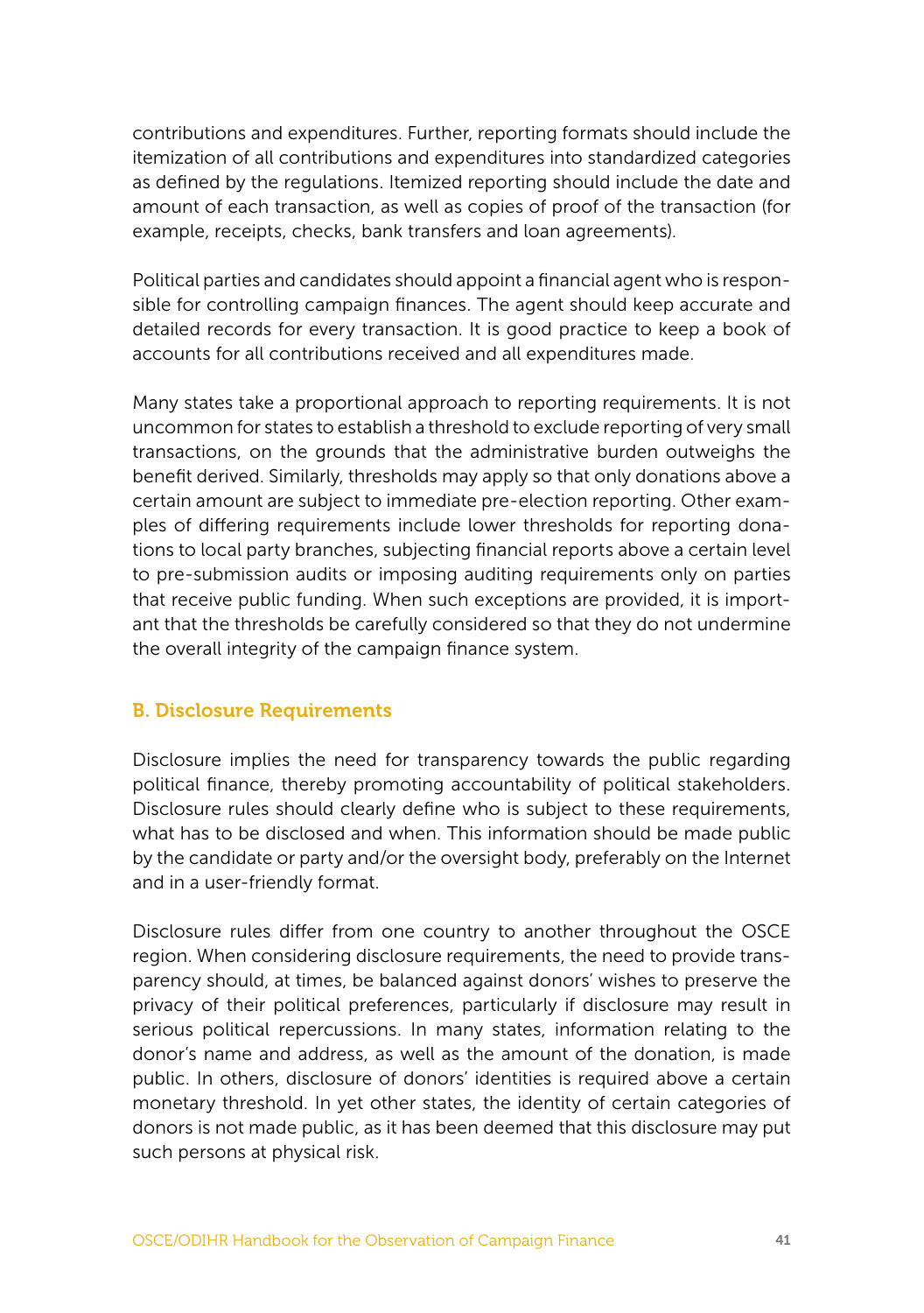In all cases, the legal analyst should carefully assess the balance between public disclosure and protection of personal data, and give consideration to the state's data-protection laws. Generally, the information to be disclosed should enable the public to identify a donor, the amount of the contribution and when it was made. The legal framework should also clearly state the permitted uses of information obtained from public campaign finance reports and the sanctions for misuse of such information.

To enhance transparency, some states require that all donations go through a dedicated campaign finance bank account. In such cases, consideration should be given to the extent of the banking system throughout the country, as well as the level of information technology used. In countries with few banks outside of major cities, or with limited Internet penetration, it may be an unreasonable burden to require candidates to use dedicated bank accounts for all campaign financing.

Legislation should regulate the disclosure of in-kind contributions. Good practice is for legislation to define how in-kind contributions are valued and require reporting according to the same transparency standards that apply to monetary donations. Contributions by candidates to their own campaign should be disclosed. Third parties active in the campaign should also be required to disclose their donors and electoral expenses. Otherwise, third parties could be misused to avoid disclosure requirements.

In respect of loans, it is beneficial that legislation require that all loan details be publicly disclosed, including lender identity, total amount, interest rate and repayment period. The status of the loan should be regularly reported until it is completely repaid.

International observers are not in a position to assess the accuracy of reports disclosed by candidates or parties, due to the scope of their mandate. Furthermore, some aspects of reporting could require audits and investigations, which are beyond the scope and capacity of an OSCE/ODIHR election observation mission. However, it may be possible for observers to spot blatant discrepancies in public reports, for example if a candidate or party undertakes a widespread poster campaign but does not report reasonable expenditures for such materials.

It is important that citizen observers, media and the general public have timely and sufficient access to campaign finance reports. Reports should be made publicly available without unnecessary delay, and be easy to understand. It is important that the law establish clear and timely deadlines for oversight bodies to publish reports and ensures that they are easily accessible to the public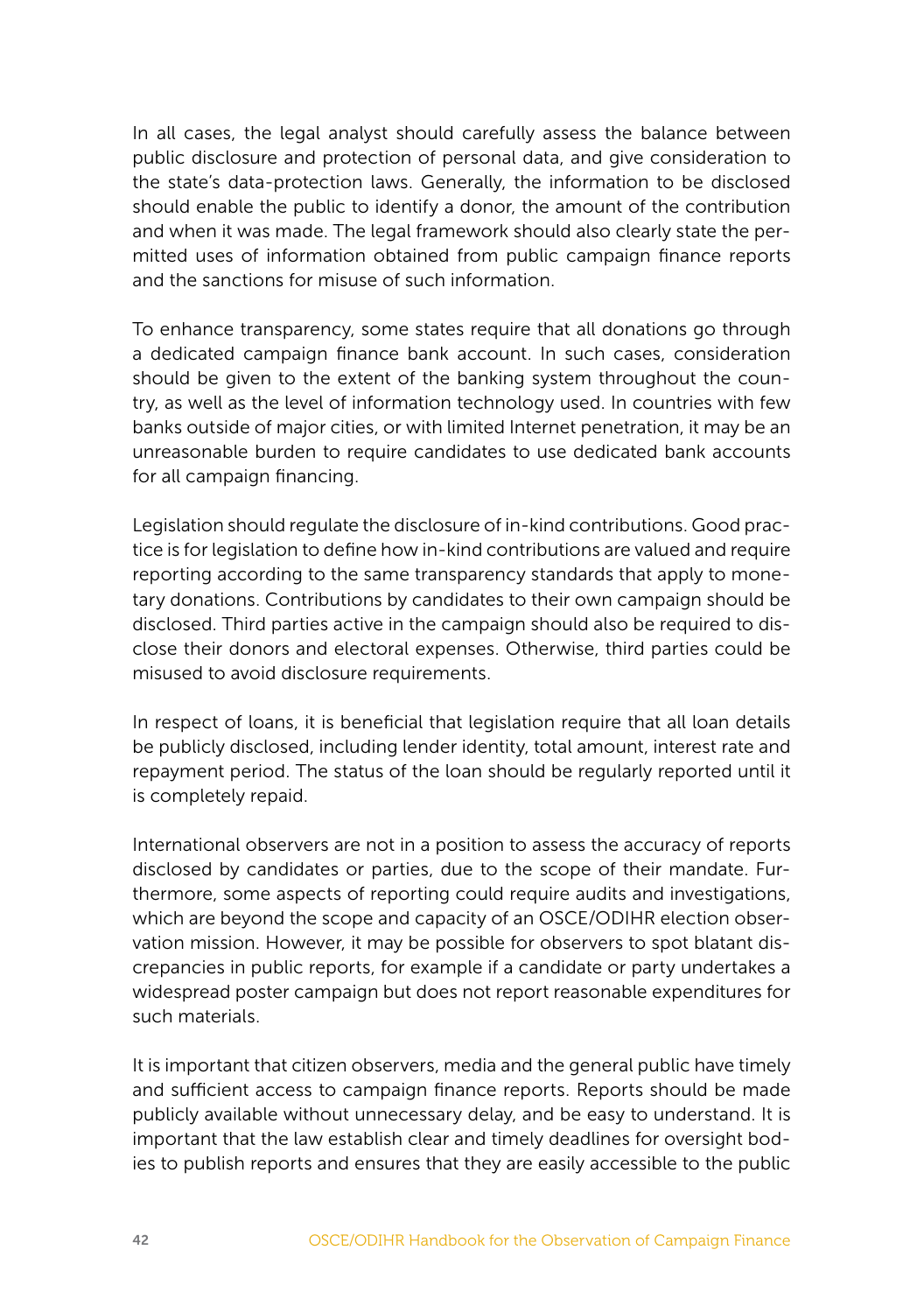for an extended period of time. It is an increasingly good practice to publish reports on the Internet in a standardized and searchable format, as well as through newspapers with a high circulation. Electoral contestants may also publish their reports directly as an additional measure of transparency.

# C. Points of Inquiry

- Are there reporting requirements in the law? If so, at what junctures? Is interim reporting required before election day, or only final reporting after election day? Are post-election reporting deadlines timely?
- Do parties comply with reporting requirements? Are reports submitted by the deadlines?
- Do reporting obligations require contestants to reveal the source and financial amount of contributions and the purpose and financial amount of expenses?
- Is there a standardized format for campaign finance reports? If so, is there guidance or advisory assistance available to those who must complete them?
- Are reporting and disclosure obligations overly onerous? Do they represent an undue administrative hurdle that could limit or distort electoral competition?
- Are electoral contestants required to make all campaign finance transactions through a single bank account?
- Do electoral contestants have to appoint a financial agent, responsible for all campaign finance transactions?
- Are there disclosure requirements in the law and, if so, do they adequately cover the elements necessary to enhance transparency?
- Are financial reports publicly available on the Internet in a user-friendly format? Are they easily accessible? Do they provide sufficient information?
- Does the legislation require loans, debts and in-kind donations to be reported and disclosed?
- Do reporting and disclosure obligations apply to third parties?
- Is disclosure sufficiently detailed to allow effective public oversight?
- In states where donors' identities may be exempt from disclosure, what are the grounds that prohibit such disclosure? What is the procedure for securing such an exemption?
- Does the legal framework specify what personal information is subject to public disclosure, the purposes for which it may be used and the penalties for its misuse?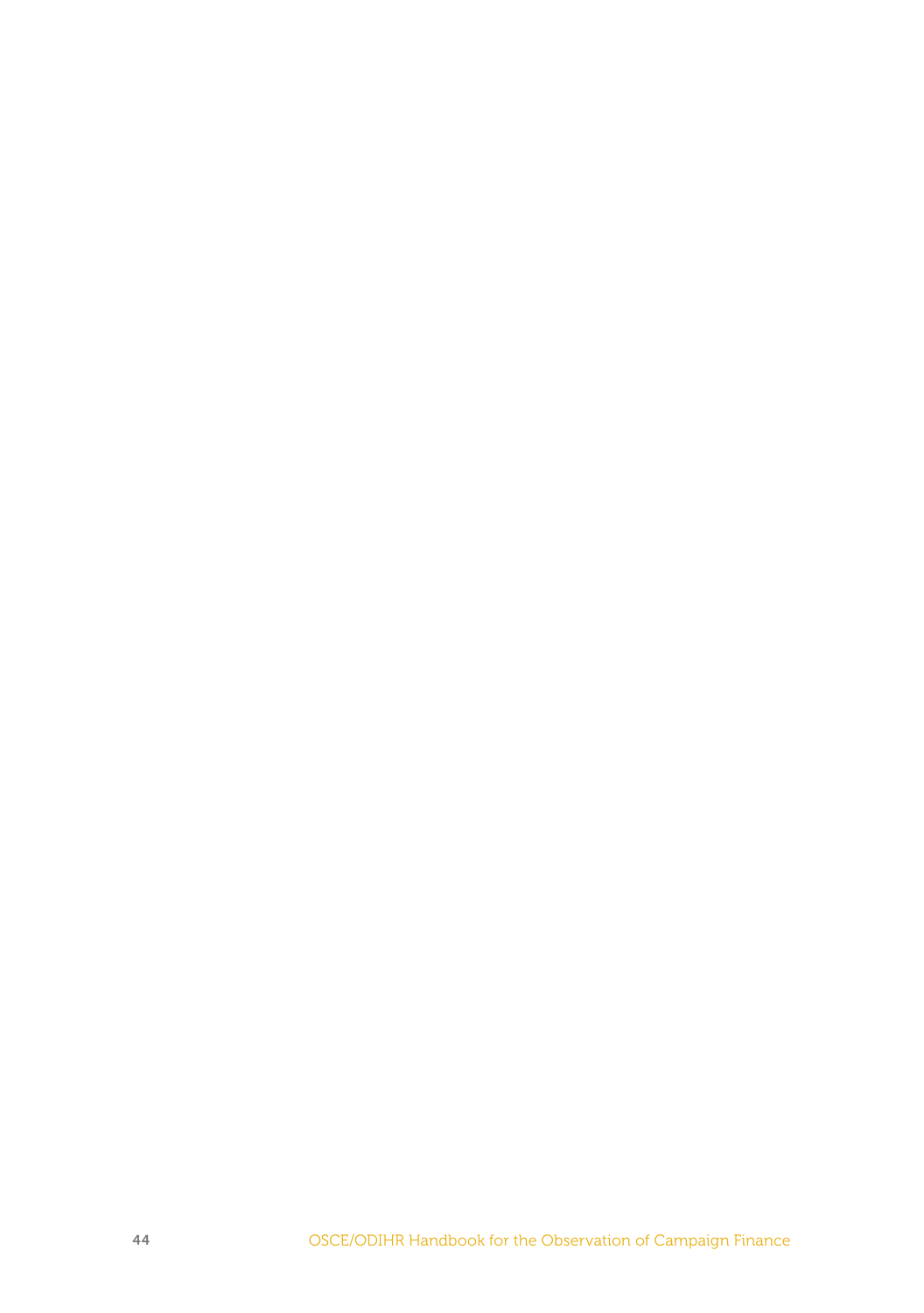

# 6. OVERSIGHT AND MONITORING

States should provide for independent oversight and monitoring of campaign finance. To ensure the effectiveness of campaign finance rules, it is critical that responsibility for supervision be given to an independent and professional regulatory body, mandated to provide guidance to electoral stakeholders, check campaign finance reports and investigate potential breaches, and that it be endowed with sanctioning power in order to promote the effective implementation of the law and ensure the accountability of all stakeholders. The law should specify who has the authority to oversee campaign finance regulations, to which body campaign finance reports are submitted, how reports will be reviewed, who has the power to investigate potential breaches, and the format and modalities of how reports, audits, and case outcomes are made public. In several countries, these responsibilities are granted to a single oversight body; in others, a range of bodies may be involved.

The observation of campaign finance by international organizations is also important. As part of a wider election observation activity, it can provide an external assessment of campaign finance regulations and practice against international obligations and commitments for democratic elections.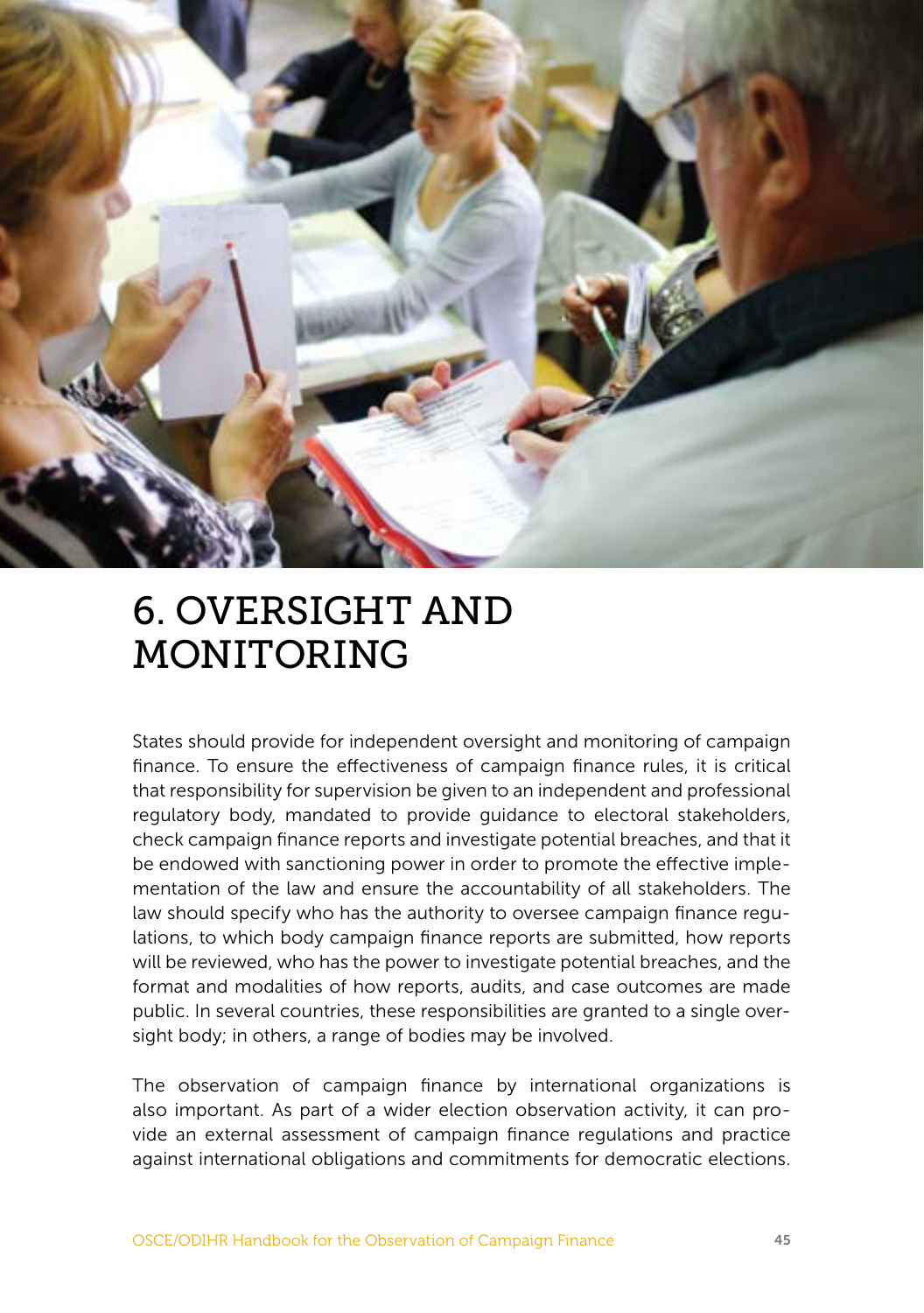Recommendations made by international observers can assist states in improving their campaign finance systems. International monitoring of campaign finance may also enhance the confidence of political stakeholders.

#### A. Institutional Oversight

A regulatory body should be tasked with institutional oversight and given responsibility for enforcing campaign finance regulations, which includes providing guidance on how to comply with the law, monitoring compliance with reporting and disclosure requirements, conducting audits, investigating potential breaches and imposing sanctions when required (see *Section 7*). The regulatory body may also be responsible for publishing information, including the financial information reported to it, as well as the outcome of its audits and investigations.

Oversight can be provided by a variety of organs. In many countries, different tasks will be handled by different state bodies. In several OSCE participating States, primary responsibility falls to the national election administration body. This can have the advantage of consolidating responsibility and resources with the body specifically tasked with overall responsibility for administering elections. However, there may be disadvantages. For example, the election administration body may not have the necessary capacity, skills or human and financial resources to take on this task. Additionally, where election administration bodies are composed of political party representatives, the task might not be perceived as being handled impartially. In other countries, specialized bodies are mandated with responsibilities to provide complete or partial oversight of campaign finance activities. Such bodies may include:

- A specialized agency to regulate party and campaign financing;
- The state comptroller, auditor or court of audit;
- An anti-corruption commission;
- The state tax office; and
- Courts/election courts.

Whichever body is tasked to monitor campaign finance, effective measures should be taken in legislation and practice to ensure its independence and commitment to impartiality. In particular, it is important that appointment and dismissal procedures be carefully drafted to avoid political influence over members. Appointees should be guaranteed security of tenure.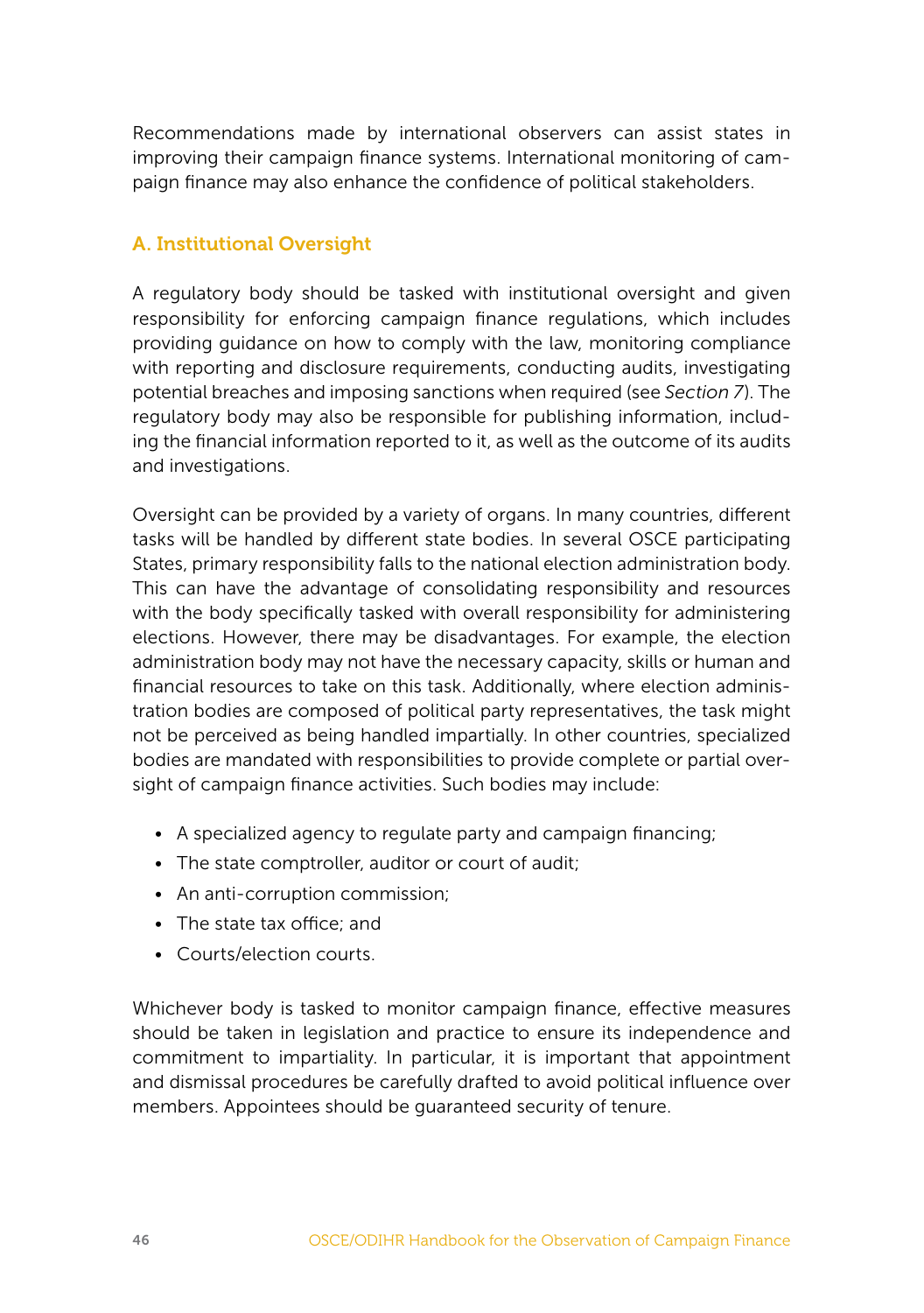Independence from political influence is crucial for the credibility and effectiveness of oversight bodies; otherwise a partisan regulator could pressure the opposition and favour government parties and candidates. Even if there is no actual bias, an independent composition of the regulator can help avoid perceived partiality and, thus. foster trust in the oversight body. Appointments to the regulator should be independent from political pressure, and should include checks to increase its impartiality, neutrality and financial independence.

If more than one institution is involved, there should be a clear designation of responsibilities to avoid uncertainty, confusion or overlapping jurisdictions. The role of the oversight body in handling complaints and executing sanctions is discussed in Section 7.

#### B. Institutional Responsibilities

In assessing campaign finance, it is important to identify what powers and functions have been delineated for the oversight body or bodies. Responsibilities should be clearly defined in the law and may include:

- Providing guidance on how to comply with requirements and informing other electoral stakeholders of the rules;
- Establishing reporting forms and reporting procedures;
- Receiving, auditing and publishing financial reports;
- Initiating inspections and public investigations;
- Handling and adjudicating complaints;
- Imposing sanctions; and
- Publishing decisions on adjudicated complaints.

There should be clear procedures for how the oversight body is to use its powers and fulfil its functions. For example, the body may be given the power to monitor accounts and conduct audits of financial reports submitted by political parties, candidates and, where applicable, third parties. It is critical that these powers be exercised in a non-biased, non-discriminatory manner. To this end, the legislation should outline the key aspects of any auditing and investigation process, to ensure that adequate safeguards are in place. Legislation also may specify the process and procedures for determining how reports are selected for auditing. Alternatively, the legislation may require the oversight body to publish a policy that addresses such issues.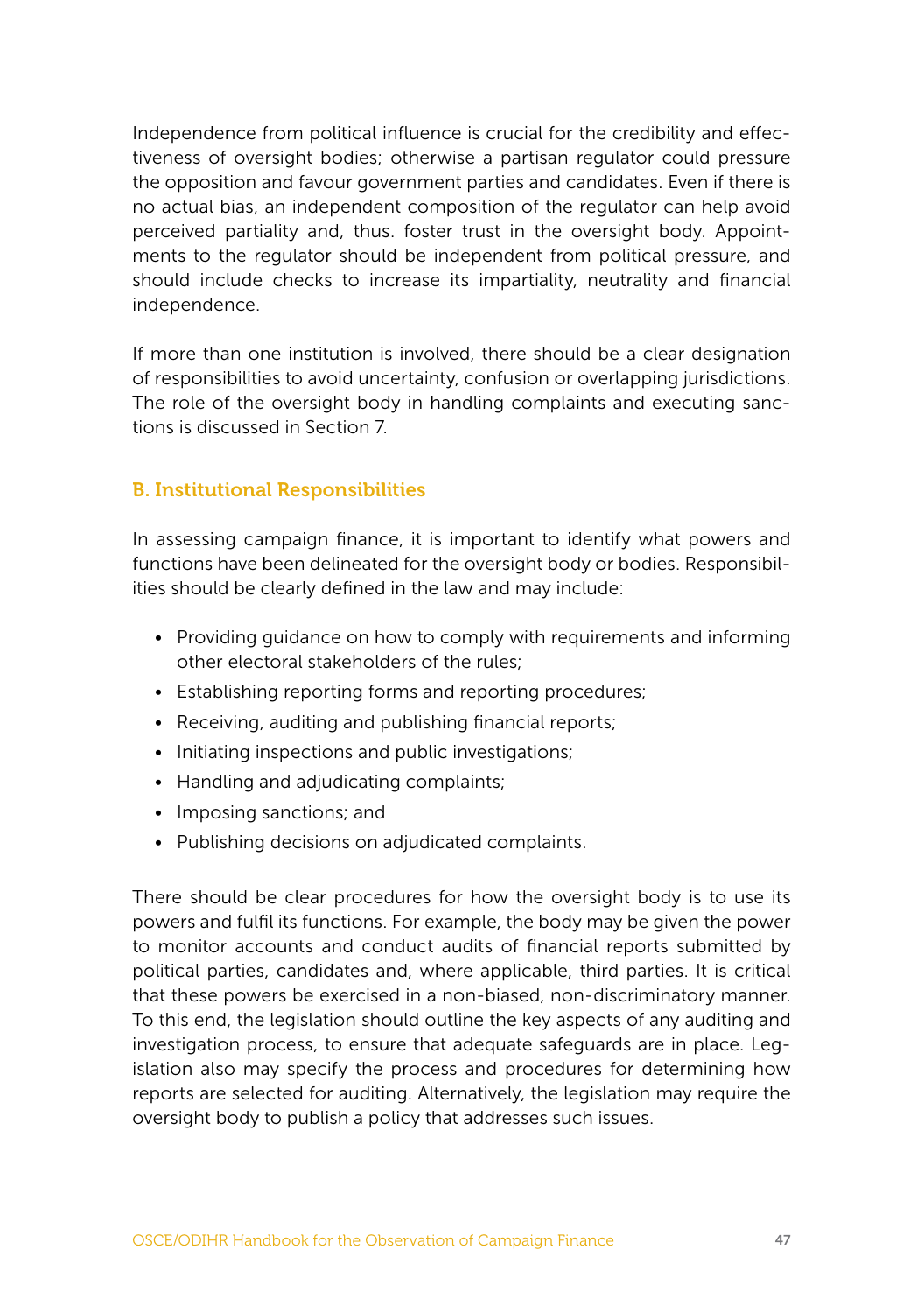Auditing alone may be ineffective if the oversight body is mandated to make certifications solely on the basis of information submitted to it, without examining whether that information is realistic and accurate and presents a complete picture of a contestant's income and expenditures. To strengthen the process, several countries grant an oversight body investigative powers to assess the accuracy of campaign finance reports and their compliance with the rules.

In all cases, it is good practice for the oversight body to set out in writing how it will approach and fulfil its monitoring and enforcement responsibilities. Topics that may be covered include the criteria for beginning inspections and investigations, timescales, the types of investigative techniques and an outline of the decision-making framework. It is also good practice for there to be clarity about when the oversight body will apply the sanctions available to it under the law. The publication of this type of information provides advance notice to all stakeholders and a basis for holding the oversight body to account.

Violations of campaign finance rules can undermine public confidence in the democratic process. It makes sense, therefore, to try to prevent such violations. The oversight body can play a significant role in reducing the number of inadvertent violations by providing advice and guidance. The legislation may require the body to perform outreach activities, such as issuing clear manuals and training at the earliest stage possible, so as to make electoral stakeholders aware of the regulations.

In many states, the oversight body is given responsibility for developing the format for election reports, as well as procedures for their submission and publication. These are important tools for ensuring the transparency of campaign finance. In developing the formats and procedures, it is good practice for the oversight body to consult with political parties and candidates and other stakeholders, helping ensure that the forms and procedures are fit for the purpose and not unnecessarily burdensome.

Another factor to consider in assessing campaign finance is the resources of the oversight body. In some states, legislation clearly sets out a broad range of responsibilities for the oversight body or bodies, but the functions are not undertaken in practice. This may be due to a number of factors, including lack of funding. The designated institution or institutions should be given the necessary financial, human and operational resources to fulfil its mandate, as well as sufficient time to undertake its duties comprehensively and effectively.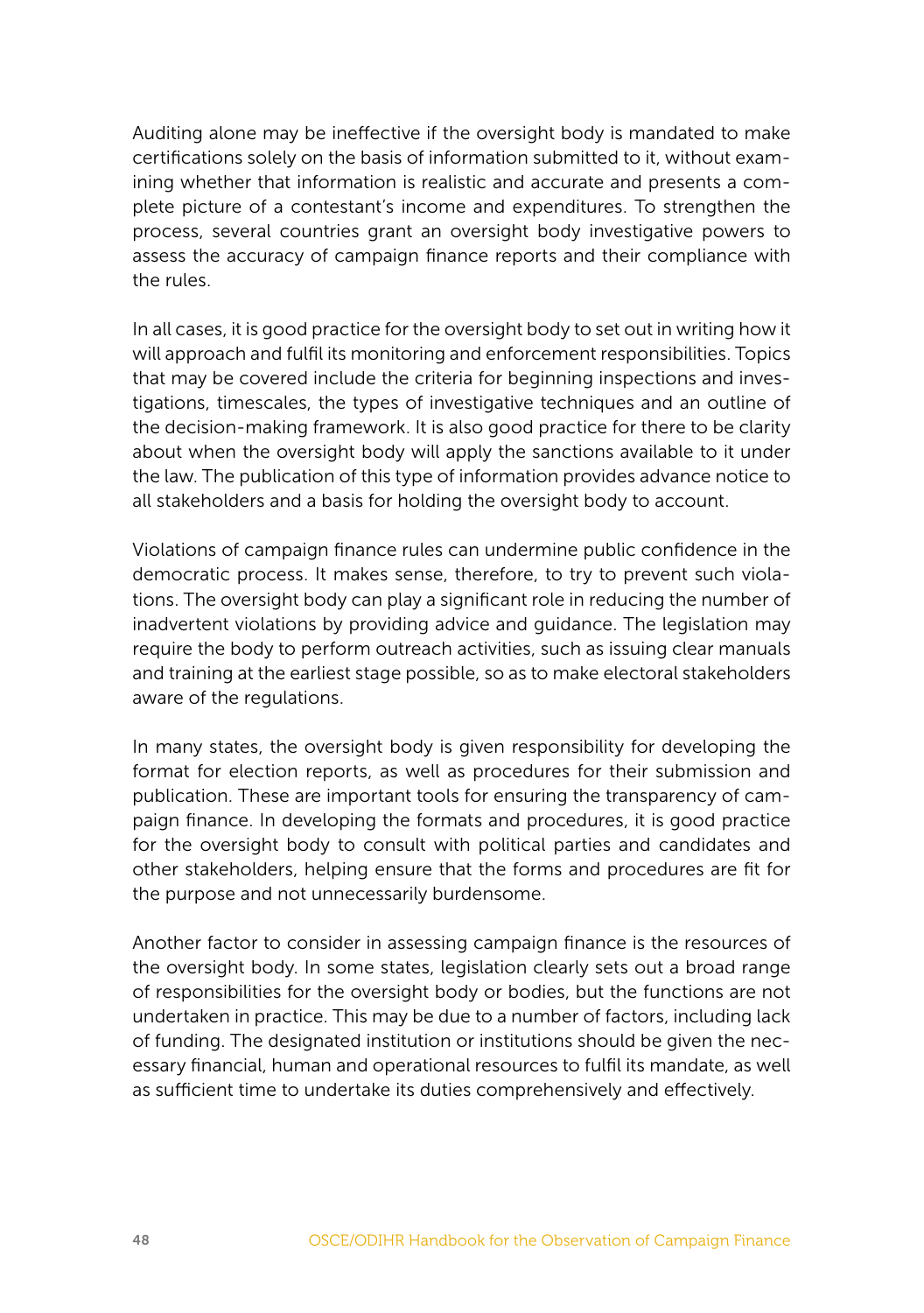## C. Civil Society Monitoring

Civil society organizations are sometimes in a position to monitor campaign finance for a longer period and at a deeper level than is normally possible for international observers. Although international observers must make their assessments on the basis of their own observations, information developed by citizen observer groups can be valuable in identifying issues and providing data.

In several states, civil society organizations assess and directly monitor campaign contributions and spending. Where campaign finance reporting is required, civil society organizations frequently scrutinize the accuracy of these reports. It is often possible for such organizations to estimate campaign costs (for example, the costs of billboards, media advertising, printing costs and the costs of renting campaign venues) in order to assess whether a candidate or party has reported accurately and has stayed within spending limits.

There have been a number of good examples of campaign finance monitoring by civil society organizations within the OSCE region, at times with support from international organizations. A number of citizen observer groups have also published reports on their methodology for observing campaign finance. In some instances, civil society organizations have also promoted codes of conduct for campaigning, including provisions on campaign finance.

#### D. International Monitoring

The importance of campaign finance, as well as broader political finance, has increasingly been recognized by a range of international organizations as an essential component of democratic elections. This may include the monitoring of campaign finance through election observation activities, as described in this handbook, which includes specific reporting on the implementation of regulations and recommendations for further improvement.

In addition, it may include separate international reviews of election-related legislation and the extent to which campaign finance laws are in line with OSCE commitments and other international standards for democratic elections.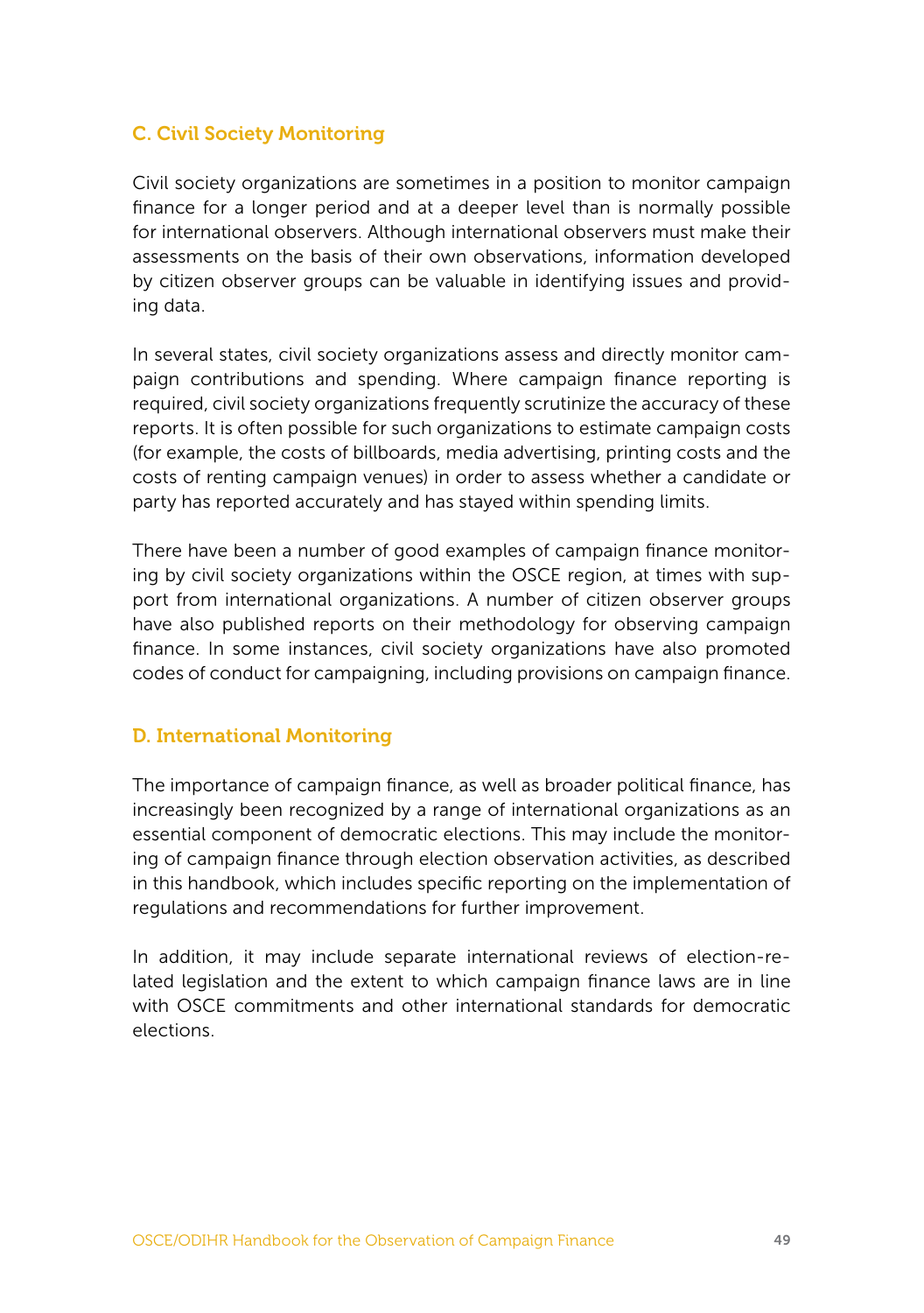# E. Points of Inquiry

- Does the legal framework provide for effective institutional oversight of campaign finance?
- Is the legislative framework clear on which body, or bodies, is responsible for the oversight of campaign finance regulations? Is it the central electoral authority or a specialized agency or court?
- Is the oversight body independent  $-$  structurally and operationally  $$ from political influence? Do the appointment process and the composition of the oversight body ensure its independence and impartiality?
- Is the legal framework designed to safeguard impartial enforcement by the oversight body? Are the rules enforced impartially?
- Does the body have clear policies and procedures in place and are these followed in practice? Are decisions based on clear and objective criteria?
- Does the oversight body have sufficient human and financial resources?
- Are officials adequately trained and do they understand their roles?
- Does the regulatory body have sufficient time to provide thorough oversight of campaign financing?
- Is the body mandated to undertake thorough verification of campaign finance reports? Is it allowed to request information from electoral contestants and to conduct on-site verifications?
- Do electoral contestants have confidence in the integrity and effectiveness of the oversight bodies? Do they believe that the bodies are implementing the law fairly and effectively?
- Does the body provide guidance (e.g., manuals, training, hotlines etc.) to political parties and candidates? Is the guidance clear and accurate? Do political stakeholders feel sufficiently informed in regard to legal requirements?
- Are oversight activities transparent and open to scrutiny by civil society and international organizations? How is the oversight body held accountable?
- Are civil society organizations undertaking any campaign finance monitoring exercises? What is their methodology, and are their reports made public?
- Has there been any monitoring of campaign or political finance by other international organizations? What are their findings? Have prior recommendations been implemented?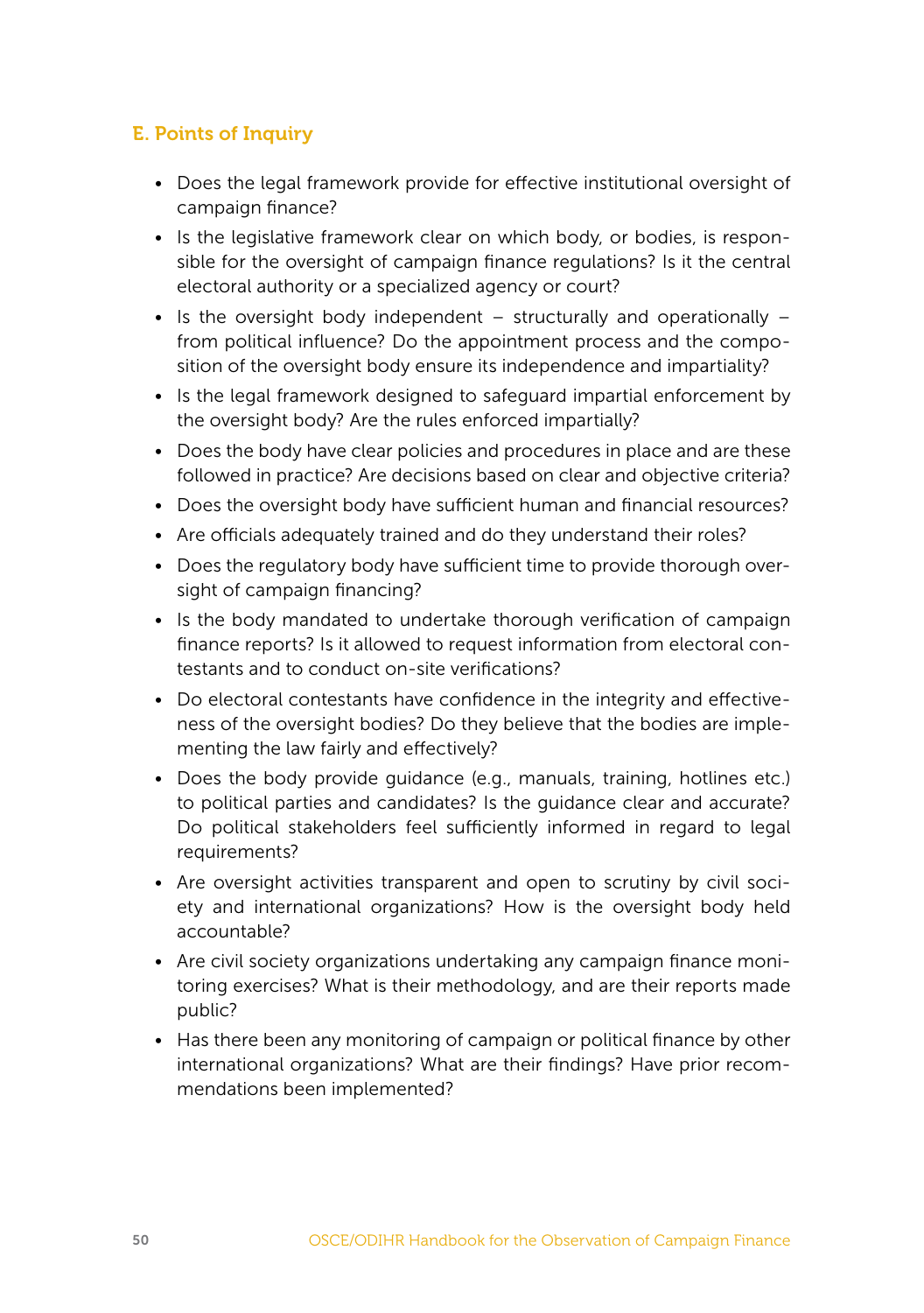

# 7. SANCTIONS AND APPEALS

Even where campaign finance legislation is clear and the oversight body fulfills its role of providing guidance and advice to parties and candidates in meeting their statutory obligations, violations of the law may occur. Sometimes those who are responsible for compliance on behalf of the electoral contestants are non-professional volunteers who commit minor, inadvertent errors. Some breaches may arise because a party or candidate simply has not given sufficient priority to compliance. Other breaches may be intentional attempts to circumvent the rules. Ideally, the sanctioning regime should be flexible enough to properly address the full range of violations in a way that is effective, proportionate and dissuasive.

Legislation pertaining to sanctions and appeals mechanisms varies considerably throughout the OSCE region. To maintain the integrity of the campaign finance system, strengthen public confidence in the electoral process, and hold political parties and candidates accountable, effective enforcement of campaign finance regulations is crucial.

Where sanctions are imposed, it is essential that the sanctioned parties have the right to appeal and have recourse to a fair hearing by an impartial tribunal that can provide an effective remedy.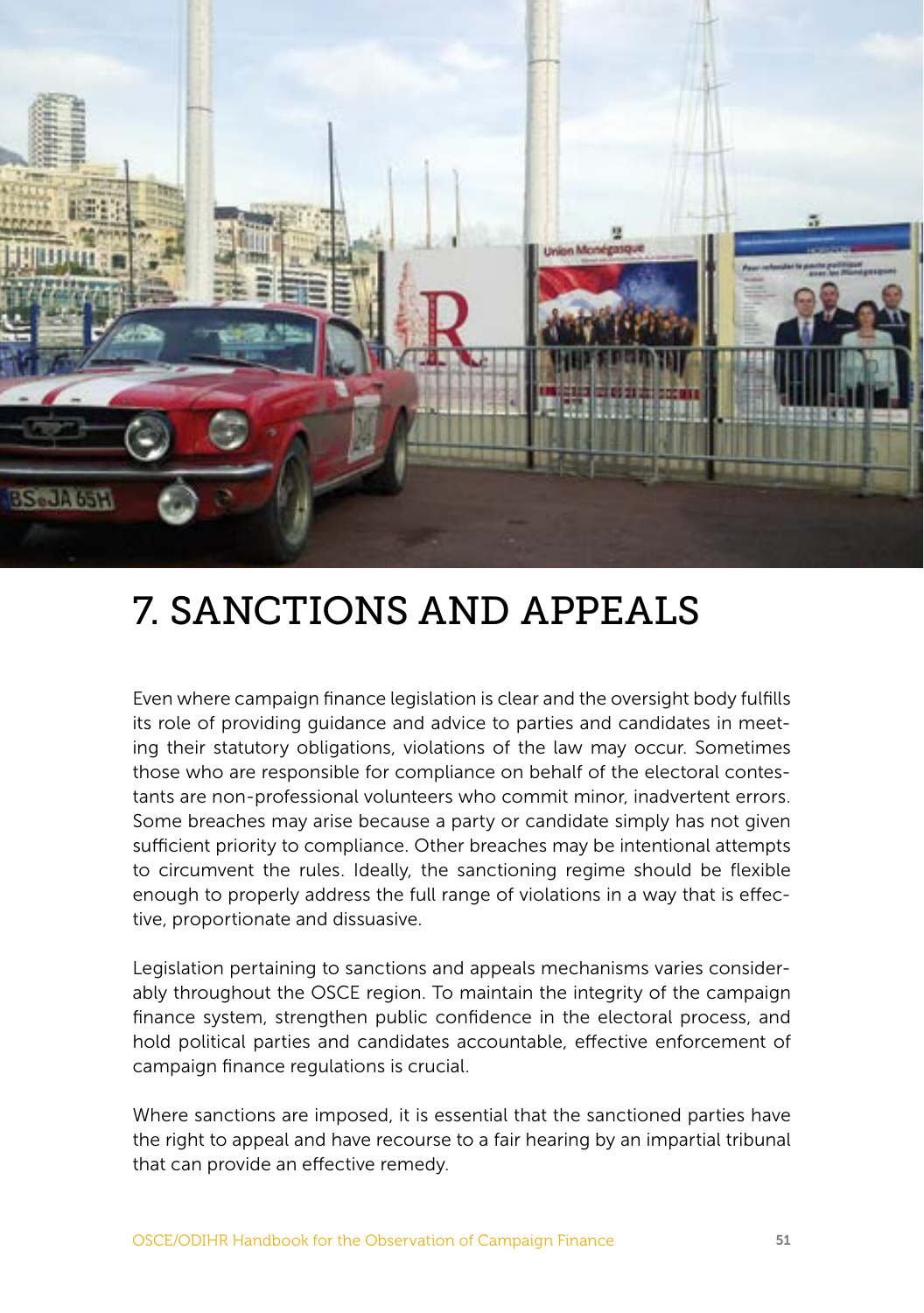### A. Effective, Proportionate and Dissuasive Sanctions

OSCE commitments and international obligations on complaints and appeals mechanisms provide that states should require the infringement of campaign finance rules to be subject to effective remedy, including effective, proportionate and dissuasive sanctions. Together with training and information programmes, sanctions are the main tool at the disposal of the oversight body to enforce campaign finance regulations.

**Effective** sanctions can be interpreted to mean enforceable, which requires clarity on what is legally required so that violations of campaign finance rules can be pursued. The law also needs to be clear about who is responsible for breaches, what sanctions are available to the oversight body, and clear deadlines and procedures for how they are to be applied.

**Proportionate** sanctions imply that the gravity of the violation must be taken into consideration. The most severe infractions should entail more severe sanctions. Criteria should be articulated so that there is transparency and impartiality in their application. Factors that might be considered include the size of the violation (in monetary value or scope of practice), intent, repeat violations, failure to follow advice or to take remedial action and any attempt to conceal the breach.

In many states, sanctioning options have historically been limited to set fines or criminal sanctions. As a result, minor infractions or violations accompanied by compelling mitigating circumstances were often subject to the same sanction as more significant breaches. Some states have now introduced a range of sanctions to allow for greater proportionality, including administrative and criminal penalties. The range of sanctions might include formal warnings (e.g., a breach is noted but no further action taken); fixed monetary penalties for minor reporting failures; variable monetary penalties where the amount of the penalty will increase when certain variables are present (e.g., repeat violations); compliance notices that require parties and candidates to take corrective action (e.g., requiring the responsible person to undergo training); forfeiture of unlawful donations; loss of state funding; stop notices (allowing the oversight body to seek a judicial order requiring activity to cease, as in the case of a party that is on the verge of exceeding an expenditure limit); and referral for criminal prosecution.

Dissuasive sanctions should serve not only to punish those who fail to comply with the law but also to discourage future non-compliance. This will depend on the nature of the breach and the context. However, it is particularly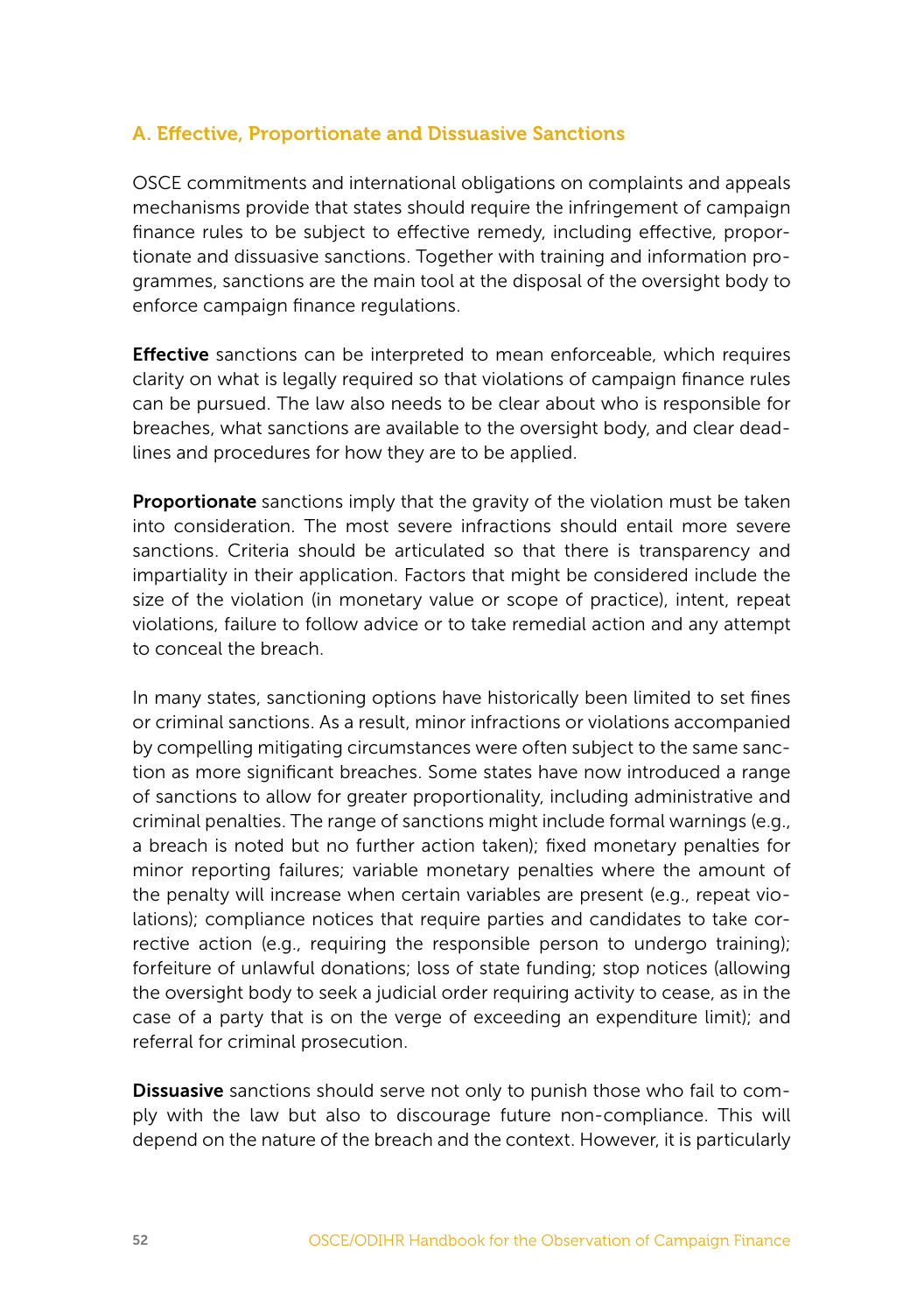important that a balance be struck between penalties that are too weak to act as a sufficient deterrent and sanctions that are excessively harsh.

Sanctions for violations of campaign finance laws can help deter corruption and unlawful behaviour in electoral campaigns. However, if used inappropriately or selectively, they may limit political pluralism or deter citizen participation in the democratic process by raising concern about being unduly audited or sanctioned. It is, therefore, essential that sanctions be deployed carefully and impartially. The more serious sanctions, such as dissolution of a party, should only be a measure of last resort, as determined by a court, in compliance with due process of law and only for the most serious violations.

#### B. Imposing Sanctions

Oversight bodies generally have administrative jurisdiction over the implementation of campaign finance regulations and can impose specific sanctions for certain breaches of the rules. However, in cases of criminal prosecution, only a court may impose the sanctions. It is important that the oversight body be able to turn to law enforcement bodies if serious violations are suspected.

Sanctions are most meaningful when they can be imposed during the election period or shortly after the end of the period, especially in states in which the statute of limitations is rather short (see *sub-section 7.B*). The Campaign Finance Analyst should be prepared to analyse the legal provisions pertaining to sanctions in order to identify their implications for candidates and political parties who are found to have violated the law.

Proceedings on sanctions and appeals should be transparent and accessible to the public. This requires not only access to the decisions themselves, but also that decisions include the substantive reasons and explanations supporting them.

Candidates should enjoy equal treatment in the enforcement of regulations, and their implementation should not benefit one candidate or party over others. Observers should be alert for any sign of biased enforcement of campaign finance regulations.

Whatever the country and the campaign finance system, the existence of loopholes and their potential exploitation by candidates and political parties is an issue that has to be addressed by an election observation mission. When regulations are circumvented, there is a risk that oversight bodies become less efficient and that the enforcement system is undermined.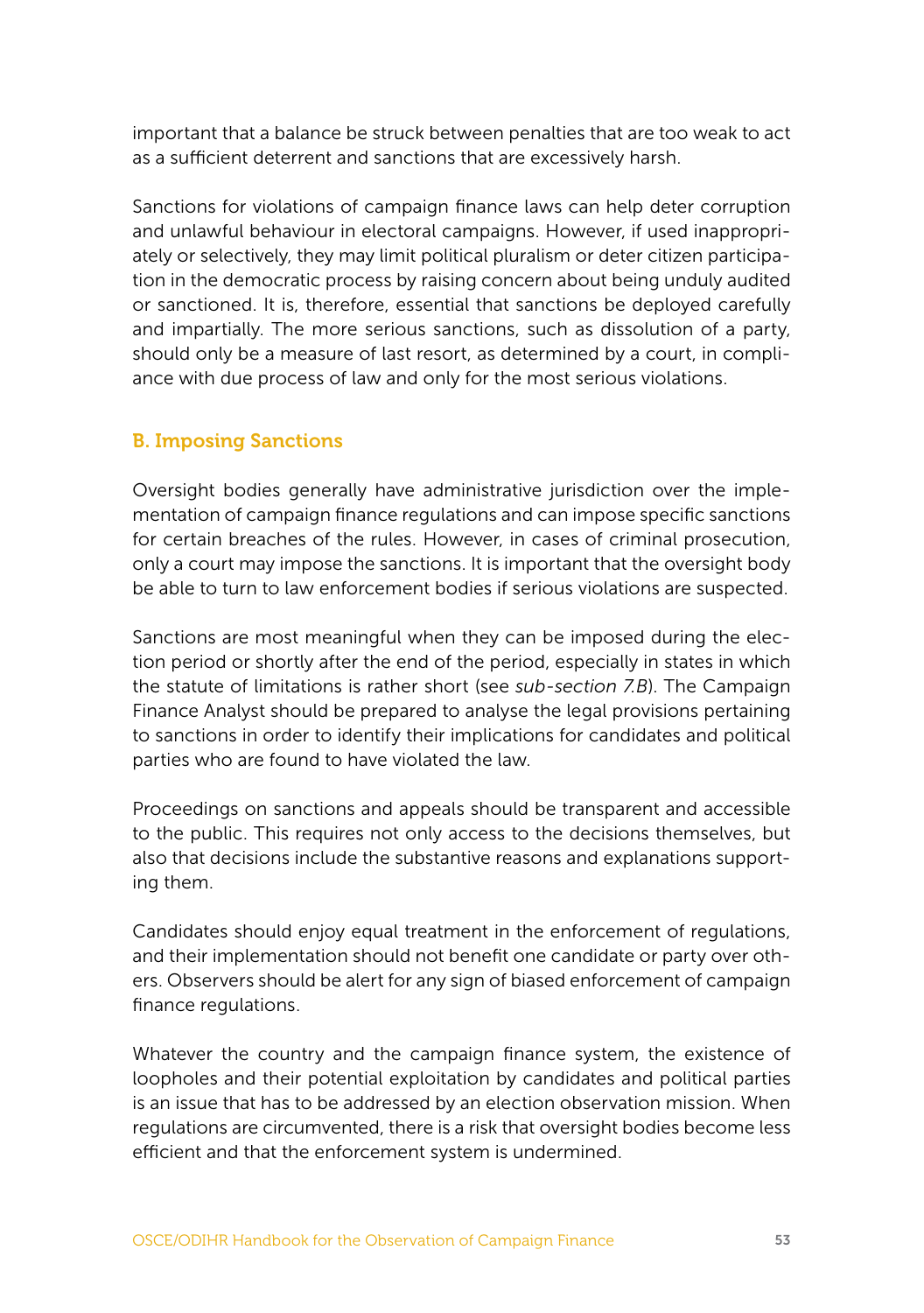### C. Statutes of Limitations for Breaches of Legislation

The legal framework in some states contains special provisions on statutes of limitations – defined time limits by which legal proceedings must be initiated – for campaign finance violations. In others, however, general statutes of limitations apply. For example, if the statute of limitations is shorter than one year and parties submit financial reports only once a year, it may be too late for violations to be adjudicated. Therefore, in states where the general statute of limitations for minor offenses is short, the statute of limitations for campaign finance violations should be longer than for regular misdemeanors. Many states follow this practice, and it could be beneficial that the statute of limitations for administrative violations remain in force until one year after the final campaign finance report becomes public.

### D. Appeals

OSCE commitments and other international obligations establish the right to an effective remedy provided by a competent administrative, legislative or judicial authority. When sanctions are issued against candidates or political parties, it is important that all decisions be recorded in writing and justified, and that the subject be informed in a timely manner. This provides the basis for any potential appeal.

Legislation should provide clear guidance on the process for appeal against regulatory decisions. The relevant authority may be different depending on the breach of law and the nature of the sanction. Minor sanctions could result in conciliation proceedings, whereas more severe cases would result in bringing the matter to a criminal court. Legislation should define the legal ways to appeal the oversight body's decisions and the deadlines by which appeals should be filed and decisions granted.

Proceedings on appeals should be transparent and accessible to the public. Transparency requires not only that decisions be taken in a way that ensures public access to proceedings and documents, but also that the decisions supporting them include substantive reasoning. It must be clear that a decision has a legal and factual foundation and is not arbitrary or perceived to be so.

#### E. Points of Inquiry

• What sanctions are established for violations of campaign finance laws and regulations? Does the legislation provide for an adequate range of sanctions to address non-compliance?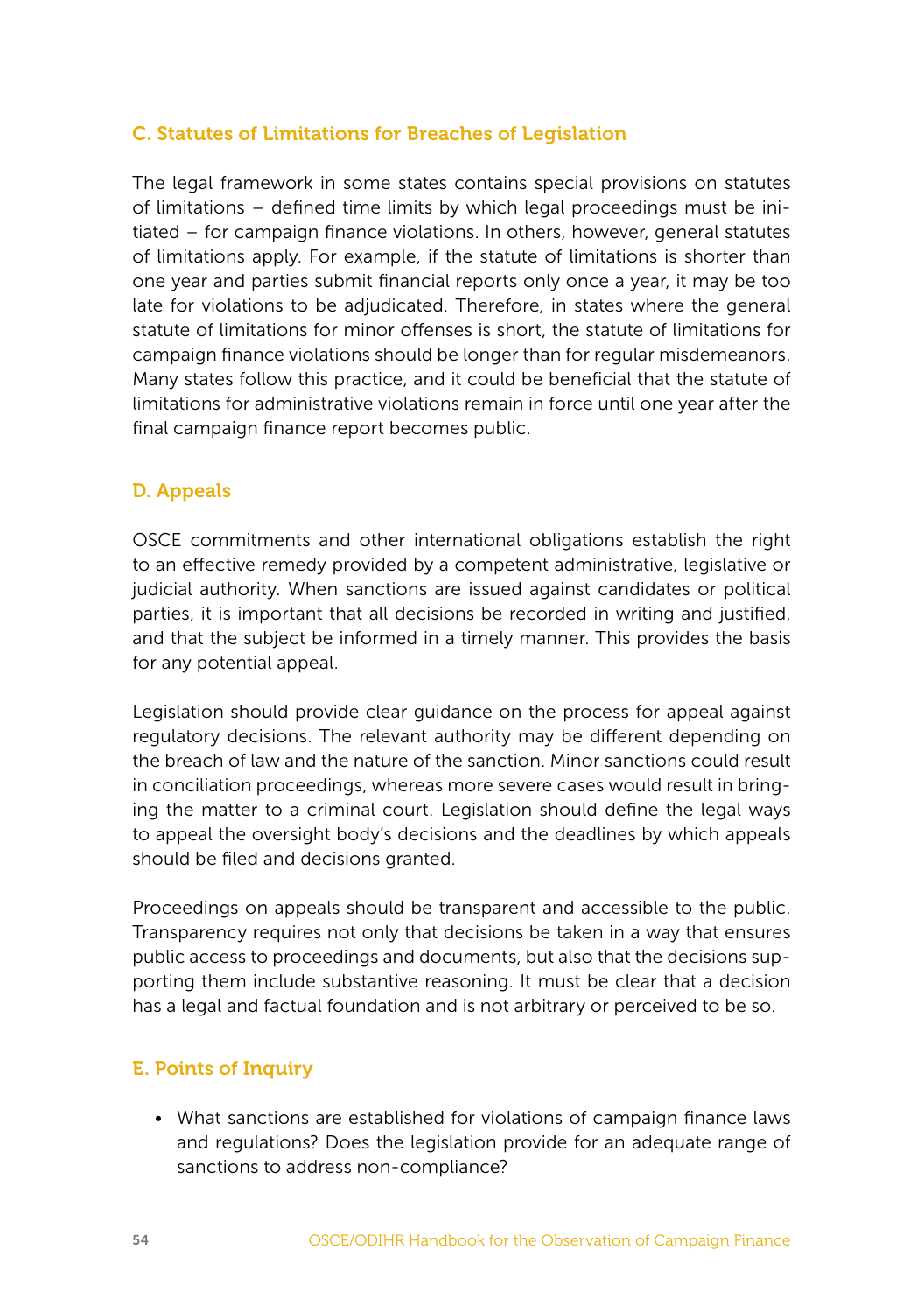- Are sanctions effective? Do sanctions have a deterrent effect? Are they proportionate to the nature of the offense?
- Is there clarity about who can be subject to these sanctions? Do sanctions apply only to candidates and political parties, or do they include donors and third parties?
- What regulatory body can impose sanctions? Is it the same body responsible for general oversight of campaign finance legislation or is the responsibility vested in another body?
- Are there guidelines or criteria in place to assist the oversight body in applying sanctions?
- Do all contestants enjoy equal treatment in the enforcement of sanctions?
- In practice, are sanctions imposed for campaign finance violations? If so, are they imposed in a timely manner?
- Are statutes of limitations provided? Are they aligned with the final reporting on campaign finance?
- Does the law foresee appeal of the oversight body's decisions?
- Do sanctioned candidates and political parties have recourse to a fair hearing by an impartial tribunal? Do all contestants have equal access to a court of appeal?
- Does the legal framework provide reasonable deadlines for submission, consideration and resolution of a complaint?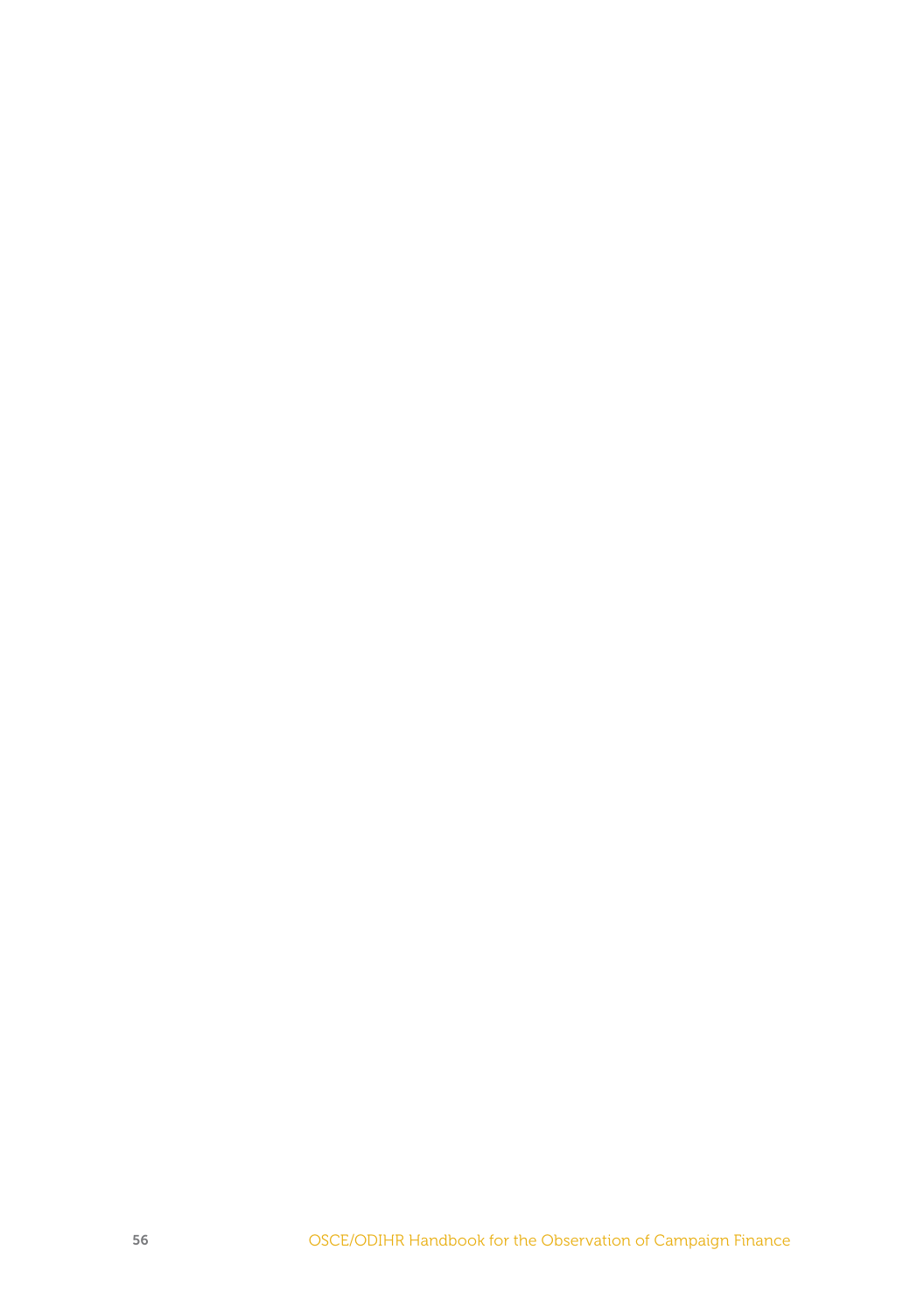

# 8. WOMEN, NATIONAL MINORITIES AND PERSONS WITH DISABILITIES

Election laws and procedures can affect different parts of society in different ways, particularly those groups that may be under-represented in politics. This is true in regard to campaign finance as well, because unequal access to campaign funding contributes to an uneven political playing field. This section provides observers with information to help assess whether the rules and systems in place in a particular election are disadvantageous to women, national minorities or persons with disabilities.

#### A. Women

The number of women elected to office in most OSCE participating States remains significantly lower than the number of men, due to a broad variety of factors. One contributing reason is that women frequently have less access to financial resources for campaigning than men, which can be partially explained by their lower average salaries, donors' preference for giving money to well-known candidates and even the benefits of incumbency. Indeed, at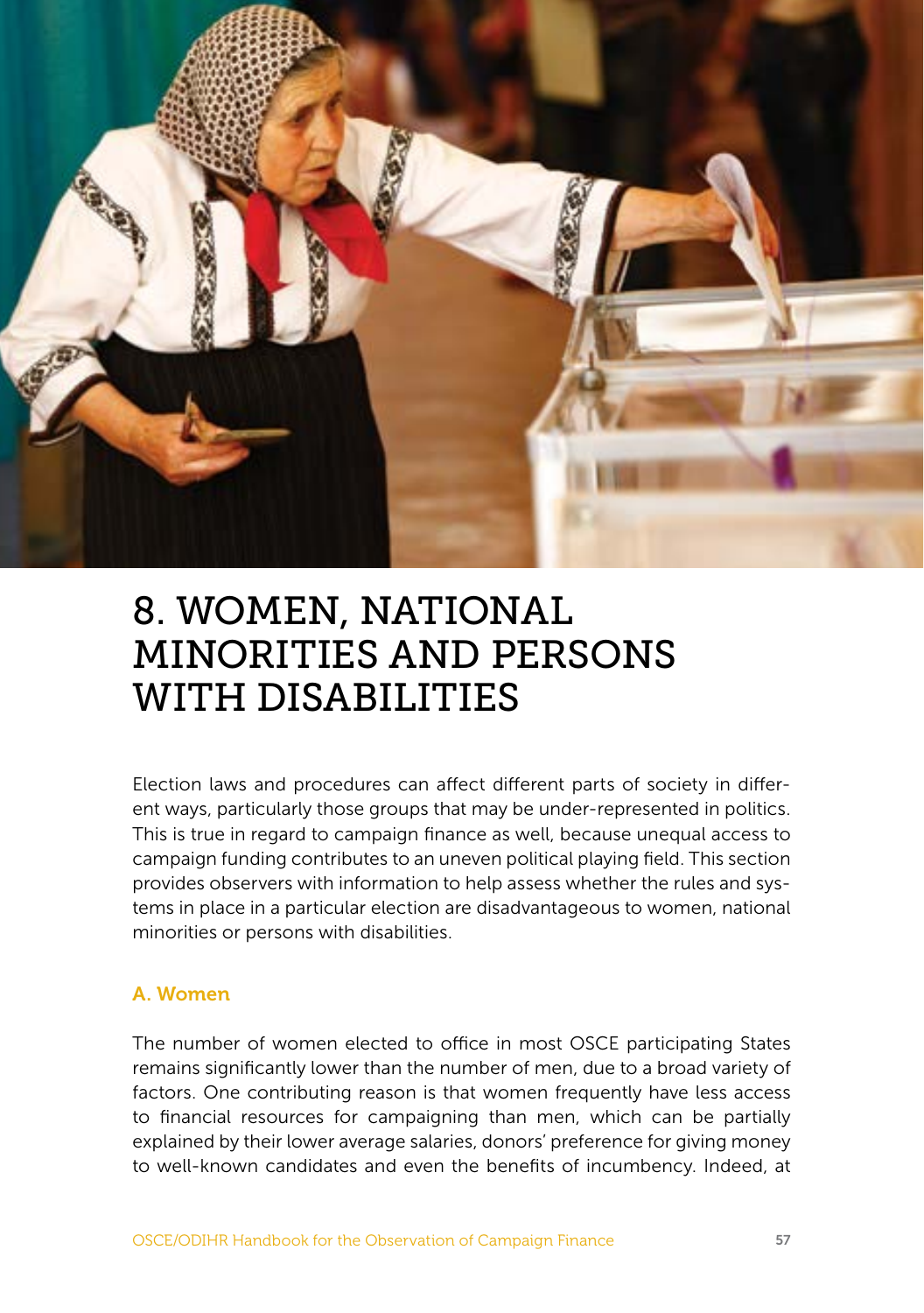the time of publication women's representation in national legislatures stands at around 26 per cent across the OSCE region. Campaign finance may, therefore, be a serious obstacle for women candidates, or even for women seeking nomination as candidates.

While it is important to respect the free internal functioning of parties with regard to candidate selection and platform choices, public campaign financing may be used as a means to encourage more balanced participation of men and women as candidates. Such an approach is in line with Article 4 of the 1979 Convention on the Elimination of All Forms of Discrimination against Women (CEDAW), which provides for temporary special measures to accelerate de facto equality.

In line with CEDAW, some OSCE participating States have introduced measures in their legal frameworks for public campaign financing as a means to promote women candidates. Throughout the OSCE region, various measures to promote women's participation have been implemented by connecting public funding and gender equality. The first way is to create financial incentives, in the form of additional public funding for political parties that include a certain number or percentage of women candidates. A second means is to deny or withdraw a percentage of public funding when political parties do not include a specified number of women candidates. Finally, some funds can be earmarked for specific campaign activities related to gender equality, although consideration should be given to how rules will be monitored and enforced. Other legal measures can be introduced to support women candidates, including tax-relief provisions or free childcare.

Additionally, the provision of sex-disaggregated reports on campaign finance by the oversight body and/or political parties can be helpful in establishing the extent of any disadvantages faced by women in campaign finance. Such data can then be used as a basis for formulating measures to address possible inequalities.

#### B. National Minorities and Persons with Disabilities

While increased attention has been placed on the impact of campaign finance regulations on women's participation, many of the issues identified in this section also apply to other categories of voters that are traditionally under-represented, including national minorities and persons with disabilities.

As with women, measures to encourage the political participation of national minorities and persons with disabilities through public campaign financing are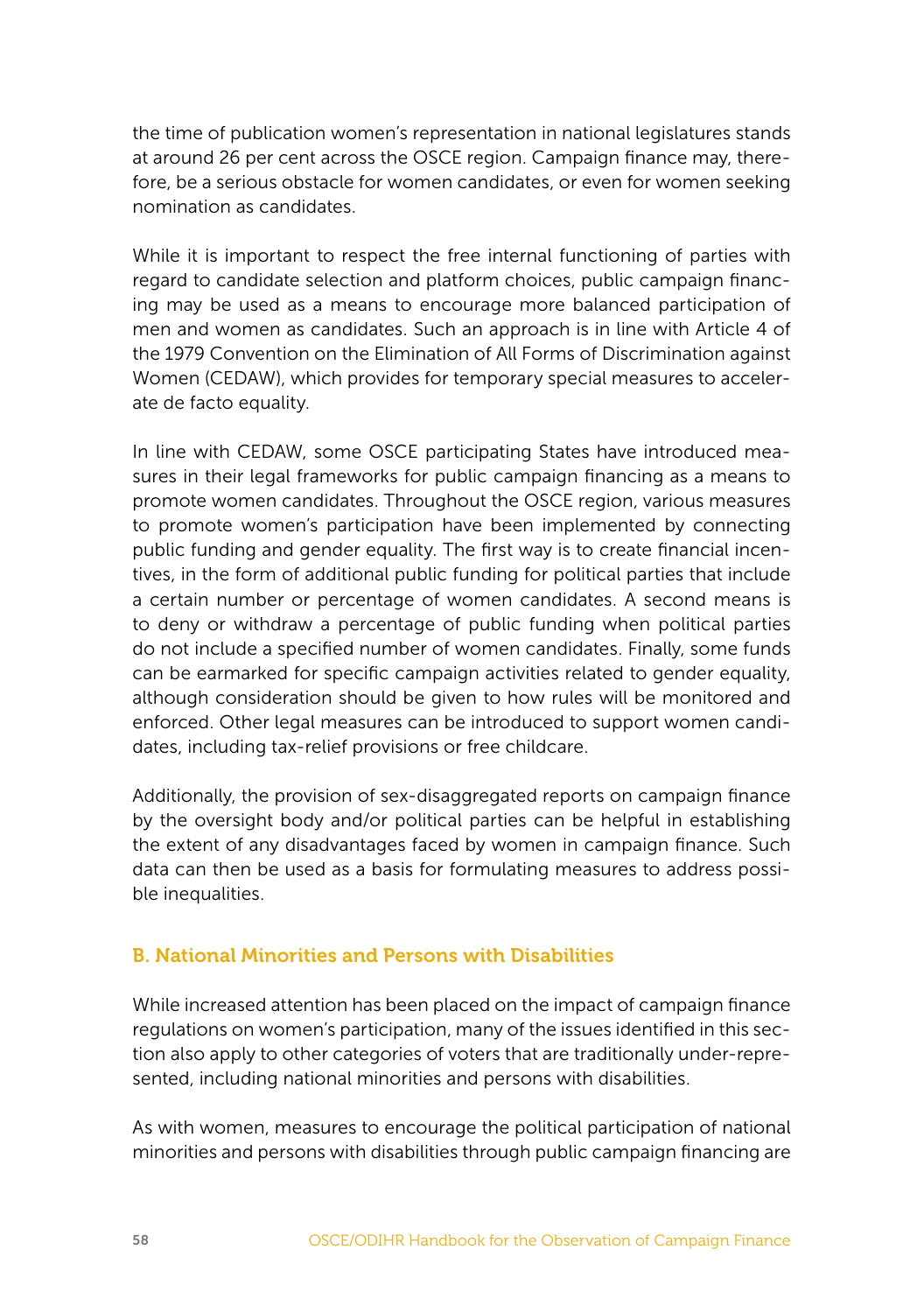possible. Article 1.4 of the 1965 Convention on the Elimination of All Forms of Racial Discrimination (CERD) and Article 5.4 of the 2006 Convention on the Rights of Persons with Disabilities (CRPD) provide for special measures to accelerate or achieve de facto equality of national minorities and persons with disabilities.

A limited number of OSCE participating States have introduced special public campaign financing for national minority political parties, with criteria based on parliamentary representation, electoral results or the number of registered minority voters. In areas with significant national minority populations, the law, regulations and guidance materials should be translated into minority languages. On a lesser scale, some OSCE participating States are considering introducing campaign finance provisions that would assist persons with disabilities, including, for example, subsidies for sign-language interpretation. The Campaign Finance Analyst should consider whether regulations have an impact on these groups and whether there has been any attempt to address the issues confronting them.

## C. The Role of Political Parties

Political parties can play a key role in creating a more level playing field for women, national minorities and persons with disabilities. The introduction of internal party measures and transparent procedures for the equitable distribution of campaign resources are two possible ways to facilitate this.

There are a number of voluntary measures parties can adopt to support the campaign financing of these social groups, including:

- Organization of training and capacity development for such candidates, particularly those competing for the first time or facing incumbents, with a focus on the campaign finance system and its provisions, as well as how to access campaign resources;
- Introduction of internal party provisions to regulate the fair allocation of campaign financing and other resources between women and men, as well as to national minority candidates and persons with disabilities. This could be implemented through party statutes, rules of procedure or bylaws;
- Establishment of special party funds for women, national minority or disabled candidates, administered by the party leadership or dedicated party committees. These funds can be used to help organize electoral campaigns; and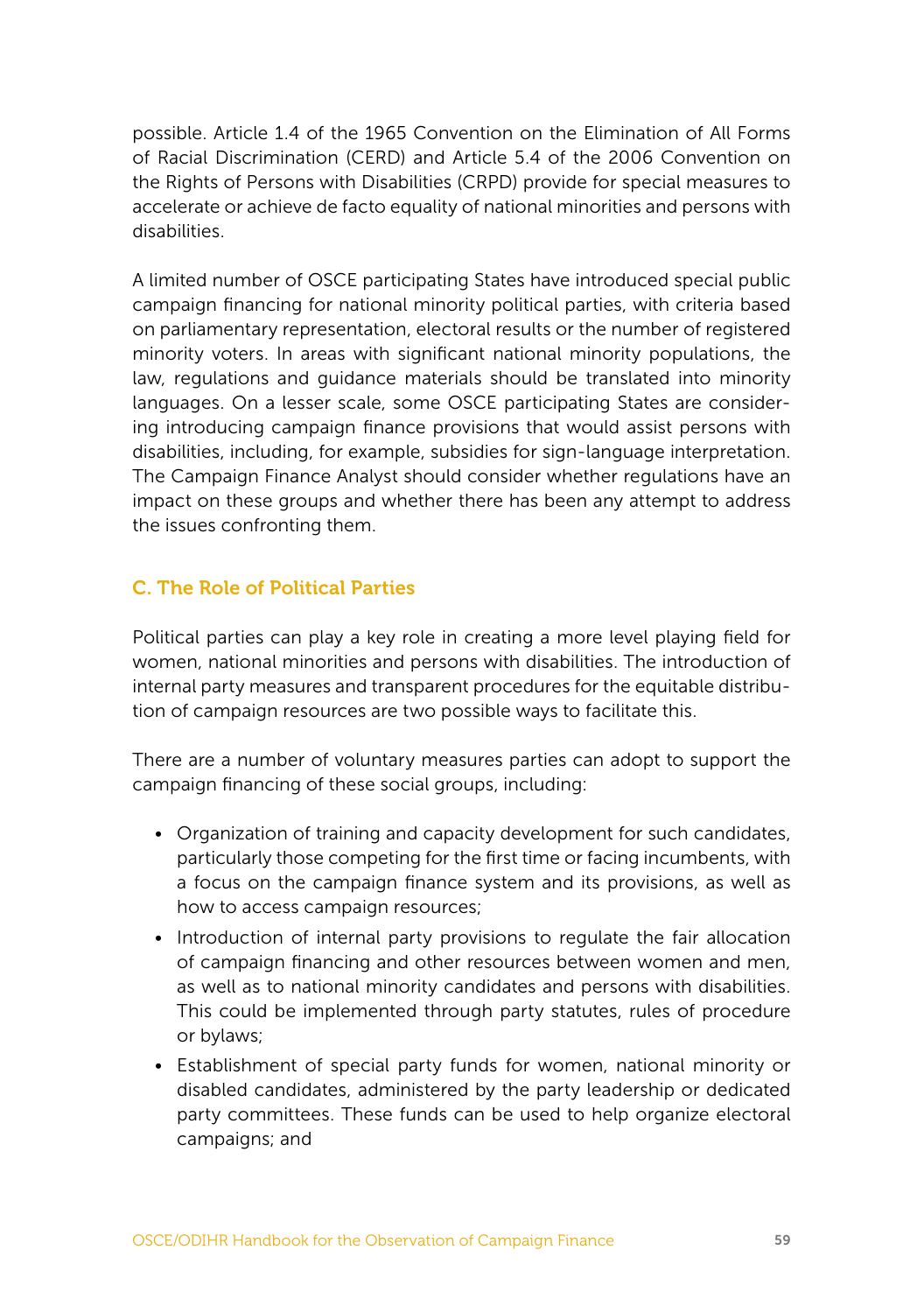• Introduction of fair and transparent procedures and criteria for candidate nomination and selection, to ensure that women, national minority and disabled candidates with limited access to campaign financing are not disadvantaged.

## D. Points of Inquiry

- If public campaign financing is provided, are there any requirements related to the promotion of under-represented groups?
- Have political parties adopted any internal measures to support the financing of candidates from under-represented groups?
- Do under-represented groups have equitable access to public campaign financing? Are there any eligibility requirements for receiving public funding that may be difficult for under-represented groups to meet?
- Are there requirements or other financial advantages to encourage gender equality in political parties? Has the state introduced any financial incentives or sanctions to support women candidates?
- Have other measures been introduced, such as free childcare or tax relief for women candidates?
- Have political parties introduced fair and transparent procedures for the equitable allocation of public or party financing to women and men candidates? Does this include the allocation of indirect public or party funding, for example, access to airtime and media sources, or use of party premises or resources for campaigning?
- Are sex-disaggregated data available on income and expenditures of men and women candidates? If so, do women candidates receive and spend comparable amounts to men candidates on campaigning?
- If there are special provisions for national minority representation, do campaign finance regulations effectively account for this? This may include rules for special access to public media or a lower threshold to qualify for public funding.
- Do persons with disabilities have equitable access to public campaign financing? Have any provisions been introduced to help defray the additional financial costs arising from their disability when participating as candidates? Are there any eligibility requirements for obtaining public funding that may be difficult for persons with disabilities to meet?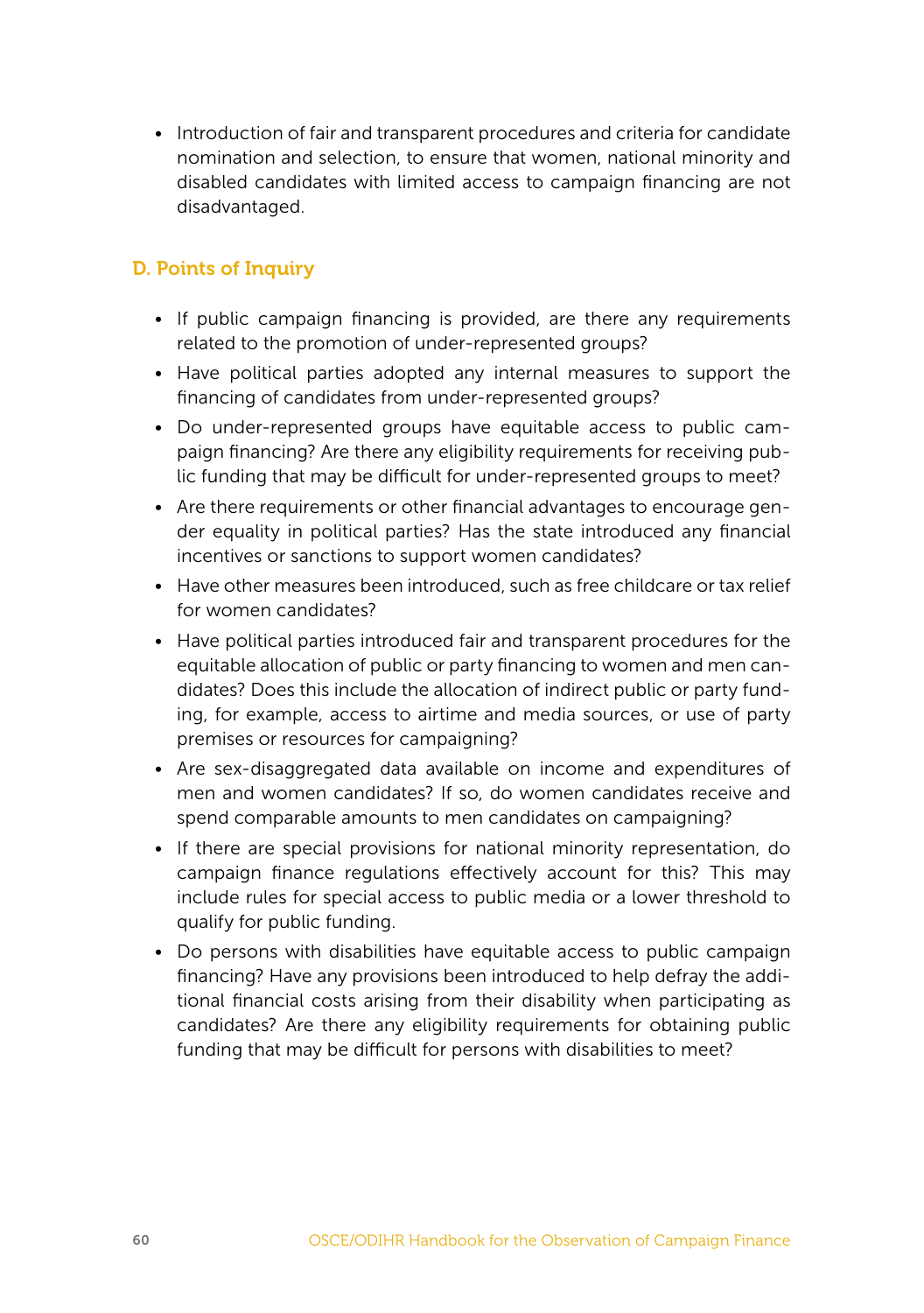during door-to-door station on this during the comparison in white at the property of the comparison on the they were campaign transparency.<br>It is rather than dedicating the overall women campaign while at the uniquenter o during door-to-door station on while during the companies were the published. Such<br>that the contractions of the campaign companies in the sense of the companies of the companies in a fact the sense of the companies in a se politics door-to-door However, which during the control of the campaign change and the strengthening the campaign in a negative manner without the served or electoral campaign of individual procured the advertisement.<br>PART During rather than demphasizes to a more tradition in white and the comparison can be compared to a manner without the source being published. Such that the advertisement, so that voternloads to the comparison of the compa advertisements in a new Consideration and the advertisement, so that voters can make information of the manner without the source being published. Such that the source of the published. Such that the advertisement, so that voters can make informa From the control of the source of the diversity of the control of the control of the control of the control of the control of the control of the control of the control of the control of the control of the control of the co x.  $\mathbf{A}$ There are no political finance laws except a few provisions in the General Ebert<br>For partiamentary debate for some except a few provisions in the General Ebert<br>framsparency debate for some eigen a few provisions in the Gen Candidate campaign expenses laws except a few provisions in the General Electromagnetic property debate for some time. Some a few provisions in the General Electromagnetic property of the formulations to domain a Bovernmen andidate campaign expenses. Political party and campaign the General Electrophyte prepared by a party some time Some provisions in the General Electrophyte prepared by a government commission, and campaign financing in the Parliamentary debate for some time. Some a few provisions in the Ciencral Election of transparency debate for some time. Some and campaign financing, however, it initiations to the such doments commission,  $\cos$ CECODITER EA Imitations to donations, the report of the Some based on the control of Europe's Group of States, the report of As the particular communication of Europe's Group of States of the report of the particular control of the par of Europe's donations, the report's recommission, which proposed instanting Transparency of States report's recommission. The partial proposed instanting the proposed of States and Party F Transparency of Party Funding Corresponding contains and the corresponding of the process contains and the corresponding contains of the corresponding contains of the corresponding of the corresponding of the corresponding mechanisms, and Party Possible dealers Correspondent contract on In 2011, the government protested several for trail<br>Processes and processes are proposed the Political Processes<br>Hideotaken and Processes are now many the manufacture of the PROGRAMMARING STATES SERVICES (FOR STATES) (For Professional States) (For Professional States)<br>Highlandsale and Professional States (For States) (For States) (For States)<br>PAR States/Landsale and Programmaring communication anadization are how the act was an<br>Oble it a straight are a series and the **ENN KIRSONNE ERS** 

# 9. REPORTING: MAKING ASSESSMENTS AND RECOMMENDATIONS

Assessment of the campaign finance system should contribute to the overall assessment of an electoral process. It is vital, therefore, that reporting on campaign finance be factual, accurate and balanced. This assessment should also form the basis for any recommendations that an election observation mission may make in this area in order to assist OSCE participating States in improving their electoral processes in line with their commitments.

The Campaign Finance Analyst, or the analyst assigned to cover campaign finance, will have the primary responsibility for looking into the campaign finance regulations, gathering and consolidating all relevant information, analyzing it and drafting the sections dedicated to campaign finance in the mission's election reports.

The campaign finance section of an observation report should explain and assess the finance system as concisely as possible, in a way that is understandable to a non-technical audience but in enough depth to present a nuanced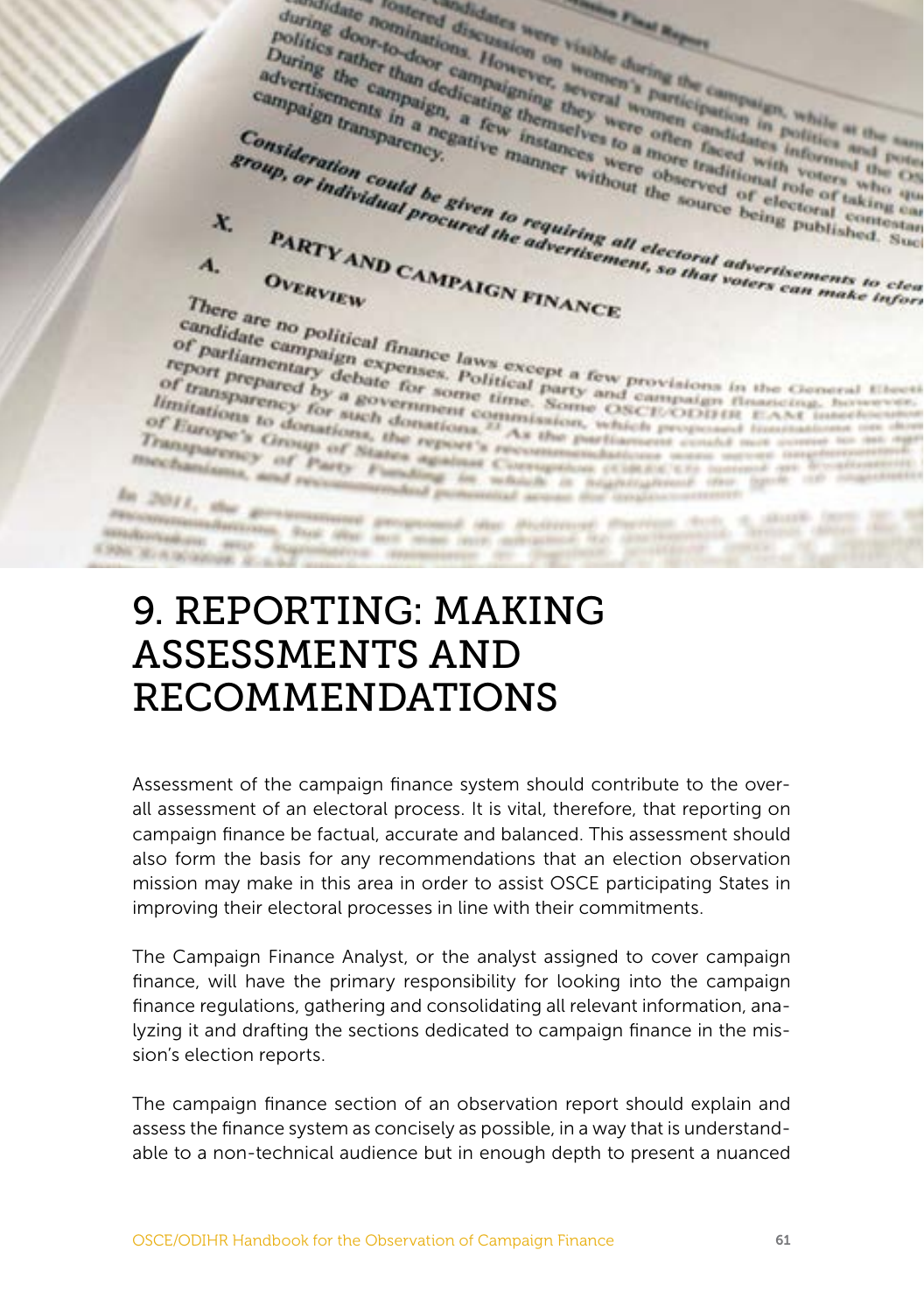assessment. The evaluation of the campaign finance regulations should identify positive elements and any weaknesses.

As highlighted in earlier sections of this handbook, many of the assessments that should be made of campaign finance may be complemented by other core team analysts. For example, the Campaign Finance Analyst should work together with the Legal Analyst to assess whether the legal framework adequately regulates campaign finance and whether there have been any complaints or appeals that affect this aspect of the electoral process. The Campaign Finance Analyst, together with the Political Analyst and LTOs, will evaluate the opinions of political parties, contestants and other electoral stakeholders about the campaign finance system.

The basis for making assessments and recommendations about campaign finance are the OSCE commitments and other international standards for democratic elections, as outlined in Section 1.C and provided in more detail in Annex B. Where appropriate, international good practice should also be considered and referenced. Assessments should also consider national legislation. All of these should be taken into consideration in the mission's assessment of the degree to which the campaign finance system is consistent with OSCE commitments.

While OSCE commitments apply to all participating States, the Campaign Finance Analyst should also consider a given country's specific rules, political context and other relevant international commitments (for example, ratification of UNCAC or ECHR). Depending on the campaign finance system in place, what may be applicable in one context may not be in another.

The observation mission should make recommendations on how the campaign finance system can be improved. It is crucial that such recommendations be clear, implementable and drafted in line with the principles mentioned above. The electoral recommendations of the final report are the guiding benchmarks of any follow-up before the next elections. Recommendations should be supported by concrete findings detailed in the report.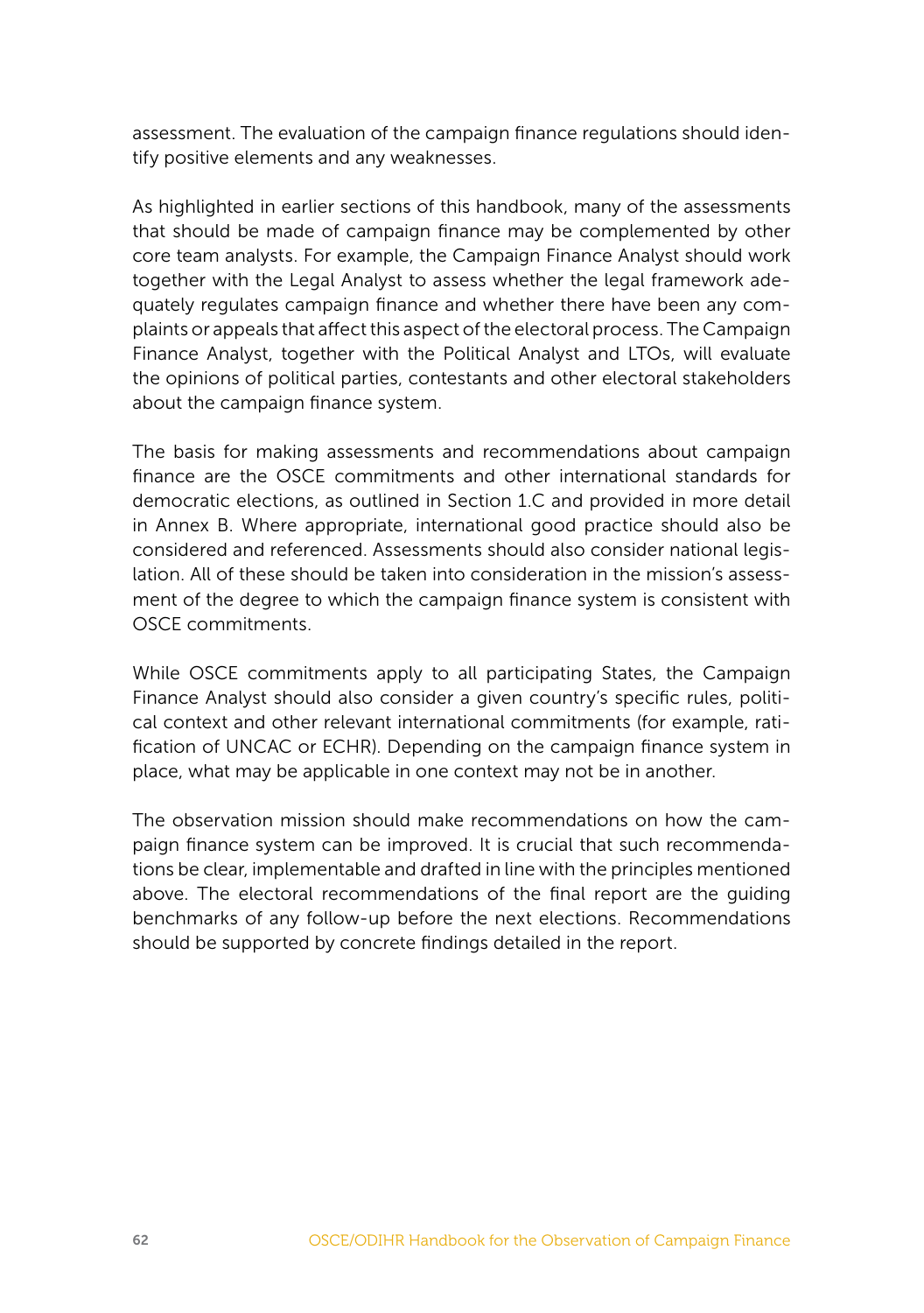

# 10. FOLLOW-UP

Successful follow-up to recommendations depends largely on the political will of a state to improve the electoral process ahead of the next elections. The OSCE participating States have repeatedly committed themselves to following up on recommendations and emphasized ODIHR's role in assisting them. Participating States have been increasingly reporting to OSCE bodies regarding their experiences following up on ODIHR electoral recommendations. Signatories of the 2005 Declaration of Principles for International Election Observation<sup>7</sup> have also increasingly emphasized the importance of follow-up on recommendations, both by governments and by the international community, which can potentially build momentum in this process, ideally by co-ordinating activities.

Election observation is not an end in itself, but is intended to assist OSCE participating States with the implementation of their election-related commitments. The utility of an election observation activity can only be maximized if the recommendations it provides are given full and serious consideration and are implemented effectively. An effective follow-up process can improve the

<sup>7</sup> International organizations that have endorsed the Declaration and the accompanying Code of Conduct pledge their commitment to assuring integrity and transparency in international election observation. See: [http://www.osce.org/odihr/16935.](http://www.osce.org/odihr/16935)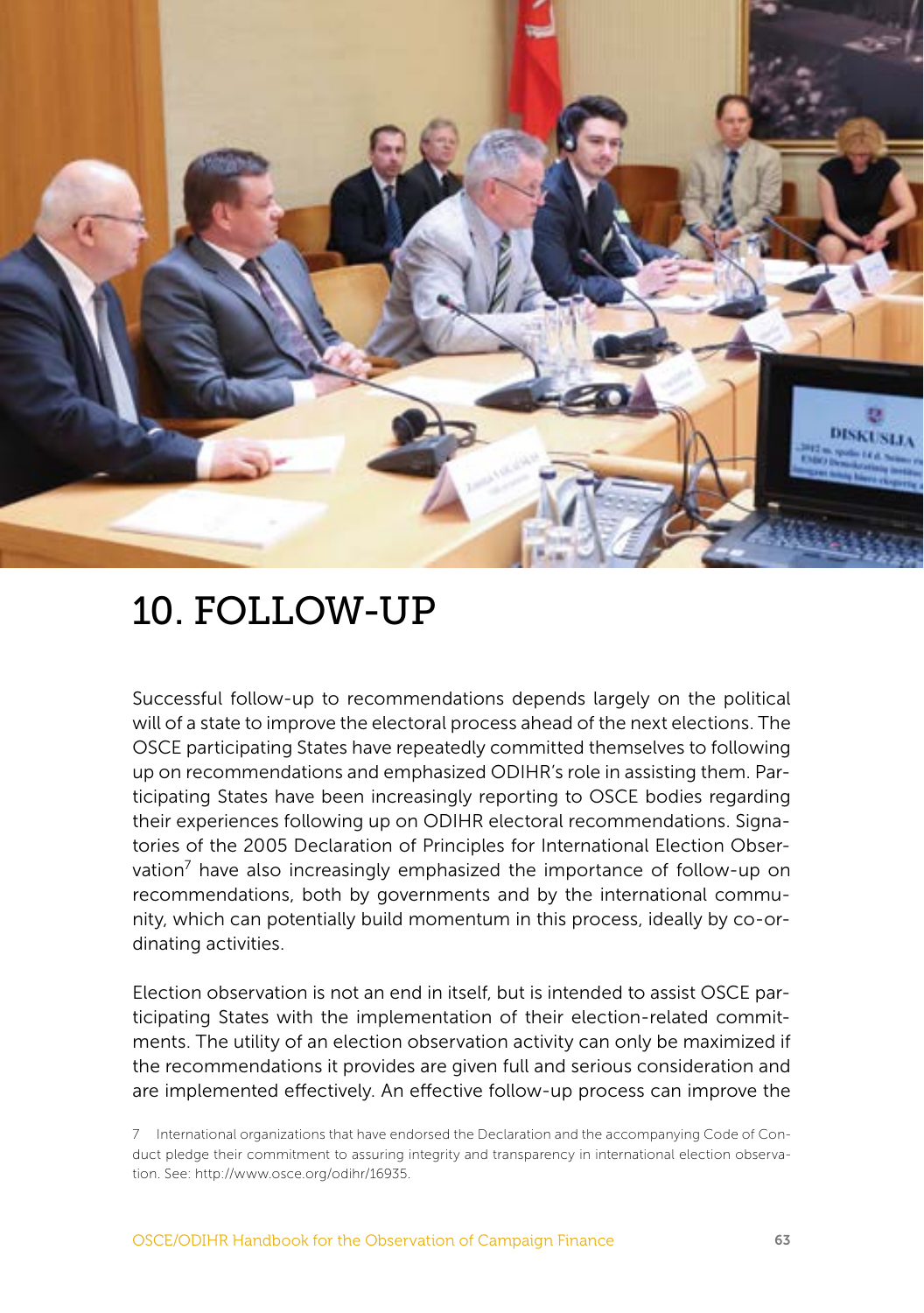impact and usefulness of election observation activities. It is part and parcel of the electoral cycle, and should start as soon as the final report with its recommendations has been published.



Following the publication of the final report, ODIHR generally undertakes a visit to present the final report and its recommendations to the electoral stakeholders. These visits represent the first step in a co-ordinated follow-up process and serve as a reminder to OSCE participating States between elections of their obligation to improve their electoral processes in line with OSCE commitments. In addition, these visits provide a better understanding about the willingness and ability of states to address particular recommendations in the future. Visits to present the final report also serve as a reminder of ODIHR's expertise and ability to assist by commenting on draft laws that include campaign finance elements, or in providing expertise on the impact of particular aspects of campaign finance in the electoral process.

Following the presentation of the election observation final report, follow-up visits provide the opportunity to look at various aspects of ODIHR's assistance in greater detail and in more depth. Such follow-up visits can focus on providing support to the participating State with a more in-depth assessment, including recommendations on particular areas of concern. Follow-up visits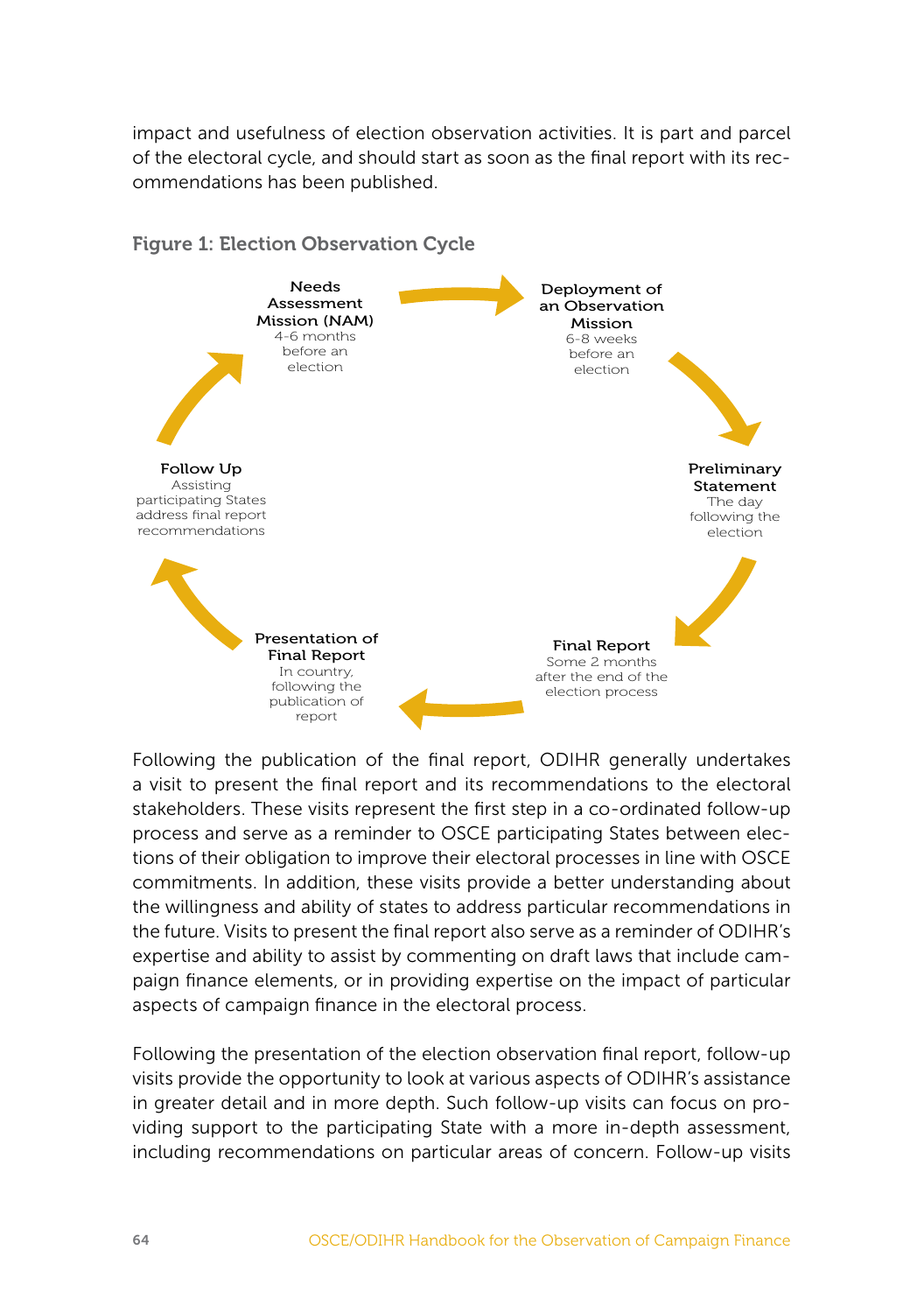are tailored around ODIHR's assessment and are the most efficient way to address past recommendations.

Assistance in follow-up to recommendations pertaining to campaign finance can take the form of advice on how better to comply with international standards and good practices, as well as analysis of draft or final legislation aimed at improving campaign finance regulations, with a view to bringing it more in line with OSCE commitments. As always, ODIHR stands ready to assist participating States in these endeavors upon their request.

### Points of Inquiry:

- Are there any changes planned or ongoing which involve campaign finance? If so, what are they and are they in line with past recommendations and OSCE commitments and other international standards?
- Is there any scope for ODIHR to assist in the follow-up to recommendations on campaign finance?
- What form of assistance would be most suitable to support the participating State and its institutions to meet past recommendations and to bring its electoral process closer into line with OSCE commitments with respect to campaign finance?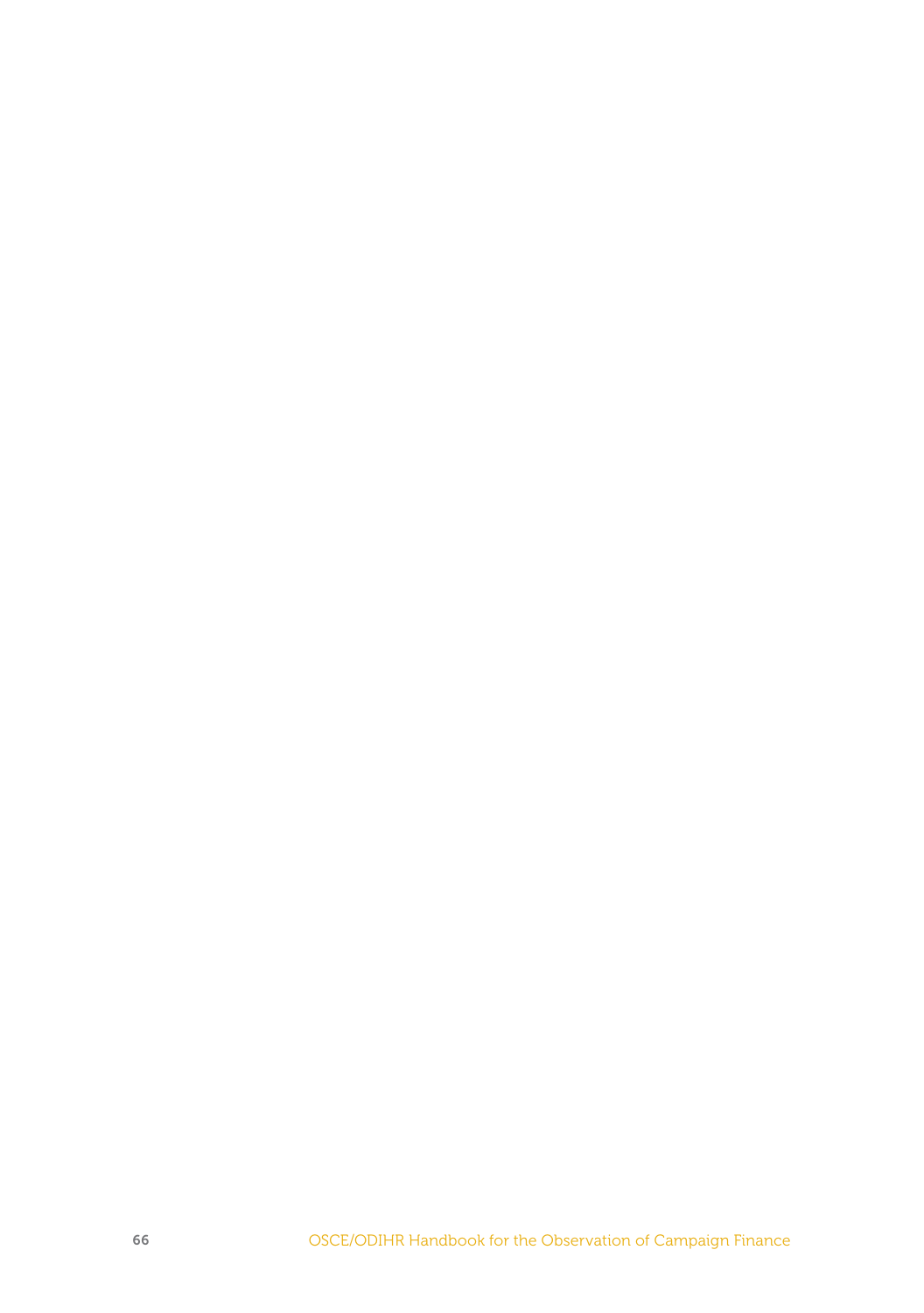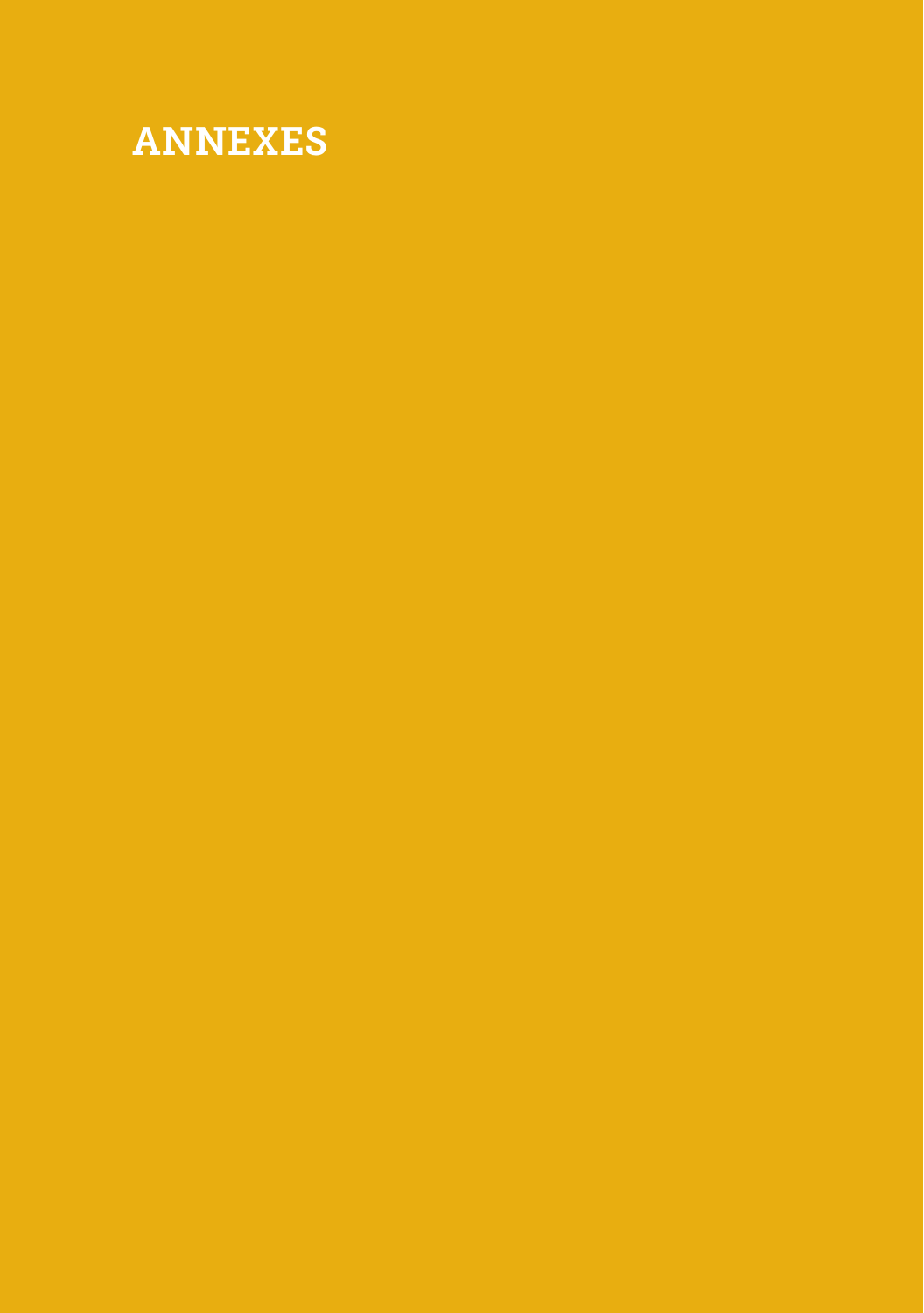# A) Glossary of Terms

Abuse of state resources: Undue advantages obtained by certain parties or candidates, through use of their official positions or connections to governmental institutions, to influence the outcome of elections.

Campaign contributions: Any monetary donations, gifts having a pecuniary value and in-kind donations, given by an individual or a legal entity, made with the knowledge and consent of a candidate or a political party, for electoral purposes. Campaign contributions also refer to direct or indirect campaign funds disbursed by the state.

Campaign expenditures: Any expenditure, monetary or in-kind, made by or on behalf of a candidate or a party during an electoral campaign for electoral purposes.

Campaign finance disclosure: A requirement that the sources and amounts of campaign finance contributions and the nature and amounts of campaign expenditures of electoral actors be made public.

Campaign finance reporting: A requirement that electoral actors submit, throughout the campaign or at a set time after the elections, reports on their campaign contributions and expenditures to an oversight body.

Campaign financing: All contributions and expenses, monetary and in-kind, made to and incurred by political parties and candidates for electoral purposes.

Institutional oversight: The role performed by a regulatory body to monitor and assess electoral actors' compliance with campaign finance regulations. Oversight of campaign finance can also be carried out by civil society and international organizations.

Legal entities: May include corporations, trade unions, non-governmental organizations, enterprises with government contracts, political parties or foundations and other organizations.

Political party financing: Monetary and in-kind contributions and expenses made to and incurred by political parties in their routine activities.

Private campaign financing: Financial and in-kind contributions from individuals and legal entities made directly to political parties and candidates for the purpose of an electoral campaign.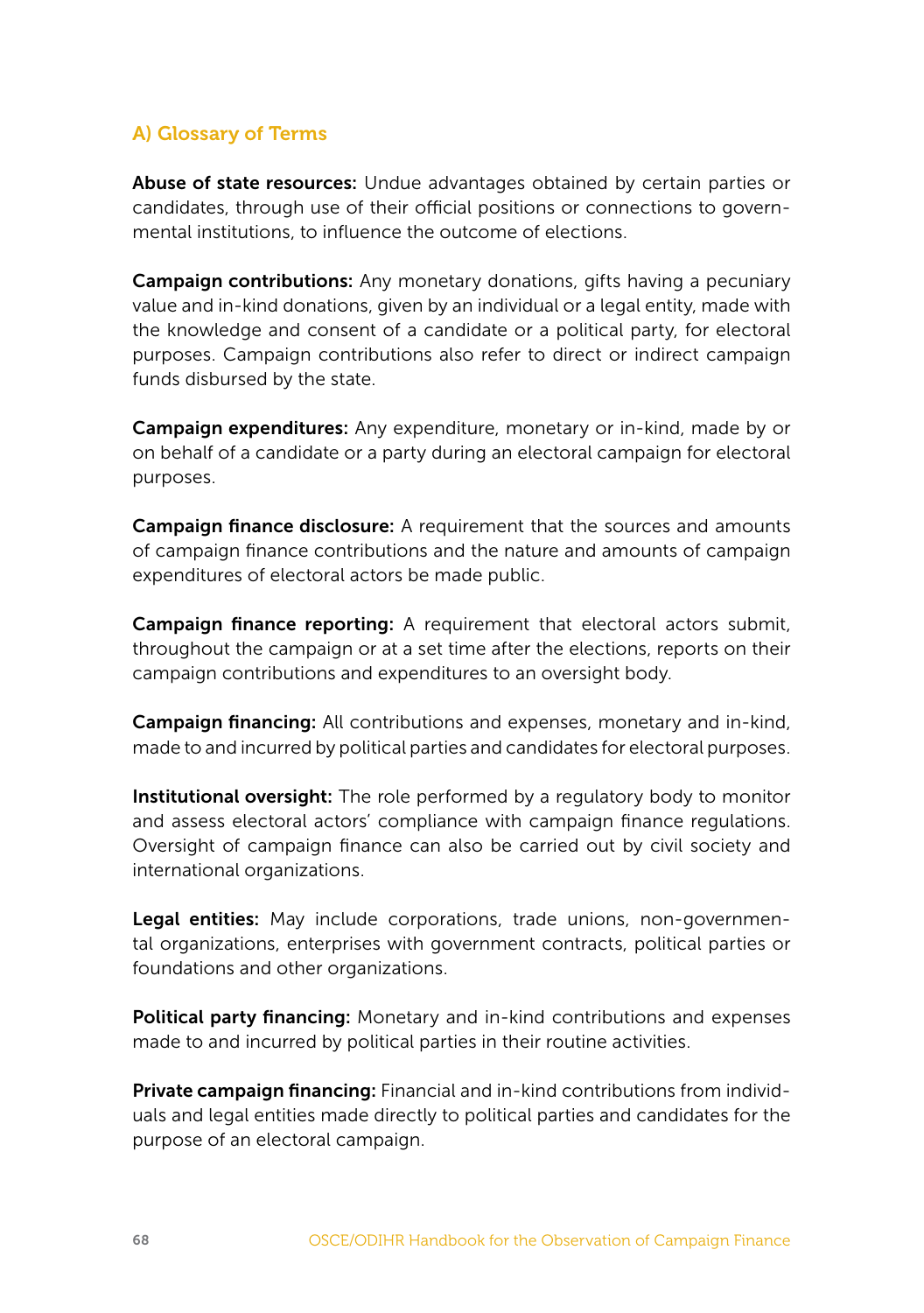Public campaign financing: Direct and indirect funding provided to political parties and/or candidates. Direct public campaign financing comprises monetary subsidies allocated by the state to candidates/parties. Indirect public campaign financing means that candidates/parties are granted access to some services for free or at a reduced rate, such as access to public media, use of state property for the purpose of campaigning, printing of electoral materials or subsidized postal services.

Qualitative limitations: Are defined by the type of transaction. This may be a source of contributions, for example foreign, state, or anonymous donations. Alternatively, it may refer to limitations on the type of expenditure, for example paid political advertising.

Quantitative limitations: Are defined in monetary terms and may include limitations on the amount that individuals or legal entities may donate. Alternatively, they may constitute a limit on how much a candidate or party may spend during an election campaign.

Statutes of limitations: Deadlines by which legal proceedings for campaign finance violations must be initiated.

Third-party financing: Campaign expenditures made independently of a candidate or party with the aim of promoting or opposing a candidate or party, either directly or indirectly. Third-party financing is sometimes referred to as "independent speech" or "non-party campaigning".

Vote buying: A form of electoral malpractice intended to increase the number of votes that a particular candidate or political party receives in an election by providing money or other benefits to constituents in exchange for their vote.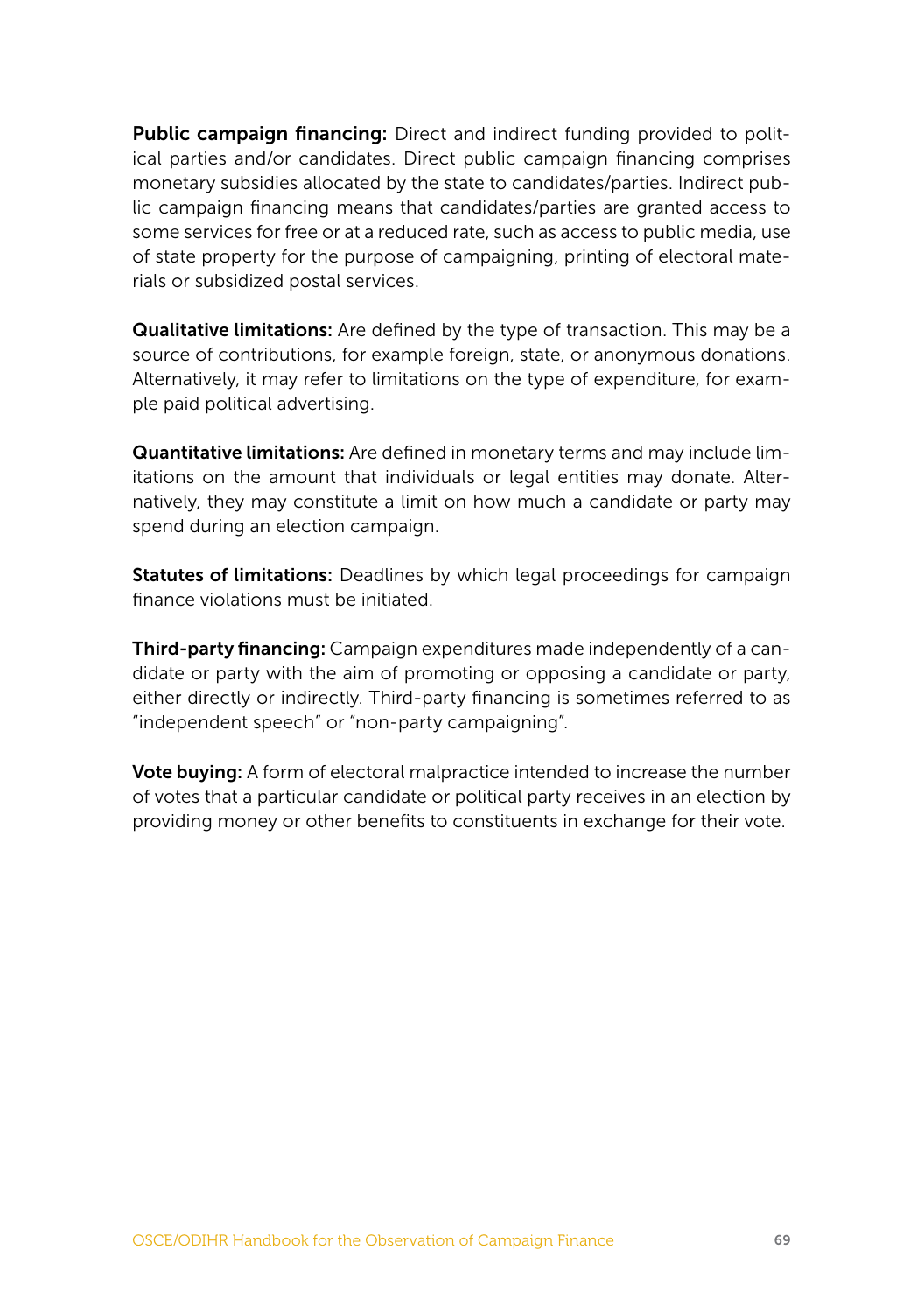## B) Selected OSCE Commitments and other International Standards

#### 1990 OSCE Copenhagen Document

(5) [The participating States] solemnly declare that among those elements of justice which are essential to the full expression of the inherent dignity and of the equal and inalienable rights of all human beings are the following:

(…)

- (5.4) a clear separation between the State and political parties; in particular, political parties will not be merged with the State;
	- $\left( \quad \right)$
- (5.10) everyone will have an effective means of redress against administrative decisions, so as to guarantee respect for fundamental rights and ensure legal integrity;
- $\left( \quad \right)$
- (7) To ensure that the will of the people serves as the basis of the authority of government the participating States will
	- (…)
	- (7.6) respect the right of individuals and groups to establish, in full freedom, their own political parties or other political organizations and provide such political parties and organizations with the necessary legal guarantees to enable them to compete with each other on a basis of equal treatment before the law and by the authorities;
	- (7.7) ensure that law and public policy work to permit political campaigning to be conducted in a fair and free atmosphere in which neither administrative action, violence nor intimidation bars the parties and the candidates from freely presenting their views and qualifications, or prevents the voters from learning and discussing them or from casting their vote free of fear of retribution;

 $\left( \ldots \right)$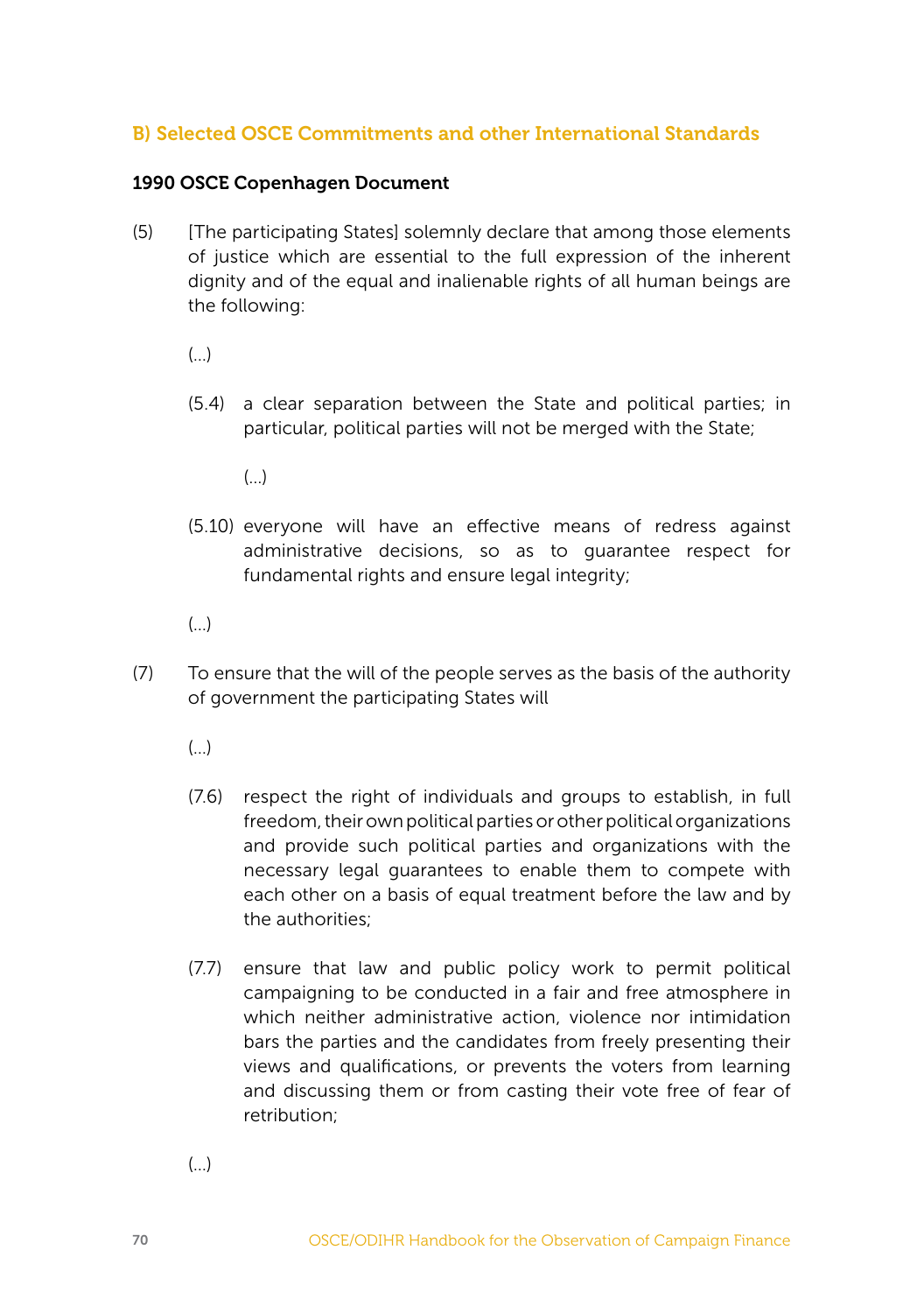(24) The participating States will ensure that the exercise of all the human rights and fundamental freedoms set out above will not be subject to any restrictions except those which are provided by law and are consistent with their obligations under international law, in particular the International Covenant on Civil and Political Rights, and with their international commitments, in particular the Universal Declaration of Human Rights. These restrictions have the character of exceptions. The participating States will ensure that these restrictions are not abused and are not applied in an arbitrary manner, but in such a way that the effective exercise of these rights is ensured. Any restriction on rights and freedoms must, in a democratic society, relate to one of the objectives of the applicable law and be strictly proportionate to the aim of that law.

#### 2003 United Nations Convention Against Corruption

(7.3) Each State Party shall also consider taking appropriate legislative and administrative measures, consistent with the objectives of this Convention and in accordance with the fundamental principles of its domestic law, to enhance transparency in the funding of candidatures for elected public office and, where applicable, the funding of political parties

#### 1996 United Nations Human Rights Committee General Comment No. 25 to Article 25 of the International Covenant on Civil and Political Rights

(19) … Reasonable limitations on campaign expenditure may be justified where this is necessary to ensure that the free choice of voters is not undermined or the democratic process distorted by the disproportionate expenditure on behalf of any candidate or party…

#### 2006 United Nations Convention on the Rights of Persons with Disabilities

(5.4) Specific measures which are necessary to accelerate or achieve de facto equality of persons with disabilities shall not be considered discrimination under the terms of the present Convention.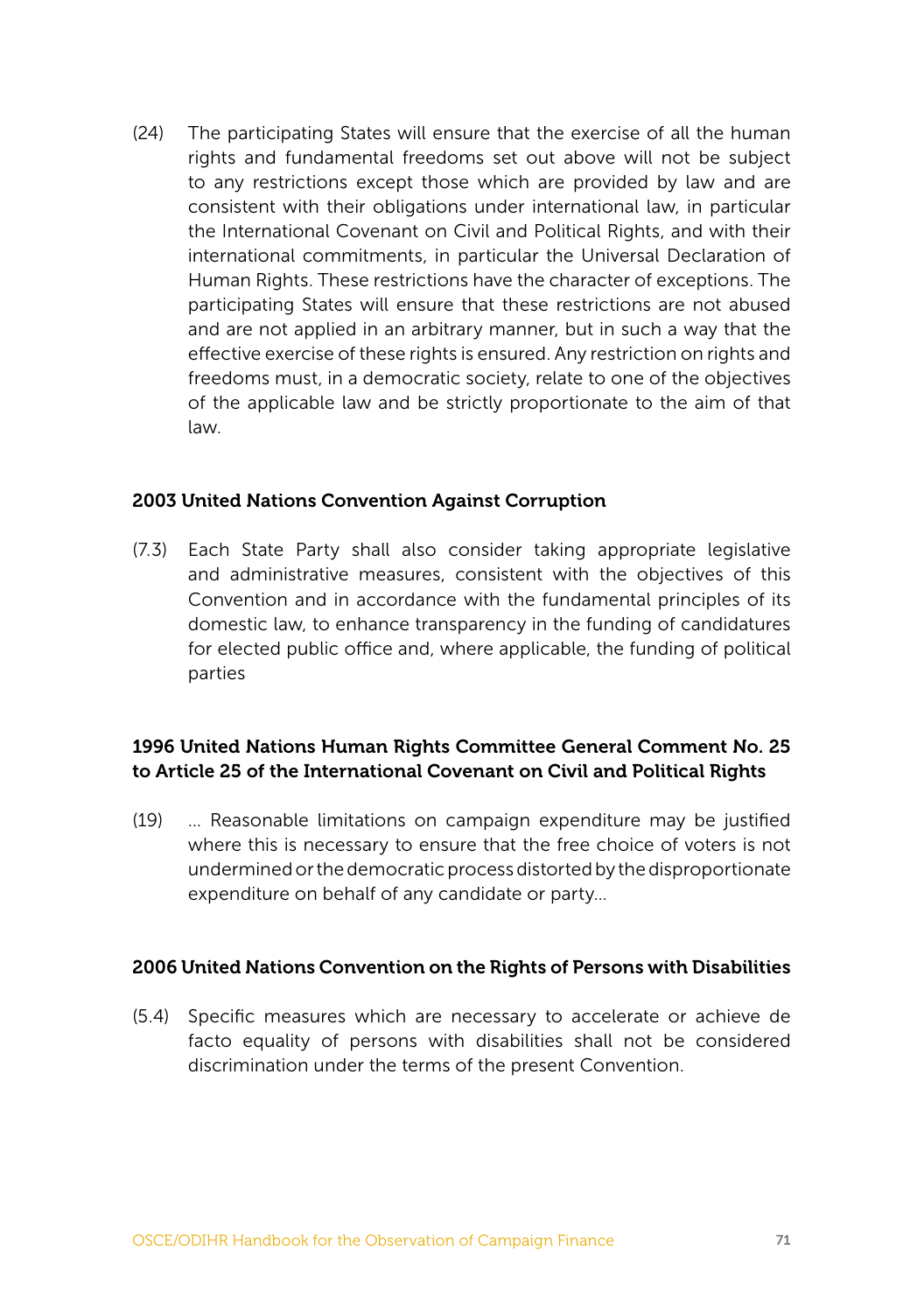### 1979 United Nations Convention on the Elimination of All Forms of Discrimination against Women

(4.1) Adoption by States Parties of temporary special measures aimed at accelerating de facto equality between men and women shall not be considered discrimination as defined in the present Convention, but shall in no way entail as a consequence the maintenance of unequal or separate standards; these measures shall be discontinued when the objectives of equality of opportunity and treatment have been achieved.

## 1965 United Nations Convention on the Elimination of All Forms of Racial Discrimination

(1.4) Special measures taken for the sole purpose of securing adequate advancement of certain racial or ethnic groups or individuals requiring such protection as may be necessary in order to ensure such groups or individuals equal enjoyment or exercise of human rights and fundamental freedoms shall not be deemed racial discrimination, provided, however, that such measures do not, as a consequence, lead to the maintenance of separate rights for different racial groups and that they shall not be continued after the objectives for which they were taken have been achieved.

### 2003 Council of Europe Recommendation Rec(2003)4 of the Committee of Ministers on Common Rules against Corruption in the Funding of Political Parties and Electoral Campaigns

# (…)

Recommends that the governments of member states adopt, in their national legal systems, rules against corruption in the funding of political parties and electoral campaigns which are inspired by the common rules reproduced in the appendix to this recommendation, – in so far as states do not already have particular laws, procedures or systems that provide effective and well-functioning alternatives, and instructs the "Group of States against Corruption – GRECO" to monitor the implementation of this recommendation.

 $($ )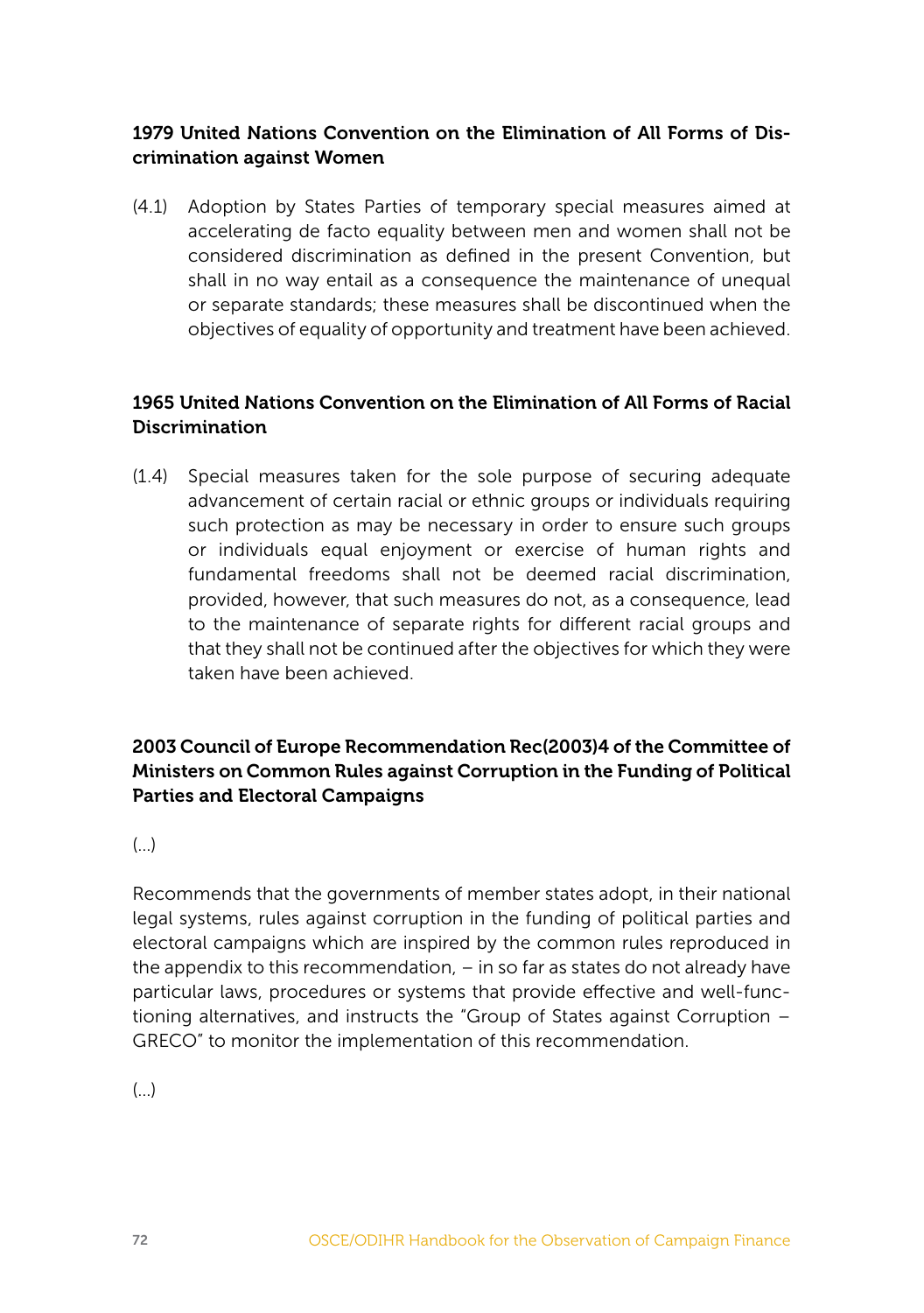- III. Electoral campaign expenditure
- (9) Limits on expenditure States should consider adopting measures to prevent excessive funding needs of political parties, such as, establishing limits on expenditure on electoral campaigns.
- (10) Records of expenditure

States should require particular records to be kept of all expenditure, direct and indirect, on electoral campaigns in respect of each political party, each list of candidates and each candidate.

(…)

- V. Supervision
- (14) Independent monitoring
	- (a.) States should provide for independent monitoring in respect of the funding of political parties and electoral campaigns.
	- (b.) The independent monitoring should include supervision over the accounts of political parties and the expenses involved in election campaigns as well as their presentation and publication.
- (15) Specialised personnel States should promote the specialisation of the judiciary, police or other personnel in the fight against illegal funding of political parties and electoral campaigns.
- VI. Sanctions
- (16) Sanctions

States should require the infringement of rules concerning the funding of political parties and electoral campaigns to be subject to effective, proportionate and dissuasive sanctions.

## 2001 Council of Europe Recommendation 1516 of the Parliamentary Assembly on Financing of Political Parties

(3) In order to maintain and increase the confidence of citizens in their political systems, Council of Europe member states must adopt rules governing the financing of political parties and electoral campaigns.

(…)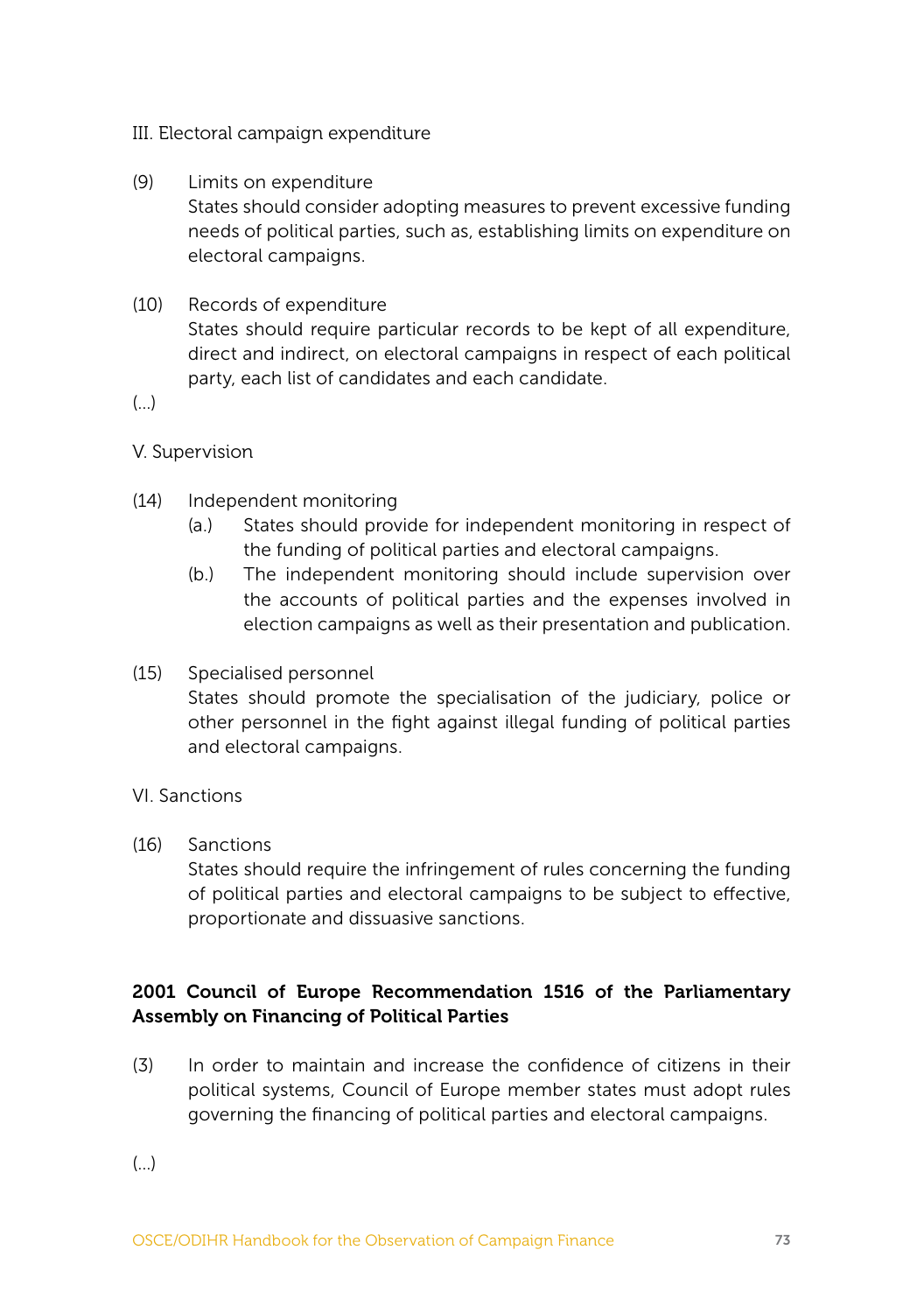(8.b) As regards expenditure during election campaigns

States should impose limits on the maximum expenditure permitted during election campaigns, given that in the absence of an upper threshold on expenditure there are no limits to the escalation of costs, which is an incentive for parties to intensify their search for funds.

(8.c) As regards transparency

Financing of political parties must be fully transparent, which requires political parties, in particular:

- i. to keep strict accounts of all income and expenditure, which must be submitted, at least once a year, to an independent auditing authority and be made public;
- ii. to declare the identity of donors who give financial support exceeding a certain limit.
- (8.d) As regards control

States should establish independent auditing bodies endowed with sufficient powers to supervise the accounts of political parties and the expenses linked to electoral campaigns.

(8.e) As regards sanctions

In the case of a violation of the legislation, political parties should be subject to meaningful sanctions, including the partial or total loss or mandatory reimbursement of state contributions and the imposition of fines. When individual responsibility is established, sanctions should include the annulment of the elected mandate or a period of ineligibility.

(8.f) As regards "third parties"

The legislation on financing political parties and on electoral campaigns should also apply to entities related to political parties, such as political foundations.

## 2002 Convention on the Standards of Democratic Elections, Electoral Rights and Freedoms in the Member States of the Commonwealth of Independent States $8$

- (12.1) The financing of measures connected with elections is executed at the expense of budget resources.
- (12.2) The states shall assure, in the cases and in accordance with the

<sup>8</sup> Translation provided by the European Commission for Democracy through Law (Venice Commission). See: [http://www.venice.coe.int/webforms/documents/default.aspx?pdffile=CDL-EL\(2006\)031rev-e.](http://www.venice.coe.int/webforms/documents/default.aspx?pdffile=CDL-EL(2006)031rev-e)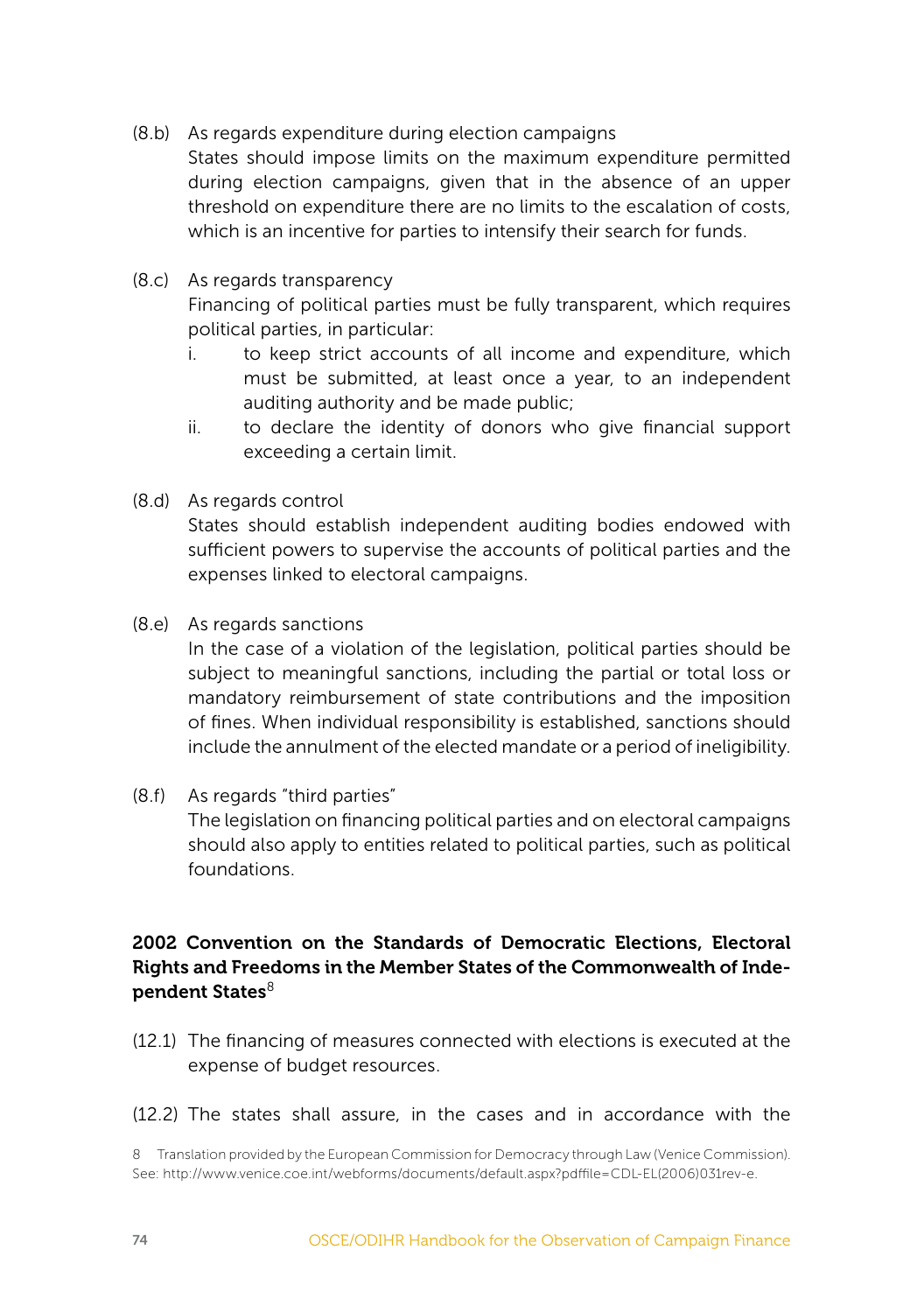procedure stipulated by the constitutions and laws, allocation to the candidates, political parties (coalitions), participating in elections, on fair terms, of budgetary resources, as well as the possibility to create an off-budget fund at the electoral body, or to form their own financial electoral fund for the purpose of financing their election campaign, and to use for those purposes their own funds, voluntary money donations made by physical and/or national legal entities in amounts and in accordance with the procedure stipulated by the laws. Use by the candidates, political parties (coalitions) of other funds apart from those that have come to the said funds, has to be forbidden and to entail responsibility in accordance with the laws.

- (12.3) Any foreign donations, inclusive of those from foreign physical and legal entities, for candidates, political parties (coalitions), participating in elections, or to other public unions and organisations, which directly or indirectly, or in another manner relate to or are under a direct influence or control of the candidate, political party (coalition), and facilitate or contribute to accomplishment of goals of the political party (coalition) are not allowed.
- (12.4) This Convention signatory states shall provide for an open and transparent nature of all money donations to candidates, political parties (coalitions), participating in elections, in order to avoid any prohibited donations to candidates, political parties (coalitions) that have put forward the candidates (lists of candidates) in elections.
- (12.5) The candidates, political parties (coalitions) participating in elections should, with periodicity stipulated by the laws, submit to the electoral bodies and/or other bodies, mentioned in the law, information and reports on receipt of all donations to their election financial funds, on their donors as well as on all their disbursements from those funds on financing of their election campaign. The electoral bodies shall provide for publication of the said information and reports in mass media and means of telecommunications mentioned in the laws.
- (12.6) This Convention signatory state may form or place powers relating to execution of the control or supervision over observance of rules and manner of financing of the election campaign of candidates, political parties (coalitions) on a special body or bodies, officials or electoral bodies.
- (12.7) The list of violations of conditions for and manner of making donations, as well as financing of activities of candidates, political parties (coalitions)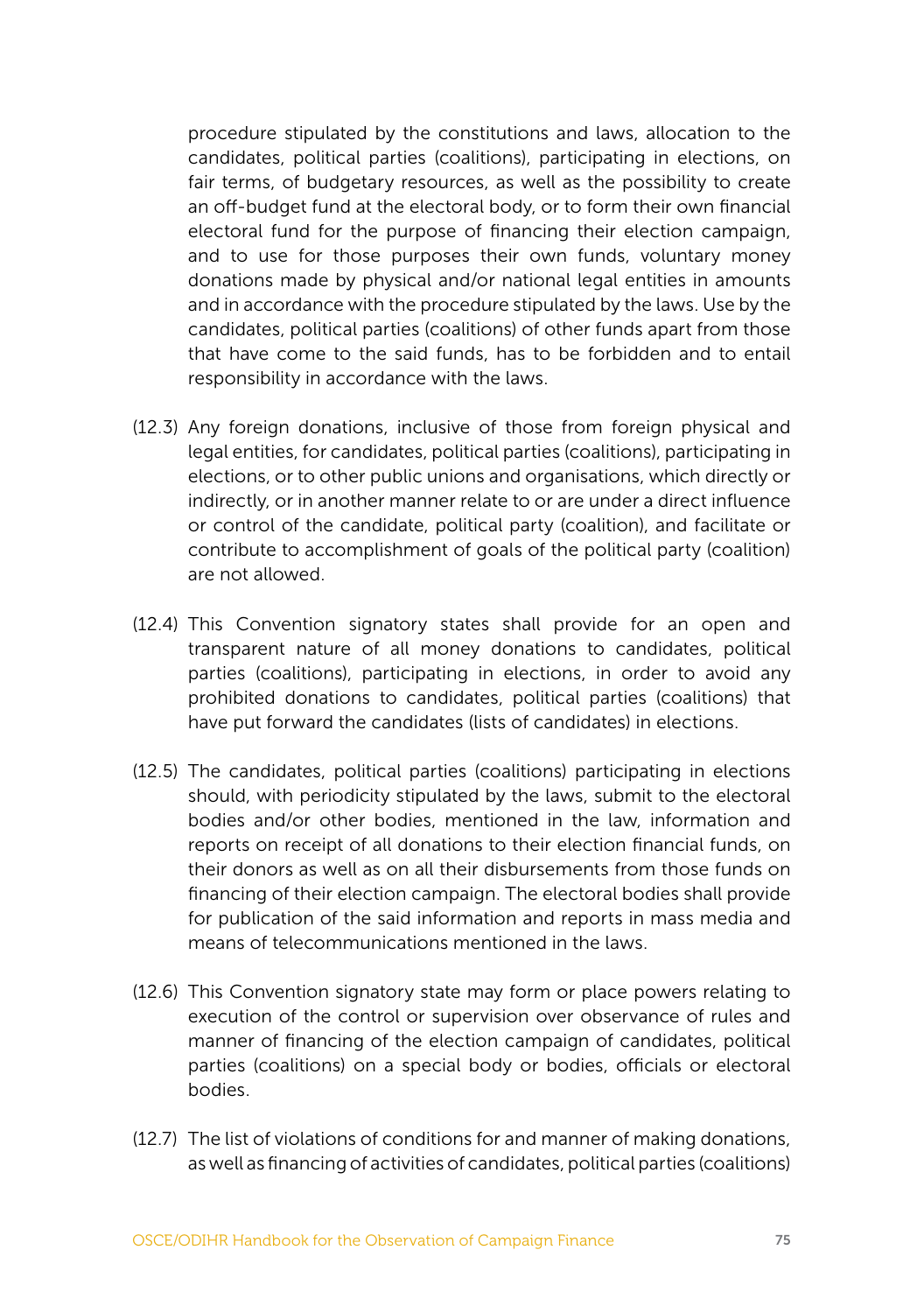and the list of measures for warning of, prevention of violations of regulations on financing of elections and election campaign of candidates, political parties (coalitions) should be stipulated by the laws, other normative legal acts.

## 2002 Council of Europe's Venice Commission Code of Good Practice in Electoral Matters

 $\left( \ldots \right)$ 

(I.2.3.) Equality of opportunity

- (a.) Equality of opportunity must be guaranteed for parties and candidates alike. This entails a neutral attitude by state authorities, in particular with regard to:
- i. the election campaign;
- ii. coverage by the media, in particular by the publicly owned media; iii. public funding of parties and campaigns.
- (b.) Depending on the subject matter, equality may be strict or proportional. If it is strict, political parties are treated on an equal footing irrespective of their current parliamentary strength or support among the electorate. If it is proportional, political parties must be treated according to the results achieved in the elections. Equality of opportunity applies in particular to radio and television air-time, public funds and other forms of backing.
- (c.) In conformity with freedom of expression, legal provision should be made to ensure that there is a minimum access to privately owned audiovisual media, with regard to the election campaign and to advertising, for all participants in elections.
- (d.) Political party, candidates and election campaign funding must be transparent.
- (e.) The principle of equality of opportunity can, in certain cases, lead to a limitation of political party spending, especially on advertising.

 $(\ldots)$